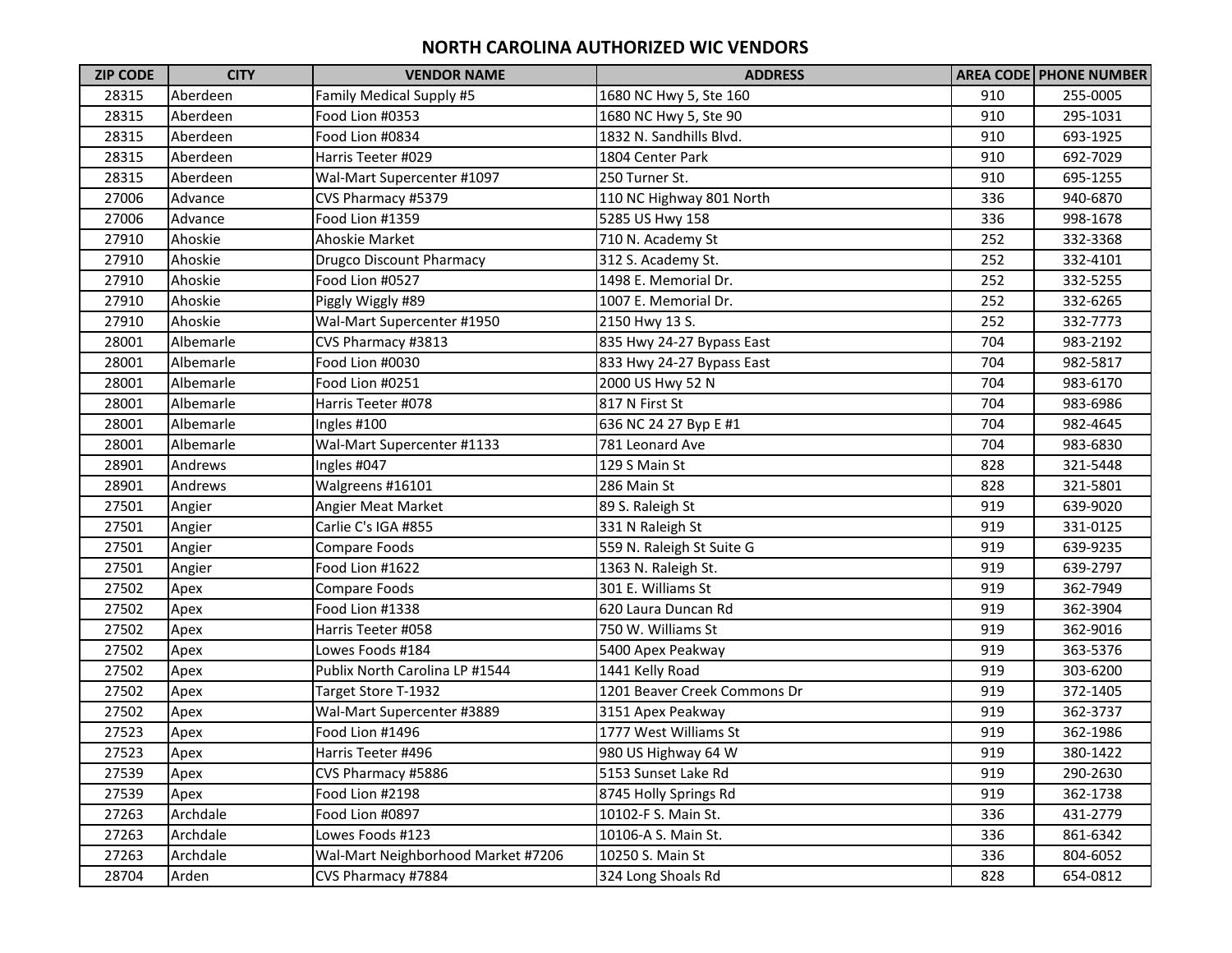| 28704 | Arden     | Ingles #130                    | 301 Long Shoals Rd               | 828 | 681-5173 |
|-------|-----------|--------------------------------|----------------------------------|-----|----------|
| 28704 | Arden     | Target Store T-2011            | 15 McKenna Rd                    | 828 | 681-0341 |
| 28704 | Arden     | Wal-Mart Supercenter #1179     | 60 Airport Rd                    | 828 | 684-6864 |
| 27203 | Asheboro  | Compare Foods                  | 372 N. Fayetteville St.          | 336 | 629-7445 |
| 27203 | Asheboro  | CVS Pharmacy #3527             | 440 E. Dixie Dr.                 | 336 | 633-3183 |
| 27203 | Asheboro  | CVS Pharmacy #7544             | 285 N. Fayetteville St           | 336 | 629-3302 |
| 27203 | Asheboro  | El Mercado Meat Market         | 537 N Fayetteville St            | 336 | 626-0669 |
| 27203 | Asheboro  | El Ranchero Meat Market        | 405 E. Dixie Dr. Ste C-D         | 336 | 318-7864 |
| 27203 | Asheboro  | Food Lion #0047                | 1327 E. Dixie Dr.                | 336 | 625-8520 |
| 27203 | Asheboro  | Food Lion #0352                | 1200 N. Fayetteville St.         | 336 | 625-4331 |
| 27203 | Asheboro  | Food Lion #1513                | 433 NC Hwy 49 South              | 336 | 636-5592 |
| 27203 | Asheboro  | La Posadita                    | 325 Old Liberty Rd               | 336 | 672-2721 |
| 27203 | Asheboro  | Latinos Market                 | 1809 N Fayetteville St Ste F     | 336 | 521-4876 |
| 27203 | Asheboro  | Lowes Foods #151               | 737 W. Dixie Dr.                 | 336 | 629-2775 |
| 27203 | Asheboro  | Tienda Mexicana Los Potrillos  | 2419 N. Fayetteville St. Suite B | 336 | 683-0883 |
| 27203 | Asheboro  | Wal-Mart Supercenter #1132     | 1226 E. Dixie Dr.                | 336 | 626-0004 |
| 27205 | Asheboro  | La Latina Tienda Mexicana      | 3707 US Hwy 220 S. Business      | 336 | 318-2835 |
| 27205 | Asheboro  | Tienda El Centro #2            | 1648 Ferrari Dr.                 | 336 | 629-2486 |
| 28801 | Asheville | Harris Teeter #348             | 136 Merrimon Ave                 | 828 | 255-1817 |
| 28803 | Asheville | CVS Pharmacy #4105             | 1080 Hendersonville Rd.          | 828 | 274-1428 |
| 28803 | Asheville | CVS Pharmacy #4176             | 11 River Ridge Dr.               | 828 | 298-6350 |
| 28803 | Asheville | CVS Pharmacy #7007             | 225 Charlotte Hwy., Suite #2     | 828 | 298-2890 |
| 28803 | Asheville | Ingles #030                    | 1865 Hendersonville              | 828 | 274-0804 |
| 28803 | Asheville | Ingles #079                    | 780 Hendersonville Rd.           | 828 | 274-1174 |
| 28803 | Asheville | Ingles #111                    | 225 Charlotte Hwy.               | 828 | 298-2160 |
| 28803 | Asheville | Publix North Carolina LP #1473 | 1830 Hendersonville Rd           | 828 | 274-6287 |
| 28803 | Asheville | Wal-Mart SuperCenter #4428     | 1636 Hendersonville Rd           | 828 | 333-9505 |
| 28804 | Asheville | CVS Pharmacy #7588             | 612 Merrimon Avenue              | 828 | 253-4350 |
| 28804 | Asheville | Ingles #003                    | 915 Merrimon Ave.                | 828 | 253-1326 |
| 28804 | Asheville | Ingles #022                    | 499 Weaverville Hwy.             | 828 | 645-4521 |
| 28804 | Asheville | Sav Mor #019                   | 842 Merrimon Ave.                | 828 | 254-4407 |
| 28805 | Asheville | Ingles #004                    | 1141 Tunnel Rd.                  | 828 | 298-3514 |
| 28805 | Asheville | Ingles #007                    | 29 Tunnel Rd.                    | 828 | 253-1528 |
| 28805 | Asheville | Target Store T-1807            | 115 River Hills Rd               | 828 | 298-1262 |
| 28805 | Asheville | Wal-Mart Supercenter #1317     | 125 Bleachery Blvd               | 828 | 298-8092 |
| 28806 | Asheville | CVS Pharmacy #3847             | 505 Smokey Park Hwy              | 828 | 667-5457 |
| 28806 | Asheville | CVS Pharmacy #4116             | 24 Westgate Pkwy.                | 828 | 253-2872 |
| 28806 | Asheville | CVS Pharmacy #5586             | 320 New Leicester Hwy.           | 828 | 252-2119 |
| 28806 | Asheville | Ingles #002                    | 7 New Leicester Hwy.             | 828 | 253-2005 |
| 28806 | Asheville | Ingles #005                    | 669 Haywood Rd.                  | 828 | 259-9268 |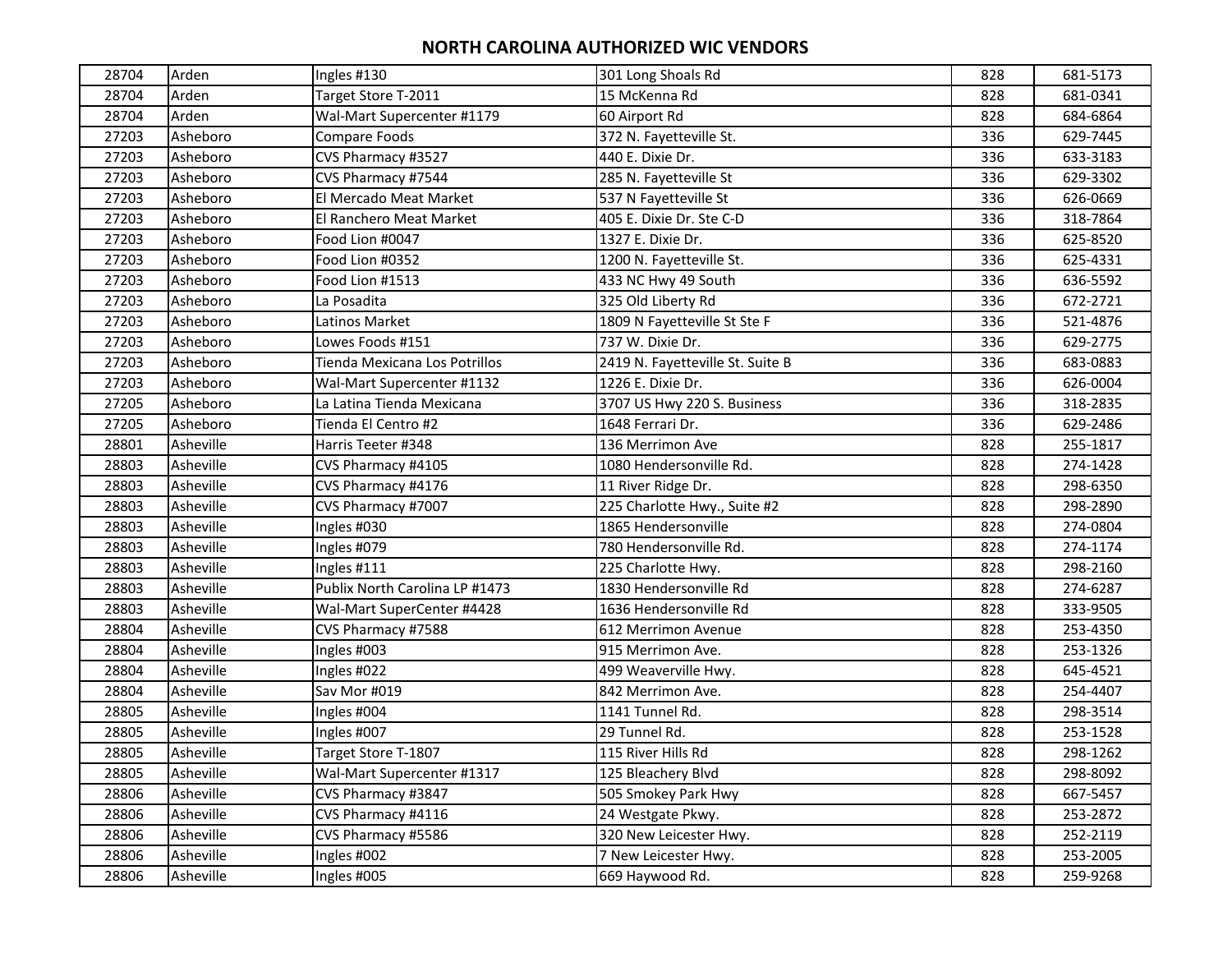| 28806 | Asheville              | Ingles #024                 | 863 Brevard Rd           | 828 | 665-0787 |
|-------|------------------------|-----------------------------|--------------------------|-----|----------|
| 28806 | Asheville              | Ingles #062                 | 575 New Leicester Hwy.   | 828 | 254-3496 |
| 28806 | Asheville              | Ingles #31                  | 151 Smokey Park Highway  | 828 | 667-4381 |
| 28806 | Asheville              | Sav Mor #018 (Ingles)       | 891 Patton Ave.          | 828 | 258-1261 |
| 28806 | Asheville              | Walgreens #16102            | 1124 Patton Ave          | 828 | 236-1519 |
| 28512 | <b>Atlantic Beach</b>  | Food Lion #2628             | 1010 W. Fort Macon Rd.   | 252 | 726-9413 |
| 27915 | Avon                   | Food Lion #0685             | 41934 NC Hwy 12          | 252 | 995-4488 |
| 28513 | Ayden                  | Food Lion #2511             | 120 NC Hwy 102 West      | 252 | 746-8907 |
| 28513 | Ayden                  | Piggly Wiggly #38           | 144-DThird St            | 252 | 746-4041 |
| 27807 | <b>Bailey</b>          | On The Run 2                | 1054 Bloomery Road       | 252 | 206-7131 |
| 27807 | <b>Bailey</b>          | Piggly Wiggly #6            | 12536 Sanford St.        | 252 | 235-3261 |
| 28705 | Bakersville            | Hopson's Grocery            | 9619 North 226 Hwy       | 828 | 688-4251 |
| 28604 | <b>Banner Elk</b>      | Food Lion #0424             | 3555 Tynecastle Hwy      | 828 | 898-6318 |
| 28604 | <b>Banner Elk</b>      | Lowes Foods #158            | 4000 US Hwy 105 S        | 828 | 898-9565 |
| 27809 | Battleboro             | Food Lion #1659             | 3936 Bishop Rd.          | 252 | 977-2575 |
| 28516 | <b>Beaufort</b>        | CVS Pharmacy #7381          | 1703 Live Oak St         | 252 | 728-4217 |
| 28516 | <b>Beaufort</b>        | Food Lion #1251             | 1901 Live Oak St.        | 252 | 504-2442 |
| 28516 | <b>Beaufort</b>        | Piggly Wiggly #48           | 1500 Live Oak St.        | 252 | 728-7262 |
| 27810 | Belhaven               | Food Lion #0671             | 998 US Hwy 264 Bypass    | 252 | 943-3094 |
| 28012 | Belmont                | CVS Pharmacy #2233          | 6750 Wilkinson Blvd      | 704 | 825-6929 |
| 28012 | Belmont                | Food Lion #0797             | 1438 Perfection Ave.     | 704 | 822-0377 |
| 28012 | Belmont                | Harris Teeter #386          | 905 South Point Rd       | 704 | 825-6079 |
| 28012 | Belmont                | Wal-Mart Supercenter #5085  | 701 Hawley Avenue        | 704 | 825-8885 |
| 27504 | Benson                 | Carlie C's IGA #870         | 604 S. Wall St.          | 919 | 207-0744 |
| 27504 | Benson                 | Food Lion #2545             | 12330 NC Hwy 210         | 919 | 989-6137 |
| 27504 | Benson                 | Food Lion #2616             | 700 E Parrish Dr         | 919 | 894-0252 |
| 27006 | Bermuda Run            | Lowes Foods #205            | Hwy 801 N Suite 258      | 336 | 940-4103 |
| 28016 | <b>Bessemer City</b>   | CVS Pharmacy #3899          | 902 Gastonia Highway 274 | 704 | 629-9353 |
| 28016 | <b>Bessemer City</b>   | Ingles #046                 | 1205 Gastonia Hwy.       | 704 | 629-2326 |
| 28518 | Beulaville             | Jackson's IGA Of Beulaville | 614 E Main St            | 910 | 296-1288 |
| 27209 | <b>Biscoe</b>          | Food King #2                | 528 N. Main St.          | 910 | 428-4431 |
| 27209 | <b>Biscoe</b>          | La Cosecha                  | 103 Church St            | 910 | 428-4200 |
| 27209 | <b>Biscoe</b>          | Wal-Mart Supercenter #2908  | 201 Montgomery Crossing  | 910 | 428-1851 |
| 28711 | <b>Black Mountain</b>  | CVS Pharmacy #3860          | 425 W. State St.         | 828 | 669-0696 |
| 28711 | <b>Black Mountain</b>  | Ingles #008                 | 550 Hwy 9                | 828 | 669-6700 |
| 28320 | Bladenboro             | Fresh Foods #9              | 105 Village St           | 910 | 863-4193 |
| 28605 | <b>Blowing Rock</b>    | Food Lion #0922             | 175 Hwy 321 Bypass       | 828 | 295-7585 |
| 28017 | <b>Boiling Springs</b> | Ingles #117                 | 214 N Main St            | 704 | 434-0096 |
| 28152 | <b>Boiling Springs</b> | CVS Pharmacy #7057          | 105 E. College St.       | 704 | 434-6560 |
| 28422 | <b>Bolivia</b>         | Southbound Service Station  | 3056 Old Ocean Hwy 17    | 910 | 253-5211 |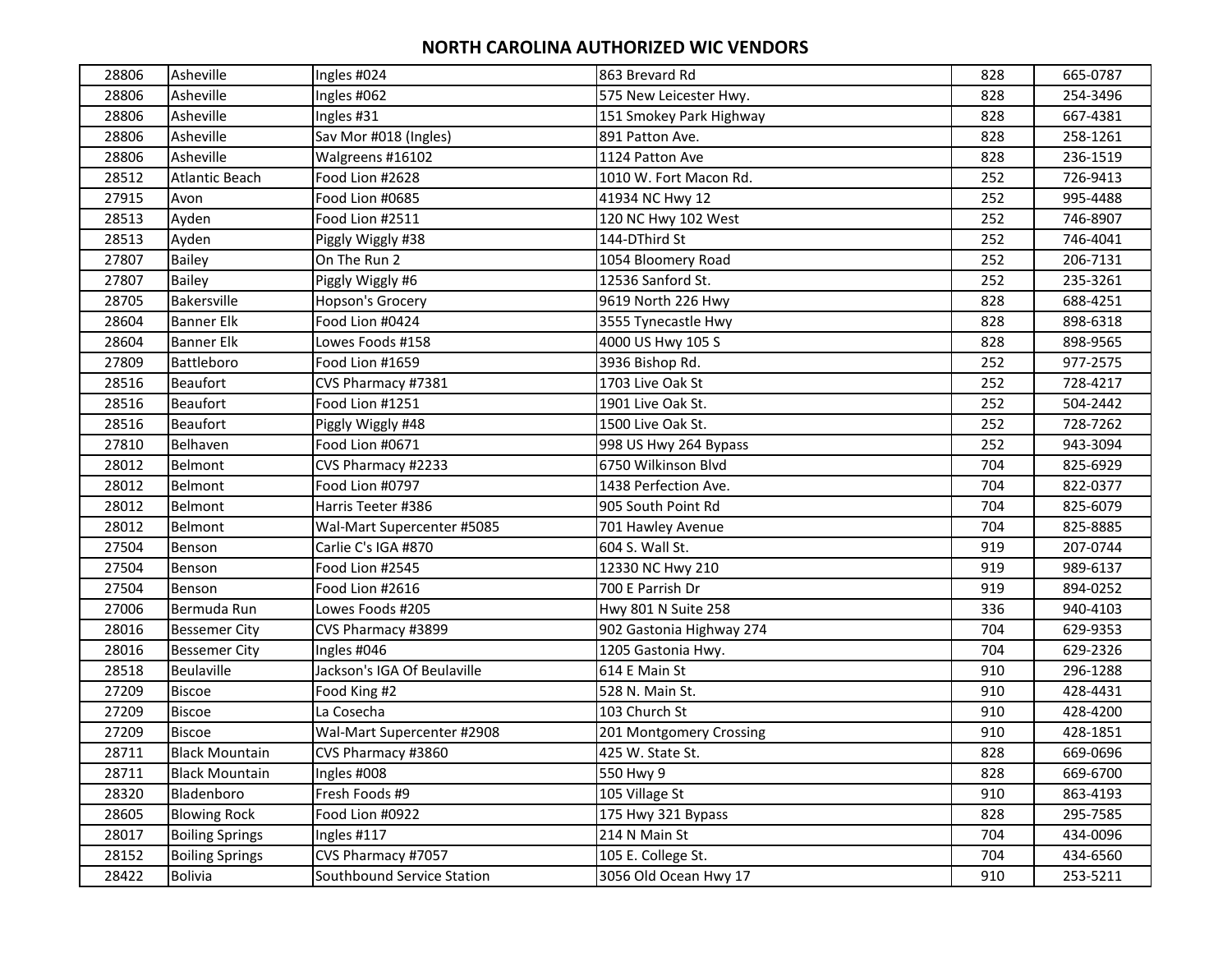| 28607 | Boone              | Boone Drug and Healthcare      | 345 Deerfield Rd.          | 828 | 264-3055 |
|-------|--------------------|--------------------------------|----------------------------|-----|----------|
| 28607 | Boone              | CVS Pharmacy #7331             | 2147 Blowing Rock Rd       | 828 | 262-0900 |
| 28607 | Boone              | Food Lion #1503                | 350 Watauga Village Dr.    | 828 | 262-1438 |
| 28607 | Boone              | Food Lion #2592                | 1864 Old Hwy 421 South     | 828 | 264-9373 |
| 28607 | Boone              | Harris Teeter #165             | 240 Shadowline Dr.         | 828 | 262-3319 |
| 28607 | Boone              | Ingles #084                    | 2575 Highway 105           | 828 | 265-1907 |
| 28607 | Boone              | Lowes Foods #177               | 267 New Market Centre      | 828 | 265-2084 |
| 28607 | Boone              | Publix North Carolina LP #1548 | 1620 Blowing Rock Road     | 828 | 263-8126 |
| 28607 | Boone              | Wal-Mart Supercenter #2496     | 200 Watauga Village Dr.    | 828 | 262-0254 |
| 27011 | Boonville          | D & J Galaxy Of Boonville      | 403 East Main St           | 336 | 367-7724 |
| 28712 | <b>Brevard</b>     | Food Lion #2588                | 100 College Station Dr.    | 828 | 884-4532 |
| 28712 | <b>Brevard</b>     | Ingles #067                    | 684 N Broad St             | 828 | 883-2323 |
| 28712 | <b>Brevard</b>     | Sav Mor #0867                  | 985 Rosman Highway         | 828 | 885-6015 |
| 27505 | Broadway           | Piggly Wiggly #5               | 300 N. Main St.            | 919 | 258-3531 |
| 28713 | <b>Bryson City</b> | Bryson City IGA                | 345 Main St                | 828 | 488-2584 |
| 28713 | <b>Bryson City</b> | Ingles #035                    | Hwy 19/23 Hughes Branch Rd | 828 | 488-6600 |
| 27508 | Bunn               | Food Lion #2109                | 649 Main St                | 919 | 496-7488 |
| 28425 | <b>Burgaw</b>      | Food Lion #0351                | 602 - A US Hwy 117 N       | 910 | 259-5058 |
| 28425 | <b>Burgaw</b>      | Piggly Wiggly #91              | 103 S. Dudley St           | 910 | 259-5423 |
| 28425 | <b>Burgaw</b>      | Walgreens #16158               | 206 US Highway 117 S       | 910 | 259-2514 |
| 28425 | Burgaw             | Wal-Mart Supercenter #7243     | 908 NC Highway 53 East     | 910 | 789-6005 |
| 27215 | Burlington         | CVS Pharmacy #2532             | 1149 University Dr         | 336 | 584-3041 |
| 27215 | Burlington         | CVS Pharmacy #3853             | 2344 South Church St       | 336 | 227-7442 |
| 27215 | <b>Burlington</b>  | CVS Pharmacy #7559             | 2017 W. Webb Ave.          | 336 | 221-8861 |
| 27215 | <b>Burlington</b>  | Food Lion #0465                | 3535 S. Church St.         | 336 | 584-3622 |
| 27215 | Burlington         | Food Lion #0699                | 1780 W. Webb Ave.          | 336 | 227-4828 |
| 27215 | <b>Burlington</b>  | Food Lion #0894                | 2660 Ramada Rd.            | 336 | 570-0068 |
| 27215 | Burlington         | Food Lion #1200                | 414 Harden St.             | 336 | 570-2581 |
| 27215 | Burlington         | Harris Teeter #345             | 2727 S. Church St.         | 336 | 585-1444 |
| 27215 | Burlington         | Lowes Foods #228               | 1191 University Dr         | 336 | 584-8091 |
| 27215 | Burlington         | Target Store T-2037            | 1475 University Dr         | 336 | 524-9354 |
| 27215 | Burlington         | Wal-Mart #1287                 | 3141 Garden Rd.            | 336 | 584-6400 |
| 27217 | Burlington         | Food Lion #1078                | 2208 N. Church St.         | 336 | 570-9894 |
| 27217 | Burlington         | <b>Rite Stop Market</b>        | 507 N Graham Hopedale Rd.  | 336 | 221-9311 |
| 27217 | Burlington         | Tommy's Mini Mart              | 1382 N. Church St          | 336 | 229-2433 |
| 27217 | Burlington         | VEMD La Sierra                 | 539 N. Church St           | 336 | 226-7237 |
| 27217 | Burlington         | Wal-Mart #3612                 | 530 S. Graham-Hopedale Rd  | 336 | 226-1819 |
| 28714 | Burnsville         | CVS Pharmacy #4196             | 115 Reservoir Rd           | 828 | 682-6171 |
| 28714 | Burnsville         | Ingles #013                    | 400 E. US Hwy. 19 Bypass   | 828 | 682-6272 |
| 28714 | Burnsville         | Sav Mor #0813                  | 160 Reservoir Rd           | 828 | 678-9026 |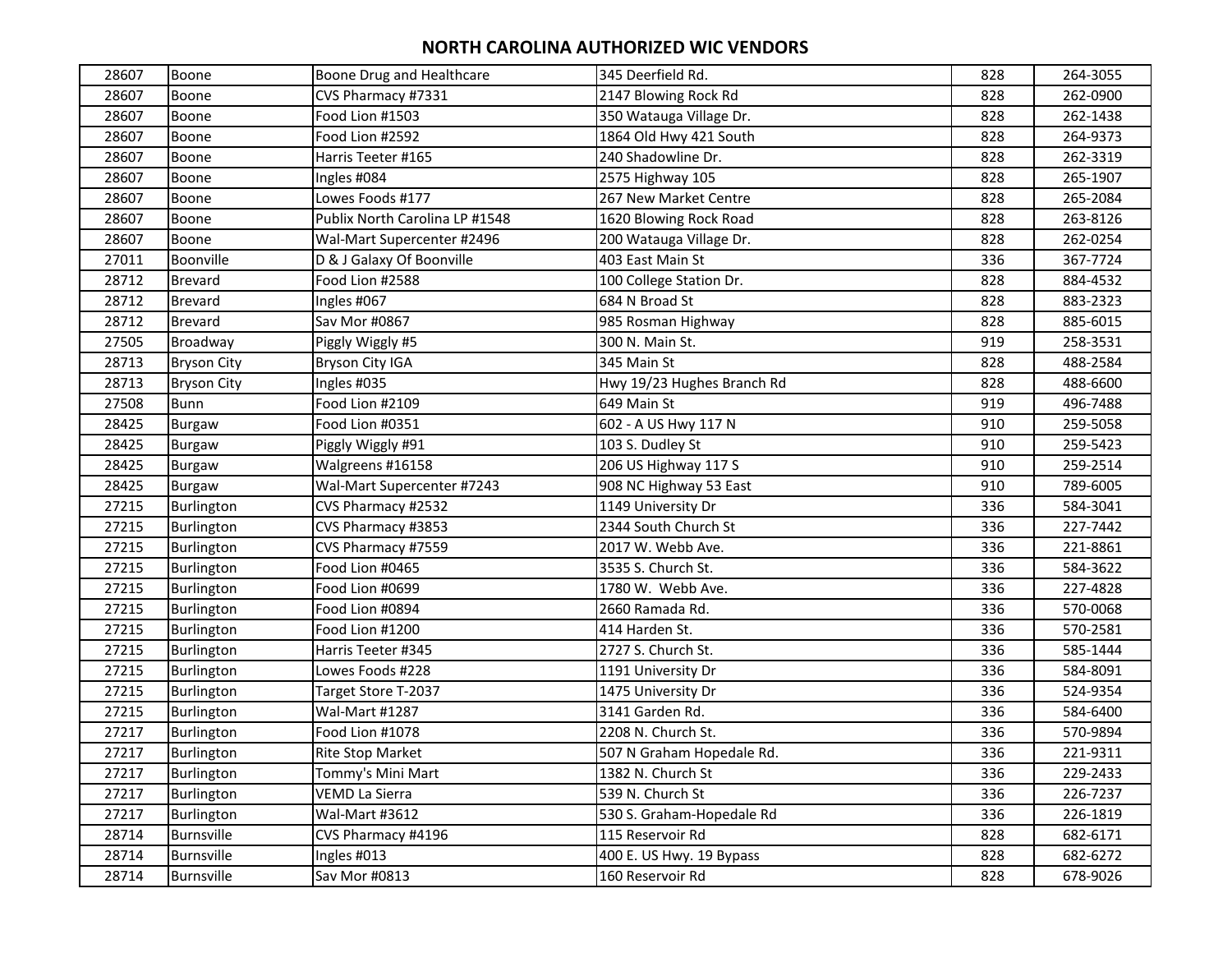| 27509 | <b>Butner</b>  | <b>Butner Food Mart</b>            | 208 Central Ave                  | 919 | 575-6670 |
|-------|----------------|------------------------------------|----------------------------------|-----|----------|
| 27920 | <b>Buxton</b>  | Conner's Cape Hatteras Supermarket | 47468 Hwy 12                     | 252 | 995-5711 |
| 28467 | Calabash       | CVS Pharmacy #7420                 | 9810 Ocean Hwy                   | 910 | 579-1050 |
| 28467 | Calabash       | Food Lion #1607                    | 9869 Ocean Hwy                   | 910 | 579-8807 |
| 28326 | Cameron        | Food Lion #1237                    | 133 Mattie Haddock Lane          | 919 | 499-9711 |
| 28326 | Cameron        | Wal-Mart Supercenter #6958         | 2800 NC Hwy 24-87                | 910 | 364-0364 |
| 28547 | Camp Lejeune   | Camp Lejeune Commissary            | 1230 Holcombe Blvd               | 910 | 451-5071 |
| 28715 | Candler        | Food Lion #0412                    | 35 Westridge Market Place        | 828 | 667-8785 |
| 28715 | Candler        | Ingles Markets #134                | 1572 Sand Hill Rd                | 828 | 665-2861 |
| 27229 | Candor         | Fruteria Lupita                    | 2210 US Hwy Alt 220              | 910 | 974-4135 |
| 27229 | Candor         | La Yurirense                       | 125 W. Main St                   | 910 | 974-4838 |
| 28716 | Canton         | Food Lion #1170                    | 1 New Clyde Hwy                  | 828 | 648-1550 |
| 28716 | Canton         | Ingles #055                        | 630 Champion Dr.                 | 828 | 648-3200 |
| 28716 | Canton         | Sav-Mor Foods #155                 | 83 Plaza Loop                    | 828 | 648-2500 |
| 28584 | Cape Carteret  | Lowes Foods #181                   | 321 W B Mclean Dr.               | 252 | 393-1602 |
| 28428 | Carolina Beach | CVS Pharmacy #7345                 | 901 Dow Rd                       | 910 | 458-0452 |
| 28428 | Carolina Beach | Food Lion #2553                    | 1401 N Lake Park Blvd            | 910 | 458-5410 |
| 28428 | Carolina Beach | Publix North Carolina, LP #1677    | 1018 Lake Park Blvd. N Suite 107 | 863 | 688-7407 |
| 27510 | Carrboro       | CVS Pharmacy #3833                 | 200 North Greensboro St          | 919 | 929-2181 |
| 27510 | Carrboro       | Food Lion #0142                    | 602-A Jones Ferry Rd.            | 919 | 942-0916 |
| 27510 | Carrboro       | Food Lion #1544                    | 104 NC Hwy 54 Unit A             | 919 | 932-1589 |
| 27510 | Carrboro       | Harris Teeter #297                 | 310 N. Greensboro St.            | 919 | 942-8564 |
| 28327 | Carthage       | Food Lion #1586                    | 1005 Monroe St.                  | 910 | 947-3999 |
| 28327 | Carthage       | Food Lion #2181                    | 7479-C Hwy. 22N                  | 910 | 949-2017 |
| 28327 | Carthage       | Harris Teeter #212                 | 400 Mill Creek Rd                | 910 | 246-0710 |
| 27502 | Cary           | CVS Pharmacy #2306                 | 2797 Highway 55                  | 919 | 362-0381 |
| 27511 | Cary           | CVS Pharmacy #7311                 | 1123 Kildaire Farm Rd            | 919 | 467-0182 |
| 27511 | Cary           | Food Lion #0040                    | 980 Kildaire Farm Rd             | 919 | 467-4168 |
| 27511 | Cary           | Harris Teeter #257                 | 2080 Kildaire Farm Rd            | 919 | 233-9483 |
| 27511 | Cary           | Harris Teeter #430                 | 885 Walnut St                    | 919 | 481-4251 |
| 27513 | Cary           | Food Lion #0624                    | 2458 SW Cary Pkwy                | 919 | 481-1822 |
| 27513 | Cary           | Food Lion #0727                    | 900 N Maynard Rd                 | 919 | 460-6274 |
| 27513 | Cary           | Harris Teeter #112                 | 270 Grande Heights Dr.           | 919 | 460-4326 |
| 27513 | Cary           | Harris Teeter #494                 | 1273 NW Maynard Rd               | 919 | 380-9955 |
| 27513 | Cary           | Lowes Foods #162                   | 6430 Tryon Rd                    | 919 | 859-9335 |
| 27513 | Cary           | Lowes Foods #190                   | 930 High House Rd                | 919 | 467-4441 |
| 27513 | Cary           | Wal-Mart Neighborhood Market #2414 | 973 N Harrison                   | 919 | 337-9780 |
| 27518 | Cary           | CVS Pharmacy #0317                 | 5859 Tryon Rd                    | 919 | 233-2929 |
| 27518 | Cary           | CVS Pharmacy #7039                 | 2994 Kildaire Farm Rd            | 919 | 387-7731 |
| 27518 | Cary           | Harris Teeter #330                 | 1151 Tryon Village Dr.           | 919 | 233-3476 |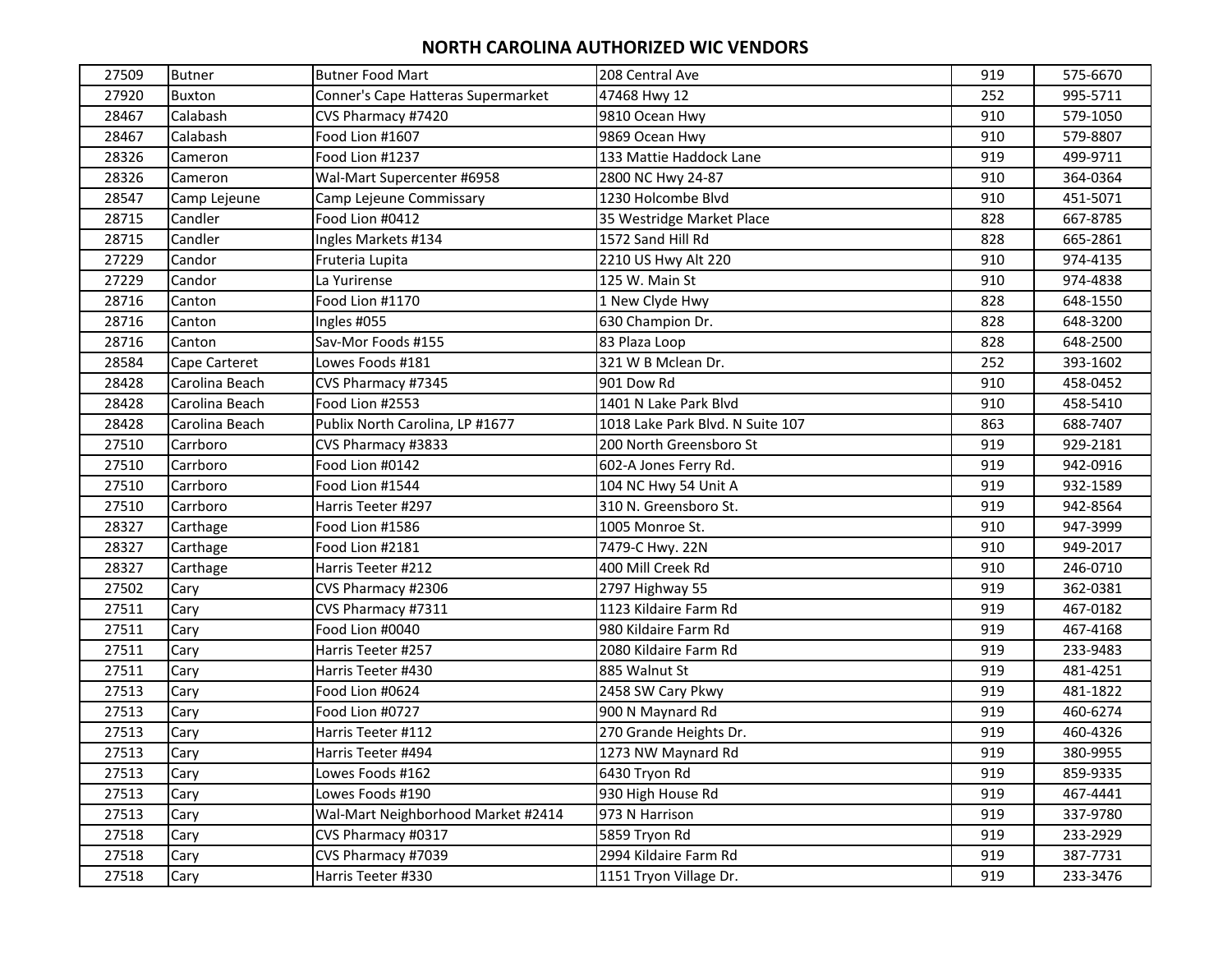| 27518 | Cary               | Harris Teeter #331                 | 3430 Ten Ten Rd                  | 919 | 387-8272 |
|-------|--------------------|------------------------------------|----------------------------------|-----|----------|
| 27518 | Cary               | Publix North Carolina LP #1520     | 3480 Kildaire Farm Rd            | 919 | 303-4024 |
| 27518 | Cary               | Target Store T-0961                | 2021 Walnut St                   | 919 | 233-4451 |
| 27518 | Cary               | Wal-Mart Supercenter #2247         | 2010 Kildaire Farm Rd            | 919 | 852-0651 |
| 27519 | Cary               | CVS Pharmacy #2754                 | 10170 Green Level Church Rd      | 919 | 467-0211 |
| 27519 | Cary               | CVS Pharmacy #5556                 | 7025 Winston Hill Dr             | 919 | 481-3979 |
| 27519 | Cary               | CVS Pharmacy #8417                 | 3581 Davis Dr                    | 919 | 460-8577 |
| 27519 | Cary               | Harris Teeter #138                 | 98 Cornerstone Dr.               | 919 | 467-1259 |
| 27519 | Cary               | Harris Teeter #236                 | 7145 O'Kelly Chapel Rd           | 919 | 465-9432 |
| 27519 | Cary               | Harris Teeter #298                 | 10140 Green Level Church Rd      | 910 | 256-2015 |
| 27519 | Cary               | Publix North Carolina LP #1466     | 1020 Bradford Plaza Way          | 919 | 460-2082 |
| 27519 | Cary               | Publix North Carolina LP #1552     | 425 Emissary Dr                  | 863 | 688-7407 |
| 27519 | Cary               | Wal-Mart Neighborhood Market #4157 | 2750 NC 55 Hwy                   | 919 | 335-0051 |
| 27540 | Cary               | Target Store T-2784                | 7129 O'Kelly Chapel Rd           | 919 | 674-2214 |
| 28736 | Cashiers           | Ingles #110                        | 230 Hwy 64 East                  | 828 | 743-3801 |
| 28429 | Castle Hayne       | CVS Pharmacy #7350                 | 5712 Castle Hayne Rd             | 910 | 675-2222 |
| 28429 | Castle Hayne       | Fresh Foods #10                    | 5601 Castle Hayne Rd             | 910 | 675-3300 |
| 28431 | Chadbourn          | Food Lion #1073                    | 809 N. Brown St                  | 910 | 654-6147 |
| 28431 | Chadbourn          | Fresh Foods #14                    | 121 E. Strawberry Blvd           | 910 | 654-1113 |
| 27514 | Chapel Hill        | CVS Pharmacy #7321                 | 11314 US 15-501                  | 919 | 929-9527 |
| 27514 | Chapel Hill        | Food Lion #0197                    | 1129 Weaver Dairy Rd.            | 919 | 929-0458 |
| 27514 | Chapel Hill        | Food Lion #1480                    | 1720 N. Fordham Blvd             | 919 | 967-2613 |
| 27514 | <b>Chapel Hill</b> | Harris Teeter #117                 | 2110 S. Estes Dr.                | 919 | 933-5700 |
| 27514 | Chapel Hill        | Lowes Foods #167                   | 11312 US Hwy 15/501 N            | 919 | 969-1464 |
| 27515 | Chapel Hill        | CVS Pharmacy #3898                 | 1724 Durham Blvd Rams Plaza      | 919 | 942-5125 |
| 27516 | Chapel Hill        | Harris Teeter #223                 | 1800 Martin Luther King Jr. Blvd | 919 | 968-0110 |
| 27517 | Chapel Hill        | Food Lion #1608                    | 50000 Governors Dr.              | 919 | 932-1467 |
| 27517 | <b>Chapel Hill</b> | Harris Teeter #120                 | 116 W. Barbee Chapel Rd          | 919 | 932-5020 |
| 27517 | Chapel Hill        | Harris Teeter #137                 | 88 Chatham Downs Dr.             | 919 | 960-0275 |
| 27517 | Chapel Hill        | Wal-Mart Supercenter #3182         | 12500 US 15 501N                 | 919 | 357-9039 |
| 28202 | Charlotte          | CVS Pharmacy #4022                 | 210 East Trade St E-186          | 704 | 971-1254 |
| 28202 | Charlotte          | CVS Pharmacy #7089                 | 231 N. Graham St                 | 704 | 373-2851 |
| 28202 | Charlotte          | Harris Teeter #205                 | 325 W 6th St                     | 704 | 332-8479 |
| 28203 | Charlotte          | CVS Pharmacy #3185                 | 1533 South Blvd                  | 704 | 342-4558 |
| 28203 | Charlotte          | Food Lion #2203                    | 2226 Park Rd                     | 704 | 333-1227 |
| 28203 | Charlotte          | Harris Teeter #061                 | 1227 East Blvd.                  | 704 | 375-5071 |
| 28203 | Charlotte          | Publix North Carolina LP #1453     | 2222 South Blvd                  | 704 | 373-2122 |
| 28203 | Charlotte          | Southside Seafood Market           | 2528 S Tryon Street              | 704 | 344-9107 |
| 28204 | Charlotte          | Target Store T-2244                | 900 Metropolitan Ave Ste 2       | 704 | 973-3121 |
| 28205 | Charlotte          | <b>Atlantic Farmers Market</b>     | 3122 Eastway Dr.                 | 704 | 568-0151 |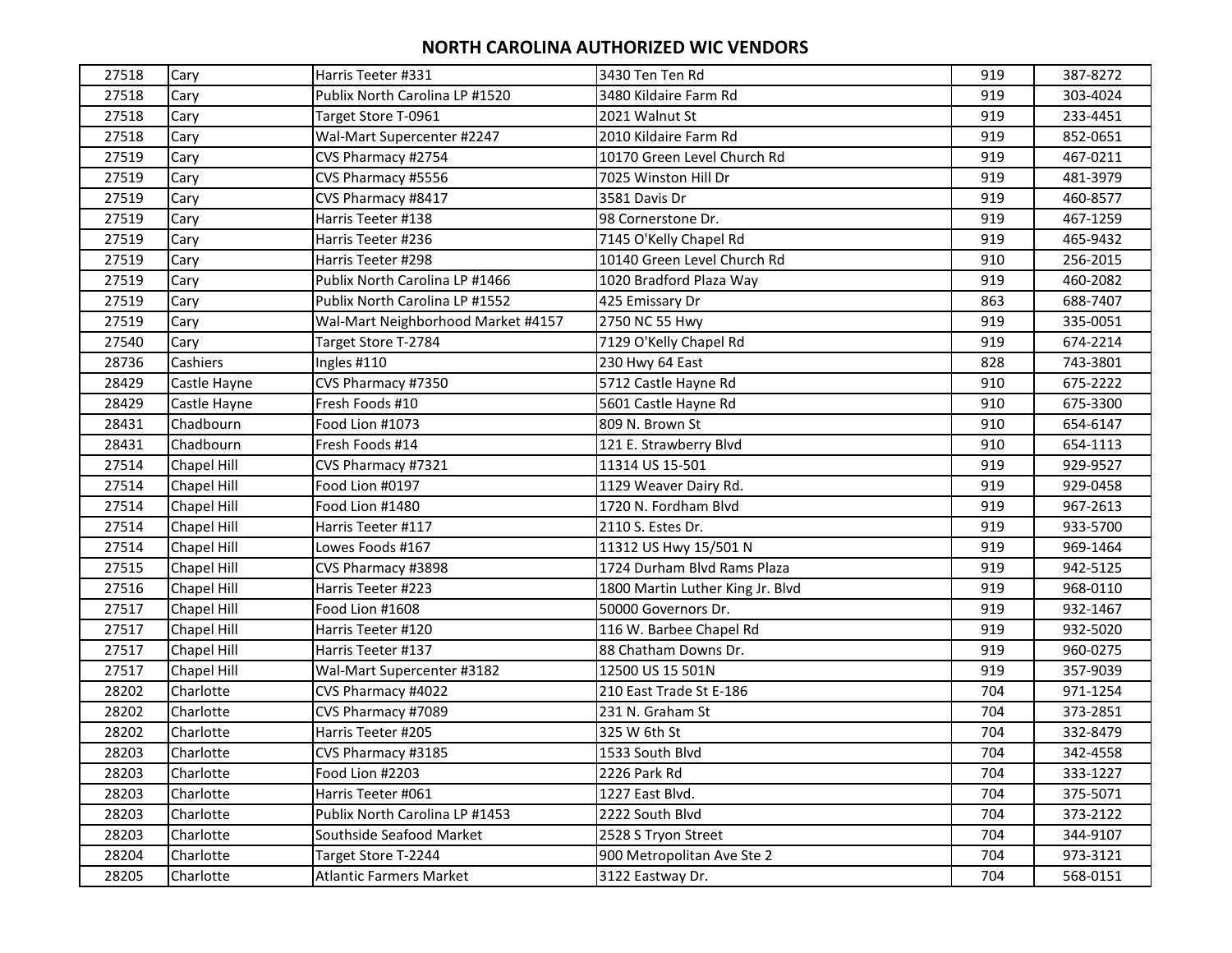| 28205 | Charlotte | <b>Central Food Mart</b>       | 4633 Central Ave Suite B    | 704 | 566-4060 |
|-------|-----------|--------------------------------|-----------------------------|-----|----------|
| 28205 | Charlotte | Compare Foods                  | 3600 N. Sharon Amity Rd     | 704 | 536-3176 |
| 28205 | Charlotte | CVS Pharmacy #2560             | 2035 North Sharon Amity Rd  | 704 | 535-9850 |
| 28205 | Charlotte | CVS Pharmacy #2571             | 1235 Pecan Ave              | 704 | 342-0584 |
| 28205 | Charlotte | CVS Pharmacy #5583             | 2939 The Plaza              | 704 | 333-0168 |
| 28205 | Charlotte | Dopmul                         | 4600 Monroe Rd              | 336 | 937-3068 |
| 28205 | Charlotte | Food Lion #0822                | 3009 Plaza Rd E. 34Rd S     | 704 | 333-4389 |
| 28205 | Charlotte | Food Lion #1057                | 3207 Eastway Dr.            | 704 | 531-2956 |
| 28205 | Charlotte | <b>Giant Penny Grocery</b>     | 3330 The Plaza              | 704 | 333-3454 |
| 28205 | Charlotte | Harris Teeter #401             | 1704 Central Ave            | 704 | 375-8491 |
| 28205 | Charlotte | La Luna Tienda Latina          | 4832 Central Ave Suite C    | 704 | 532-4407 |
| 28205 | Charlotte | Mega Market                    | 2920 Central Ave            | 980 | 938-6934 |
| 28205 | Charlotte | Mi Tiendita Mini Market        | 2853 Eastway Dr             | 704 | 536-9935 |
| 28205 | Charlotte | Sav-Way Food                   | 4459 Central Ave            | 704 | 535-5006 |
| 28205 | Charlotte | Wal-Mart Supercenter #1666     | 3850 East Independence Blvd | 704 | 535-3708 |
| 28206 | Charlotte | <b>Eden Mart</b>               | 411 W. Craighead Rd         | 704 | 596-2068 |
| 28206 | Charlotte | Pasos Supermarket              | 1401 Oaklawn Ave            | 704 | 375-8778 |
| 28206 | Charlotte | Wayne's Supermarket #4         | 2050 N. Graham St.          | 704 | 332-6884 |
| 28207 | Charlotte | Food Lion #2627                | 2935 WT Harris Blvd         | 704 | 596-8148 |
| 28207 | Charlotte | Harris Teeter #412             | 1015 Providence Rd          | 704 | 388-9100 |
| 28208 | Charlotte | Columbus Circle Grocery        | 1552 Berryhill Rd           | 704 | 697-8331 |
| 28208 | Charlotte | Compare Foods                  | 2701-A Freedom Dr.          | 980 | 213-3513 |
| 28208 | Charlotte | CVS Pharmacy #7688             | 3440 Wilkinson Blvd.        | 704 | 395-3671 |
| 28208 | Charlotte | Food Lion #0748                | 4709 Tuckaseegee Rd.        | 704 | 399-1880 |
| 28208 | Charlotte | Harveys Supermarket #1679      | 1620 Ashley Rd              | 704 | 398-1321 |
| 28208 | Charlotte | Wal-Mart Supercenter #3371     | 3240 Wilkinson Blvd.        | 704 | 392-2311 |
| 28208 | Charlotte | <b>Westside Mart</b>           | 2724 West Blvd              | 704 | 391-7600 |
| 28209 | Charlotte | Harris Teeter #035             | 5030 Park Rd.               | 704 | 521-8394 |
| 28209 | Charlotte | Harris Teeter #218             | 4101 Park Rd.               | 704 | 523-8106 |
| 28209 | Charlotte | Harris Teeter #305             | 2717 South Boulevard        | 704 | 527-1079 |
| 28210 | Charlotte | Food Lion #1376                | 5831 South Blvd.            | 704 | 554-1748 |
| 28210 | Charlotte | Food Lion #2569                | 10120 Johnston Rd           | 704 | 543-5166 |
| 28210 | Charlotte | Harris Teeter #204             | 8538 Park Rd.               | 704 | 552-7212 |
| 28210 | Charlotte | Los Reyes Mini Mart            | 7701 Sharon Lakes Rd #F     | 704 | 831-8024 |
| 28210 | Charlotte | Tienda Y Carniceria Mexicali   | 10403 Park Rd Ste F1        | 704 | 540-3089 |
| 28211 | Charlotte | Food Lion #0971                | 931 N. Wendover Rd          | 704 | 367-1849 |
| 28211 | Charlotte | Harris Teeter #160             | 6701 Morrison Blvd.         | 704 | 364-1245 |
| 28211 | Charlotte | Harris Teeter #208             | 112 S. Sharon Amity         | 704 | 366-1675 |
| 28211 | Charlotte | Publix North Carolina LP #1518 | 4425 Randolph Road          | 704 | 367-5200 |
| 28212 | Charlotte | CVS Pharmacy #2326             | 5700 Albemarle Rd           | 704 | 531-3591 |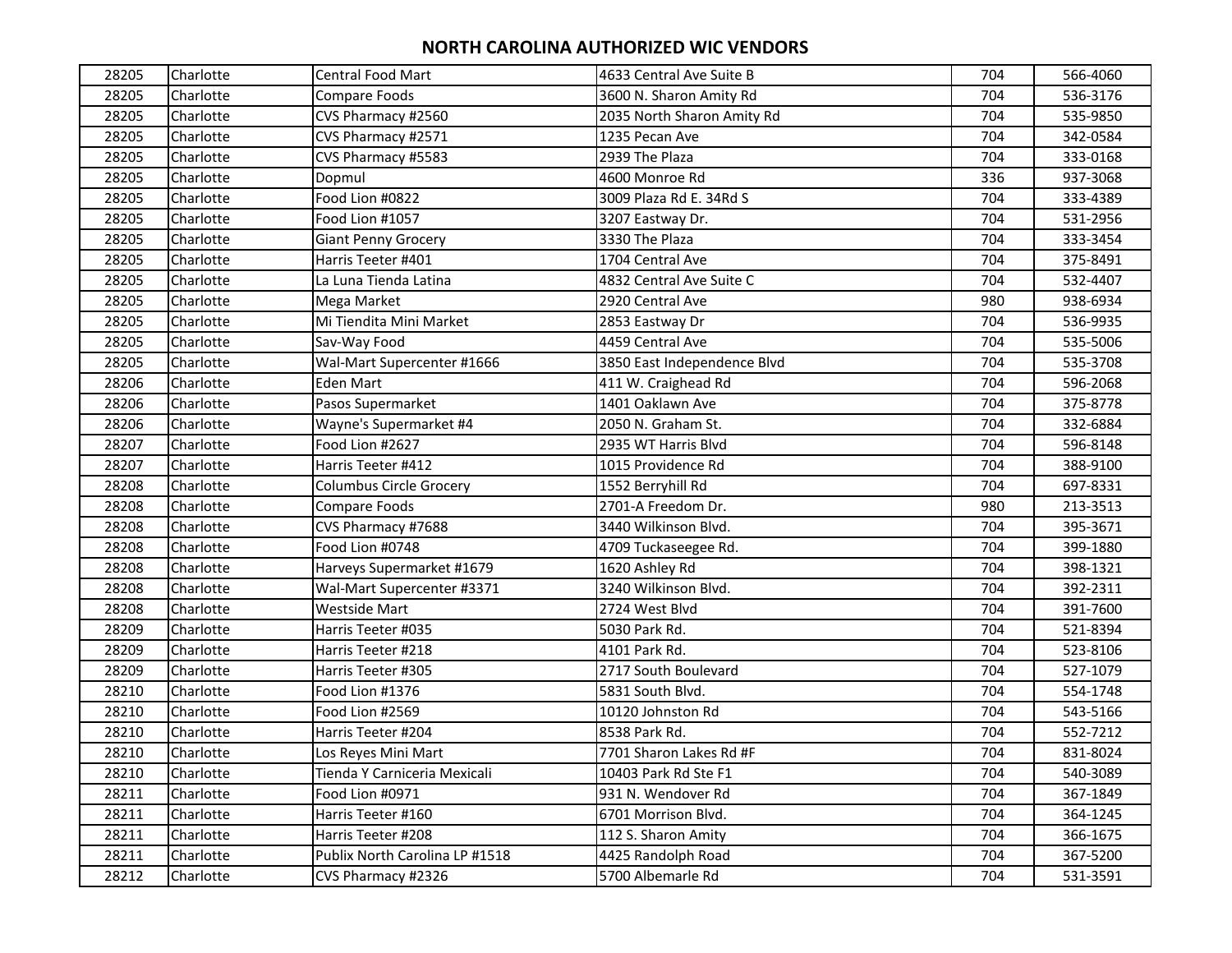| 28212 | Charlotte | CVS Pharmacy #3694         | 2325 Village Lake Dr.              | 704 | 536-3663 |
|-------|-----------|----------------------------|------------------------------------|-----|----------|
| 28212 | Charlotte | La Unica Supermarket       | 5323 E. Independence Blvd. STE B-C | 980 | 209-0582 |
| 28212 | Charlotte | Royal Express Mart         | 5933 Albemarle Rd #A               | 704 | 537-8860 |
| 28213 | Charlotte | Compare Foods              | 4316 North Tryon St                | 704 | 596-3495 |
| 28213 | Charlotte | El Tigre Mini Super        | 5745 N Tryon St                    | 704 | 909-6516 |
| 28213 | Charlotte | El Tigre Mini Super #2     | 5024 N. Tryon Ste 108              | 980 | 613-8061 |
| 28213 | Charlotte | Food Lion #0985            | 1704 Harris Houston Rd.            | 704 | 549-0924 |
| 28213 | Charlotte | Harris Teeter #258         | 8600 University City Blvd.         | 704 | 593-1395 |
| 28213 | Charlotte | La Corona Meat Market      | 6320 N. Tryon St Ste F             | 704 | 644-8748 |
| 28213 | Charlotte | Target Store T-1081        | 8120 University City Blvd          | 704 | 599-6332 |
| 28214 | Charlotte | Bi-Lo #5413                | 2924 Mt Holly Huntersville Rd      | 704 | 391-0354 |
| 28214 | Charlotte | CVS Pharmacy #3896         | 9308 Kendall Dr                    | 704 | 399-0416 |
| 28214 | Charlotte | Food Lion #0106            | 2526 Little Rock Rd.               | 704 | 394-8319 |
| 28214 | Charlotte | Food Lion #2603            | 237 Mt Holly - Huntersville Rd     | 704 | 822-0653 |
| 28214 | Charlotte | Food Lion #2667            | 9115 Samlen Lane Ste. 200          | 704 | 398-8849 |
| 28215 | Charlotte | Compare Foods              | 3112 Milton Rd                     | 704 | 716-1009 |
| 28215 | Charlotte | CVS Pharmacy #5463         | 9805 Rocky River Rd                | 704 | 494-3466 |
| 28215 | Charlotte | CVS Pharmacy #7407         | 6110 The Plaza                     | 704 | 532-4186 |
| 28215 | Charlotte | Dany's Supermarket         | 6129 The Plaza                     | 704 | 563-1204 |
| 28215 | Charlotte | Food Lion #0276            | 7400 Plaza Rd. Ext                 | 704 | 567-6143 |
| 28215 | Charlotte | Food Lion #1365            | 7004 E. W.T. Harris Blvd.          | 704 | 566-6210 |
| 28215 | Charlotte | Food Lion #1584            | 7920 Cambridge Commons Dr.         | 704 | 535-5422 |
| 28215 | Charlotte | Harris Teeter #046         | 9641 Brookdale Dr.                 | 704 | 599-8449 |
| 28215 | Charlotte | Plaza Market               | 6200 The Plaza                     | 704 | 569-8371 |
| 28215 | Charlotte | Save A Lot #31 (Eastway)   | 4537 The Plaza                     | 704 | 532-2828 |
| 28215 | Charlotte | Walgreens #4546            | 3080 Milton Rd.                    | 704 | 535-5117 |
| 28216 | Charlotte | <b>Beatties Ford Mart</b>  | 1121- A Beatties Ford Rd           | 704 | 373-1155 |
| 28216 | Charlotte | CVS Pharmacy #5445         | 5100 Beatties Ford Rd              | 704 | 391-9341 |
| 28216 | Charlotte | CVS Pharmacy #7056         | 2115 Beatties Ford Rd              | 704 | 394-5026 |
| 28216 | Charlotte | CVS Pharmacy #8260         | 8220 Mt. Holly - Huntersville Rd   | 704 | 399-5303 |
| 28216 | Charlotte | Food Lion #0617            | 4001 Sunset Rd., West              | 704 | 393-3754 |
| 28216 | Charlotte | Food Lion #0635            | 2123 Beatties Ford Rd.             | 704 | 391-7758 |
| 28216 | Charlotte | Food Lion #2205            | 8138 Mt. Holly-Huntersville Rd     | 704 | 697-9246 |
| 28216 | Charlotte | Harris Teeter #166         | 3540 Mt. Holly-Huntersville Rd.    | 704 | 392-9690 |
| 28216 | Charlotte | Harris Teeter #366         | 4701Smith Farms Rd                 | 704 | 844-3418 |
| 28216 | Charlotte | Target Store T-2080        | 9841 Northlake Centre Pkwy         | 704 | 526-3648 |
| 28216 | Charlotte | Wal-Mart Supercenter #5481 | 9820 Callabridge Court             | 704 | 392-3338 |
| 28217 | Charlotte | Compare Food Express       | 201 W. Arrowood Rd                 | 704 | 522-7100 |
| 28217 | Charlotte | Compare Foods Supermarket  | 818 E. Arrowood Rd.                | 704 | 716-1170 |
| 28217 | Charlotte | CVS Pharmacy #2562         | 115 Arrowood Rd                    | 704 | 523-9590 |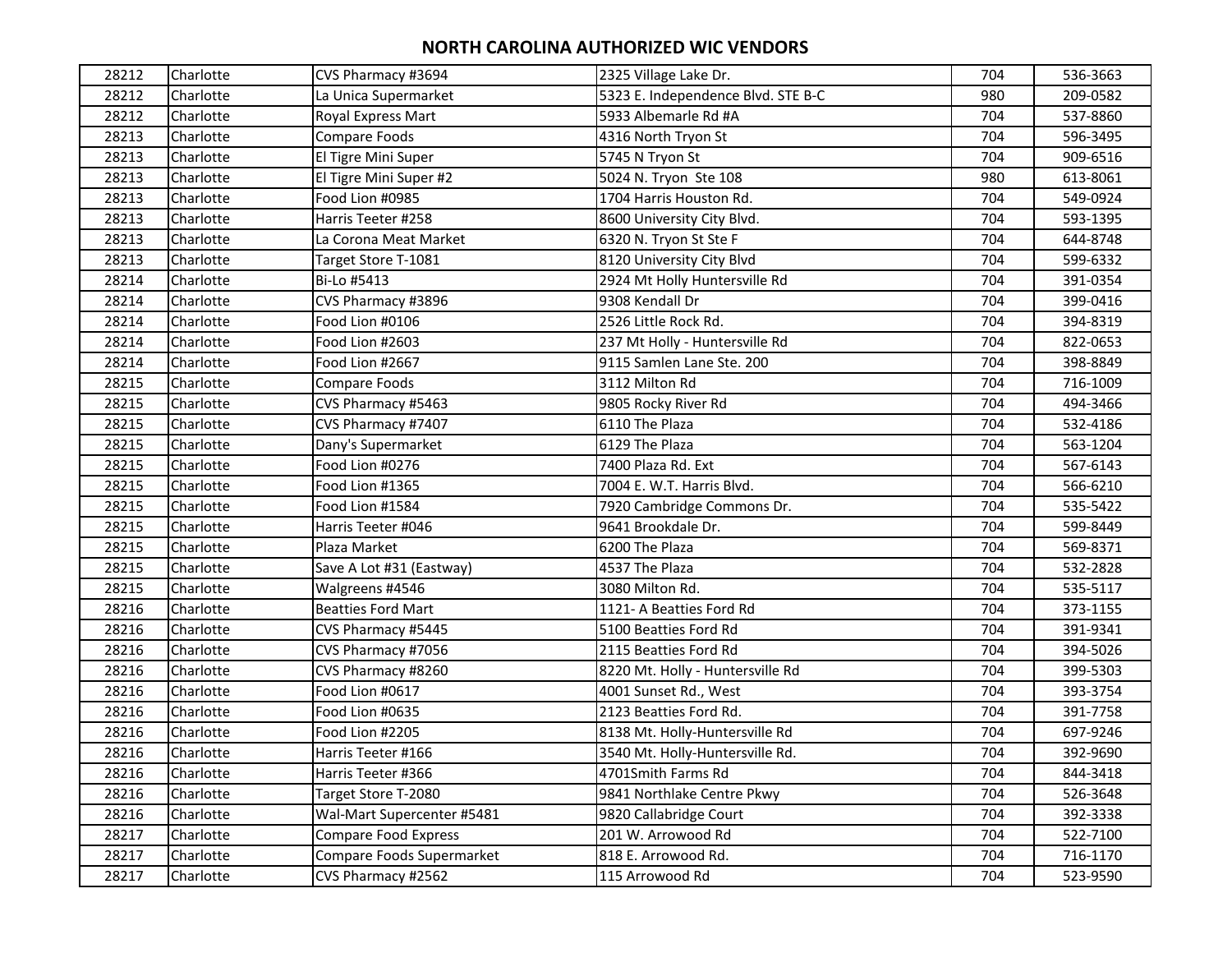| 28217 | Charlotte | CVS Pharmacy #3526                 | 306 East Woodlawn Rd               | 704 | 525-7291 |
|-------|-----------|------------------------------------|------------------------------------|-----|----------|
| 28217 | Charlotte | CVS Pharmacy #7941                 | 8420 Steele Creek Rd               | 704 | 583-8282 |
| 28217 | Charlotte | La Adelita Tienda Hispana          | 5316-B South Blvd                  | 980 | 237-7420 |
| 28217 | Charlotte | WOW Supermarket #1                 | 6407 South Blvd, Ste Q             | 704 | 643-9910 |
| 28226 | Charlotte | Food Lion #1262                    | 7400 Candlewyck Lane               | 704 | 366-6149 |
| 28226 | Charlotte | Harris Teeter #004                 | 7823 Colony Rd                     | 704 | 341-3688 |
| 28226 | Charlotte | Harris Teeter #030                 | 3333 Pineville-Matthews Rd.        | 704 | 544-3340 |
| 28226 | Charlotte | Harris Teeter #294                 | 4100 Carmel Rd.                    | 704 | 542-6228 |
| 28226 | Charlotte | Wal-Mart Neighborhood Market #4848 | 8322 Pineville Matthews Rd Ste 610 | 704 | 496-5228 |
| 28227 | Charlotte | 740 Food Supermarket               | 7012 Albemarle Rd                  | 704 | 537-2081 |
| 28227 | Charlotte | Fast Mart                          | 7020 Lawyers Rd                    | 704 | 537-2883 |
| 28227 | Charlotte | Food Lion #0769                    | 8100 Idlewild Rd.                  | 704 | 532-9512 |
| 28227 | Charlotte | Food Lion #1080                    | 9021 Albemarle Rd.                 | 704 | 537-7265 |
| 28227 | Charlotte | Harris Teeter #174                 | 5706 Wyalong Dr.                   | 704 | 545-0229 |
| 28227 | Charlotte | Super Global Mart                  | 7323 E. Independence Blvd          | 980 | 321-4048 |
| 28227 | Charlotte | Wal-Mart Neighborhood Market #4148 | 8800 East W T Harris Blvd          | 704 | 916-1891 |
| 28262 | Charlotte | CVS Pharmacy #2559                 | 10515 Mallard Creek Rd             | 704 | 547-9620 |
| 28262 | Charlotte | CVS Pharmacy #6518                 | 11430 N. Tryon St                  | 704 | 717-3276 |
| 28262 | Charlotte | CVS Pharmacy #7560                 | 2806 W. Sugar Creek Rd             | 704 | 596-3378 |
| 28262 | Charlotte | Food Lion #2215                    | 9323 N. Tryon St.                  | 704 | 547-0248 |
| 28262 | Charlotte | Harris Teeter #220                 | 2720 West Mallard Creek Church Rd  | 704 | 717-7501 |
| 28262 | Charlotte | Wal-mart Neighborhood Market #6233 | 11530 N Tryon Street               | 980 | 428-8134 |
| 28262 | Charlotte | Wal-Mart Supercenter #2134         | 7735 N. Tryon St                   | 704 | 547-0525 |
| 28269 | Charlotte | <b>Express Stop II</b>             | 2947 Gibbon Rd                     | 704 | 598-5988 |
| 28269 | Charlotte | Food Lion #2217                    | 6430 W. Sugar Creek Rd             | 704 | 598-1067 |
| 28269 | Charlotte | Food Lion #2647                    | 5624 N. Graham St                  | 704 | 596-8327 |
| 28269 | Charlotte | Harris Teeter #122                 | 5810 Prosperity Church Rd.         | 704 | 875-0993 |
| 28269 | Charlotte | Harris Teeter #167                 | 2201 W.T. Harris Blvd.             | 704 | 596-1353 |
| 28269 | Charlotte | Harris Teeter #472                 | 8445 Davis Lake Pkwy               | 704 | 597-7014 |
| 28269 | Charlotte | Just Save #258                     | 5300 Sunset Rd                     | 980 | 636-1535 |
| 28269 | Charlotte | Publix North Carolina LP #1509     | 10110 Benfield Road                | 704 | 992-6951 |
| 28270 | Charlotte | Food Lion #0111                    | 9848 Monroe Rd.                    | 704 | 847-2443 |
| 28270 | Charlotte | Harris Teeter #171                 | 1621 N. Sardis Rd.                 | 704 | 846-4885 |
| 28270 | Charlotte | Wal-Mart Supercenter #5063         | 1830 Galleria Blvd                 | 704 | 844-1066 |
| 28273 | Charlotte | CVS Pharmacy #0187                 | 14125 Steele Creek Rd.             | 704 | 504-8199 |
| 28273 | Charlotte | Food Lion #0518                    | 9112 S. Tryon St.                  | 704 | 588-7880 |
| 28273 | Charlotte | Publix North Carolina LP #1480     | 8120 South Tryon St                | 704 | 583-2323 |
| 28273 | Charlotte | Publix North Carolina LP #1483     | 12810 S. Tryon St                  | 704 | 587-0339 |
| 28273 | Charlotte | Target Store T-0762                | 9531 South Blvd                    | 704 | 556-7082 |
| 28273 | Charlotte | Target Store T-2132                | 12830 Walker Branch Dr             | 704 | 583-2601 |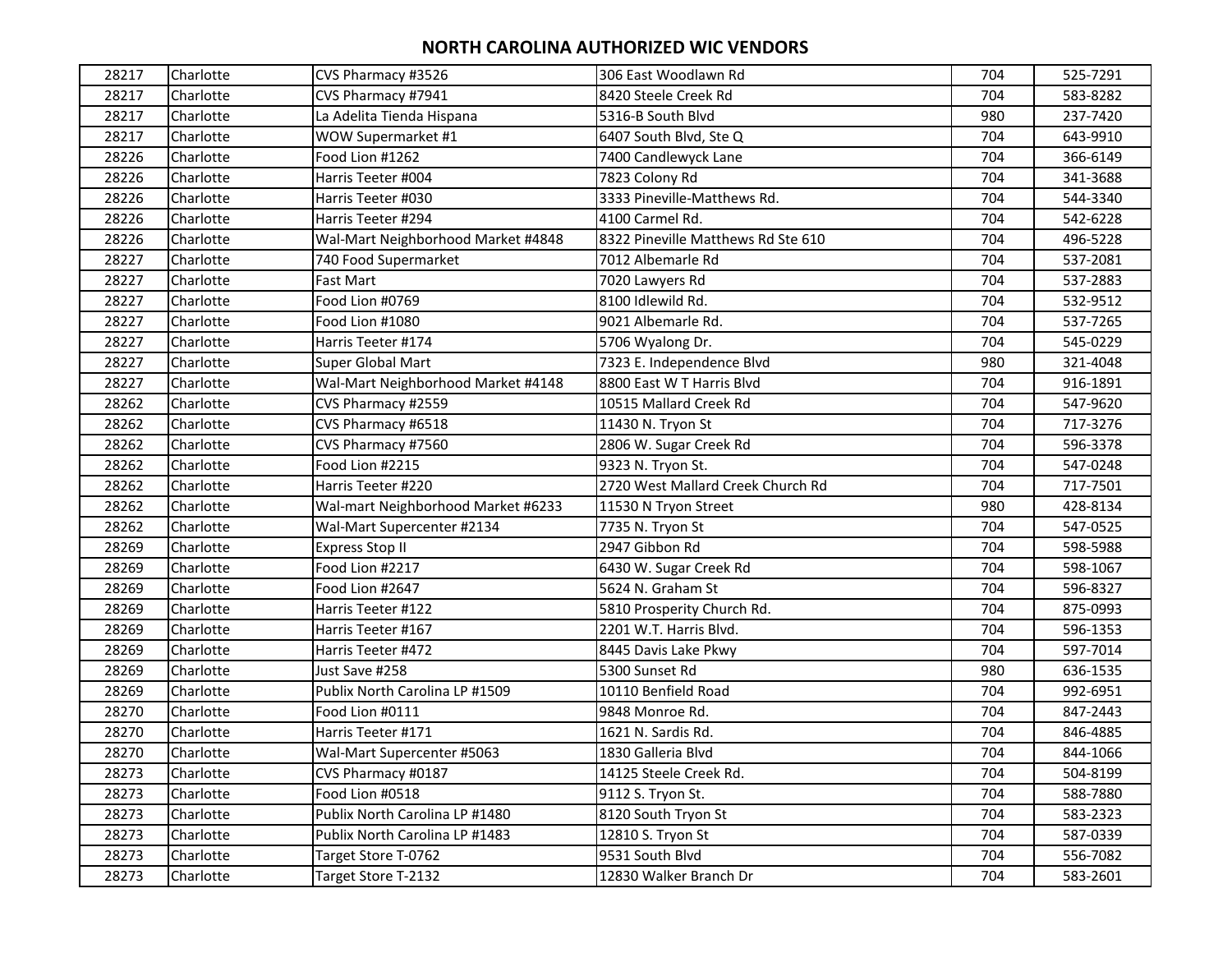| 28273      | Charlotte           | Wal-Mart Supercenter #1464         | 8180 S. Tryon St                | 704 | 588-2656 |
|------------|---------------------|------------------------------------|---------------------------------|-----|----------|
| 28277      | Charlotte           | CVS Pharmacy #2772                 | 10730 Providence Rd             | 704 | 845-2742 |
| 28277      | Charlotte           | Harris Teeter #011                 | 15007 John J. Delaney Dr.       | 704 | 716-2000 |
| 28277      | Charlotte           | Harris Teeter #027                 | 9720 Rea Rd                     | 704 | 752-1013 |
| 28277      | Charlotte           | Harris Teeter #045                 | 10616 Providence Rd.            | 704 | 849-2776 |
| 28277      | Charlotte           | Harris Teeter #066                 | 7852 Rea Rd.                    | 704 | 341-2061 |
| 28277      | Charlotte           | Harris Teeter #317                 | 16625 Lancaster Highway         | 704 | 714-4795 |
| 28277      | Charlotte           | Harris Teeter #440                 | 11135 Golf Links Drive          | 704 | 303-8061 |
| 28277      | Charlotte           | Publix North Carolina LP #1442     | 11222 Providence Rd West        | 704 | 716-2344 |
| 28277      | Charlotte           | Target Store T-1087                | 7860 Rea Rd                     | 704 | 542-1856 |
| 28278      | Charlotte           | Harris Teeter #003                 | 4821 Berewick Town Center Dr    | 704 | 587-1011 |
| 28278      | Charlotte           | Harris Teeter #088                 | 13000 South Tryon St.           | 704 | 587-9970 |
| 28719      | Cherokee            | <b>River Valley Store</b>          | 3160 Big Cove Rd                | 828 | 497-6510 |
| 28533-0030 | <b>Cherry Point</b> | DeCa Commissary Store              | Roosevelt Bld E-St Bldg 3918    | 252 | 466-0800 |
| 28021      | Cherryville         | Food Lion #0521                    | 1209 Shelby Hwy.                | 704 | 435-5041 |
| 28021      | Cherryville         | Wal-Mart Supercenter #4594         | 2505 Lincolnton Hwy             | 704 | 435-4449 |
| 28023      | China Grove         | Food Lion #0416                    | 106 Hwy                         | 704 | 857-6189 |
| 28023      | China Grove         | Food Lion #2650                    | 1460 S. Main St                 | 704 | 857-5027 |
| 27817      | Chocowinity         | Food Lion #1462                    | 160 Chocowinity Town Center     | 252 | 948-0280 |
| 27817      | Chocowinity         | Smith's Food Pride                 | 981 NC Hwy 33 West              | 252 | 495-0444 |
| 28433      | Clarkton            | Fresh Foods #11                    | 47 Green St                     | 910 | 647-7001 |
| 27520      | Clayton             | Compare Foods                      | 421 E. Second St                | 919 | 553-6473 |
| 27520      | Clayton             | Food Lion #0149                    | 10105 US 70 Bus Hwy W           | 919 | 553-3164 |
| 27520      | Clayton             | Food Lion #2226                    | 9147 Cleveland Rd               | 910 | 308-3537 |
| 27520      | Clayton             | Lowes Foods #169                   | 11711 US Hwy 70 West Bus.       | 919 | 550-6740 |
| 27520      | Clayton             | Wal-Mart Supercenter #5046         | 805 Town Centre Blvd.           | 919 | 550-5600 |
| 27527      | Clayton             | Food Lion #1685                    | 50 Neuse River Pkwy Ste 11      | 919 | 550-2476 |
| 27527      | Clayton             | Food Lion #2197                    | 238 Pritchard Rd                | 919 | 553-1390 |
| 27527      | Clayton             | Harris Teeter #229                 | 67 Flowers Crossroads           | 919 | 359-8023 |
| 27012      | Clemmons            | CVS Pharmacy #4253                 | 1433 Lewisville-Clemmons Rd     | 336 | 712-9459 |
| 27012      | Clemmons            | CVS Pharmacy #7026                 | 2770 Lewisville-Clemmons Rd     | 336 | 766-1187 |
| 27012      | Clemmons            | Food Lion #2554                    | 1430 River Ridge Dr             | 336 | 712-1644 |
| 27012      | Clemmons            | Food Lion #2655                    | 4380 Kinnamon Village Loop      | 336 | 766-4755 |
| 27012      | Clemmons            | Harris Teeter #228                 | 4150 Clemmons Rd.               | 336 | 778-1445 |
| 27012      | Clemmons            | Lindo Michoacan Tienda             | 2518 Lewisville Clemmons Rd     | 336 | 778-1711 |
| 27012      | Clemmons            | Lowes Foods #161                   | 2501 Lewisville-Clemmons Rd.    | 336 | 766-1608 |
| 27012      | Clemmons            | Publix North Carolina LP #1574     | 3150 Gammon Lane                | 336 | 766-2069 |
| 27012      | Clemmons            | Wal-Mart Neighborhood Market #6243 | 3633 Clemmons Rd                | 336 | 293-1396 |
| 27013      | Cleveland           | Hometown Proud IGA #601            | 11745 Statesville Blvd, Suite A | 704 | 278-0228 |
| 28328      | Clinton             | Carlie C's #780                    | 1111 Sunset Avenue              | 910 | 592-5385 |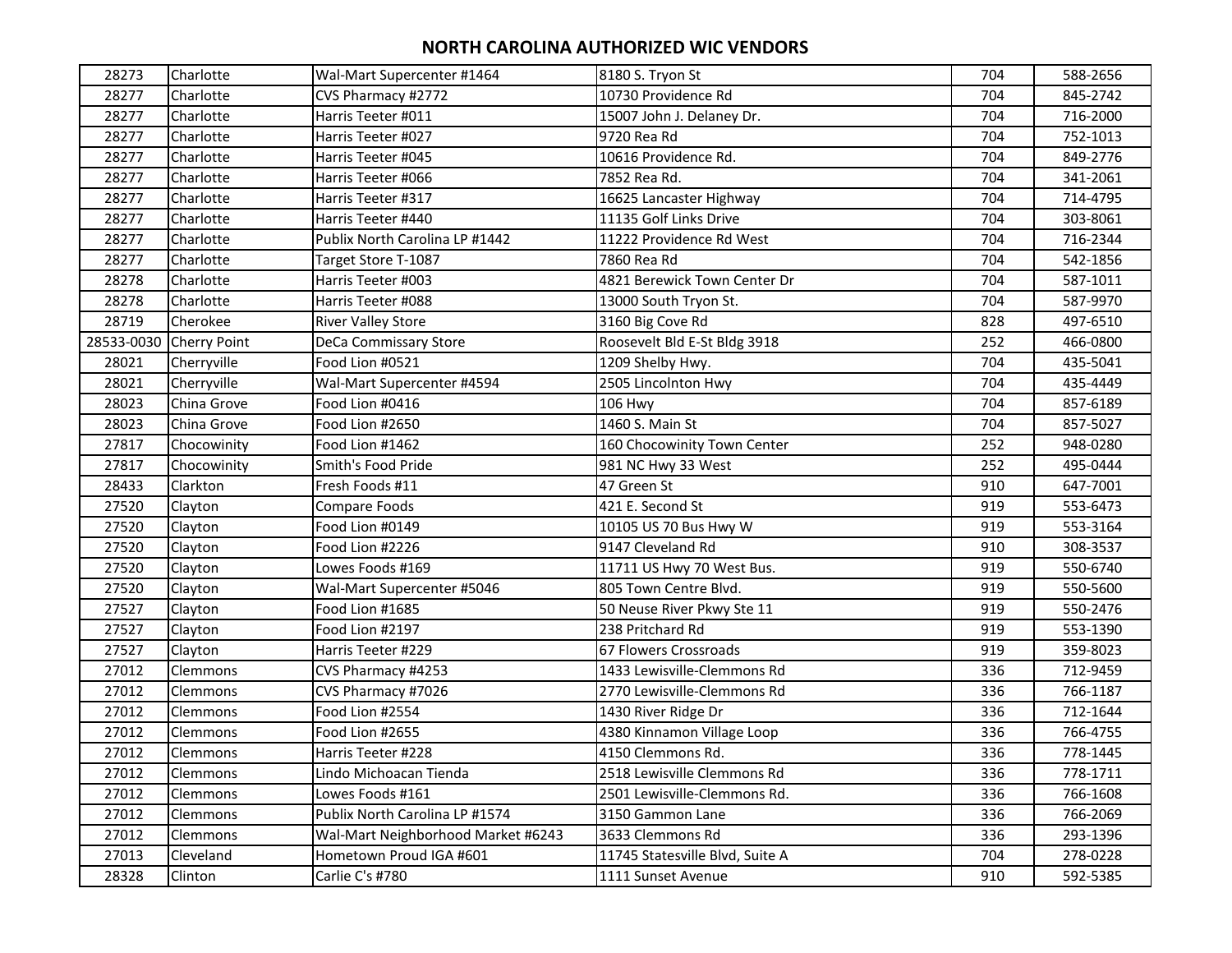| 28328      | Clinton  | Carlie C's #785                    | 815 College Street                 | 910 | 592-6162 |
|------------|----------|------------------------------------|------------------------------------|-----|----------|
| 28328      | Clinton  | Carlie C's #790                    | 332 Northeast Blvd.                | 910 | 592-3001 |
| 28328      | Clinton  | CVS Pharmacy #7314                 | 507 College St                     | 910 | 590-0034 |
| 28328      | Clinton  | Family Medical Supply, Inc.        | 329 N. Blvd.                       | 910 | 592-0449 |
| 28328      | Clinton  | Food Lion #0114                    | 319 North Blvd.                    | 910 | 592-2169 |
| 28328      | Clinton  | <b>Matthews Drug</b>               | 408 Northeast Blvd                 | 910 | 590-2312 |
| 28328      | Clinton  | Tropicana Supermarket              | 403A Southeast Blvd                | 910 | 596-4400 |
| 28328      | Clinton  | Wal-Mart Supercenter #2580         | 1415 Sunset Avenue                 | 910 | 592-1818 |
| 28721      | Clyde    | Food Lion #0957                    | 179 Paragon Pkwy.                  | 828 | 456-4661 |
| 27521      | Coats    | Coats IGA                          | 379 N. McKinley St                 | 910 | 897-7445 |
| 27925      | Columbia | Food Lion #2110                    | 625 US Hwy 64                      | 252 | 796-4371 |
| 28722      | Columbus | CVS Pharmacy #7008                 | 333 West Mill St                   | 828 | 894-6352 |
| 28722      | Columbus | Food Lion #0510                    | 231 West Mills St Unit 5           | 828 | 894-8286 |
| 28025      | Concord  | Center City Maxx #1                | 50 Cabarrus Ave W                  | 704 | 336-9656 |
| 28025      | Concord  | CVS Pharmacy #3856                 | 44 Branchview Dr., NE              | 704 | 788-3208 |
| 28025      | Concord  | Food Lion #0377                    | 860 Union St. S.                   | 704 | 782-3166 |
| 28025      | Concord  | Food Lion #0998                    | 80 Branchview Dr. NE               | 704 | 784-5318 |
| 28025      | Concord  | Food Lion #1621                    | 3501 Hwy 601                       | 704 | 795-1573 |
| 28025      | Concord  | Harris Teeter #202                 | 1245 Concord Pkwy                  | 704 | 795-9351 |
| 28025      | Concord  | K & M Corner Stop                  | 440 Kerr St., NW                   | 704 | 785-2121 |
| 28025      | Concord  | La Palma Supermarket               | 505 Warren C. Coleman Blvd         | 704 | 795-3685 |
| 28025      | Concord  | <b>Moose Professional Pharmacy</b> | 270 Copperfield Blvd. NE Suite 101 | 704 | 784-9613 |
| 28025      | Concord  | Supermercado Lupita's              | 26 Pine Street NW                  | 704 | 785-9679 |
| 28027      | Concord  | CVS Pharmacy #2749                 | 5225 Poplar Tent Rd                | 704 | 782-1711 |
| 28027      | Concord  | CVS Pharmacy #7349                 | 931 Concord Pkwy.                  | 704 | 786-3192 |
| 28027      | Concord  | Food Lion #0203                    | 734 Cabarrus Ave. W.               | 704 | 788-3175 |
| 28027      | Concord  | Food Lion #1453                    | 5303 Poplar Tent Rd.               | 704 | 786-4386 |
| 28027      | Concord  | Food Lion #1552                    | 3673 Concord Pkwy South            | 704 | 721-3637 |
| 28027      | Concord  | Food Lion #2625                    | 547 Winecoff School Rd             | 704 | 795-2516 |
| 28027      | Concord  | Harris Teeter #068                 | 358 George W. Liles Pkwy N.W.      | 704 | 786-2510 |
| 28027      | Concord  | Harris Teeter #190                 | 9900 Poplar Tent Rd, Suite 124     | 704 | 721-0735 |
| 28027      | Concord  | Mi Pais Latino Supermarket         | 898 Concord Parkway N              | 704 | 784-0035 |
| 28027      | Concord  | Publix North Carolina LP #1490     | 5015 Weddington Rd                 | 704 | 795-7127 |
| 28027      | Concord  | <b>Wal-Mart #1027</b>              | 150 Concord Commons Place SW       | 704 | 788-3135 |
| 28027      | Concord  | Wal-Mart Neighborhood Market #6586 | 3905 Concord Pkwy S                | 704 | 706-6045 |
| 28027      | Concord  | Wal-Mart Supercenter #4574         | 5825 Thunder Rd.                   | 704 | 979-2546 |
| 28613      | Conover  | CVS Pharmacy #6408                 | 102 Rockbarn Rd                    | 828 | 465-6760 |
| 28613      | Conover  | Food Lion #0461                    | 104 Thornburg Dr. Se #L            | 828 | 464-9360 |
| 28613      | Conover  | <b>Medical Village Pharmacy</b>    | 815 Fairgrove Church Rd SE         | 828 | 322-4505 |
| 28613-9377 | Conover  | Wal-Mart #4224                     | 201 Zelkova Court NW               | 828 | 464-4441 |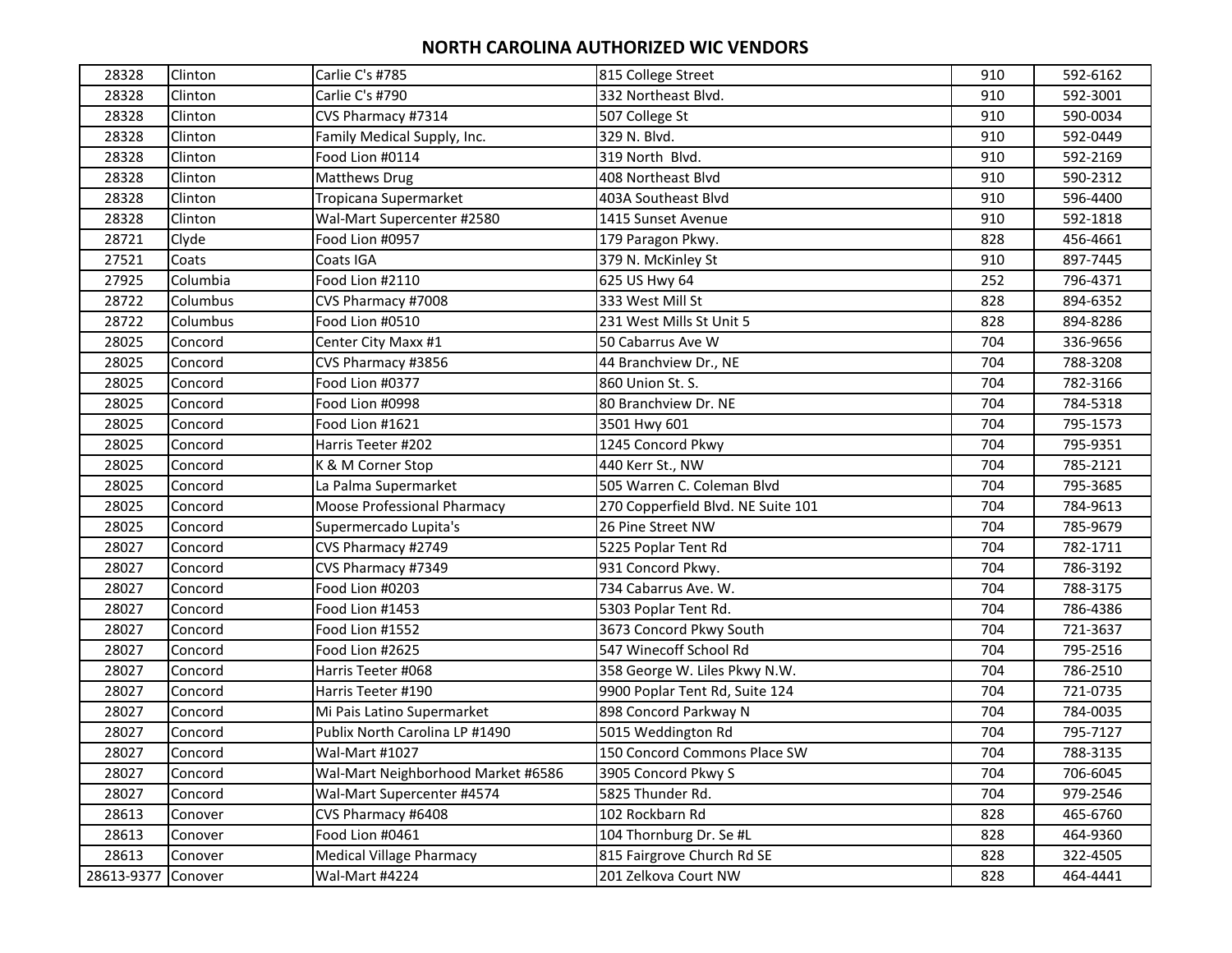| 27820 | Conway        | Conway Food Center                 | 129 E. Main St                  | 252 | 585-0506 |
|-------|---------------|------------------------------------|---------------------------------|-----|----------|
| 28031 | Cornelius     | CVS Pharmacy #2314                 | 19305 West Catawba Ave          | 704 | 896-3690 |
| 28031 | Cornelius     | Food Lion #1490                    | 20125 N. Main St.               | 704 | 892-4220 |
| 28031 | Cornelius     | Harris Teeter #179                 | 19815 N. Cove Rd.               | 704 | 895-5020 |
| 28031 | Cornelius     | Harris Teeter #416                 | 21720 Catawba Ave               | 704 | 895-5351 |
| 28031 | Cornelius     | Publix North Carolina LP #1474     | 8315 Magnolia Estates Dr        | 704 | 895-7057 |
| 27927 | Corolla       | Food Lion #0937                    | 805 Ocean Trail                 | 252 | 453-4544 |
| 28032 | Cramerton     | Food Lion #0573                    | 202-A Market St.                | 704 | 824-4757 |
| 27522 | Creedmoor     | CVS Pharmacy #1246                 | 612 North Main St               | 919 | 528-4709 |
| 27522 | Creedmoor     | Food Lion #0223                    | 2531-J East Lyon Station Rd     | 919 | 528-1885 |
| 27522 | Creedmoor     | Food Lion #2624                    | 2151 Wilton Ave                 | 919 | 528-9007 |
| 27928 | Creswell      | Mark's Supermarket                 | 317 US Hwy 64 West              | 252 | 797-4808 |
| 28034 | <b>Dallas</b> | CVS Pharmacy #6406                 | 3126 Dallas-High Shoals Highway | 704 | 923-0682 |
| 28034 | <b>Dallas</b> | Food Lion #0263                    | 3123 Dallas High Shoals Rd.     | 704 | 922-9832 |
| 28034 | <b>Dallas</b> | Ingles #146                        | 715 West Trade St               | 704 | 922-6791 |
| 28034 | <b>Dallas</b> | Wal-Mart Neighborhood Market #7004 | 1300 Dallas Cherryville Rd      | 704 | 648-0912 |
| 28036 | Davidson      | CVS Pharmacy #1643                 | 2002 Shiloah Church Rd          | 704 | 439-3460 |
| 28036 | Davidson      | CVS Pharmacy #6402                 | 127 South Main St               | 704 | 892-7211 |
| 28036 | Davidson      | Harris Teeter #268                 | 431 Peninsula Dr                | 704 | 892-0597 |
| 28036 | Davidson      | Harris Teeter #471                 | 11124 Renaissance Dr.           | 704 | 439-4042 |
| 27239 | Denton        | CVS Pharmacy #7328                 | 310 Vernon Avenue               | 336 | 859-2815 |
| 27239 | Denton        | Lowes Foods #066                   | 17525 S. Hwy 109                | 336 | 859-2410 |
| 28037 | Denver        | CVS Pharmacy #5588                 | 6050 South NC 16 Hwy            | 704 | 483-6889 |
| 28037 | Denver        | Food Lion #0726                    | 6113 Hwy 16 South               | 704 | 483-5965 |
| 28037 | Denver        | Food Lion #1250                    | 2100 North Hwy 16               | 704 | 483-1807 |
| 28037 | Denver        | Food Lion #1367                    | 130 South Hwy 16                | 704 | 827-1403 |
| 28037 | Denver        | Harris Teeter #121                 | 149 Cross Center Rd             | 704 | 820-0332 |
| 28037 | Denver        | Publix North Carolina LP #1603     | 513 Brentwood Road              | 704 | 483-7152 |
| 28037 | Denver        | Wal-Mart #4274                     | 7131 Hwy #73                    | 704 | 827-8911 |
| 27017 | Dobson        | Food Lion #2103                    | 600 East Atkins St              | 336 | 386-8040 |
| 27017 | Dobson        | Walgreens #16123                   | 101 E Atkins St                 | 336 | 386-4168 |
| 28332 | Dublin        | Inman's IGA                        | 120 Third St.                   | 910 | 862-3724 |
| 28334 | Dunn          | Carlie C's IGA #865                | 1203 N. Ellis Ave.              | 910 | 892-0250 |
| 28334 | Dunn          | Carlie C's IGA #875                | 607 E. Cumberland St.           | 910 | 892-2346 |
| 28334 | Dunn          | Family Medical Supply Inc          | 1120 W. Broad St.               | 910 | 892-3432 |
| 28334 | Dunn          | Food Lion #2607                    | 1243 East Cumberland St         | 910 | 897-5048 |
| 27701 | Durham        | <b>EZ Food Mart</b>                | 832 Ridgeway Ave                | 919 | 410-9001 |
| 27701 | Durham        | La Costena Market                  | 106 S. Guthrie Ave.             | 919 | 264-8893 |
| 27701 | Durham        | Los Primos Supermarket             | 1109 East Main St               | 919 | 682-6417 |
| 27701 | Durham        | Save-A-Lot #474                    | 812 Liberty St                  | 919 | 530-8596 |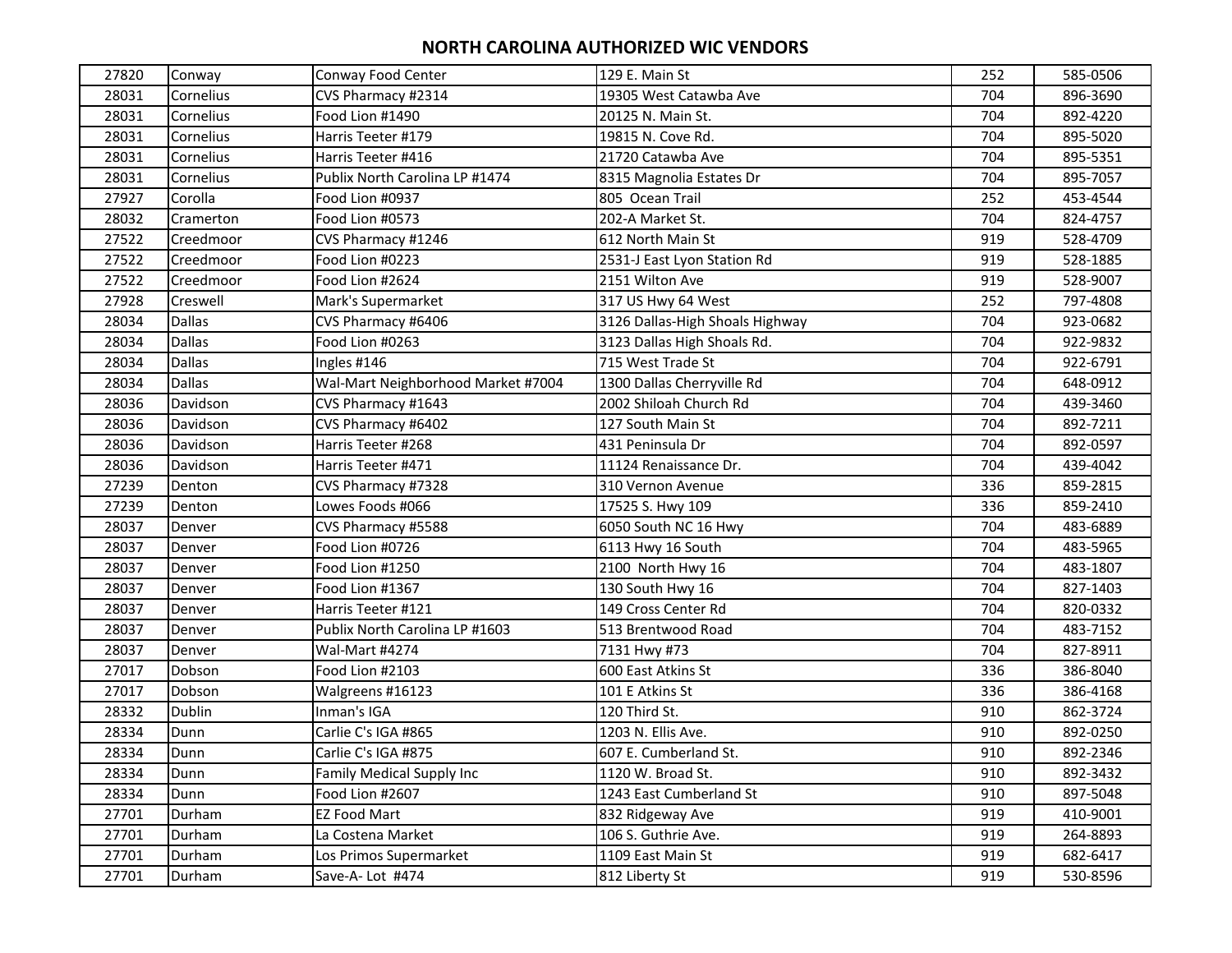| 27701             | Durham | Walgreens #16152               | 710 Fayetteviille St              | 919 | 530-8774 |
|-------------------|--------|--------------------------------|-----------------------------------|-----|----------|
| 27703             | Durham | Carlie C's IGA #825            | 3729 Wake Forest Highway          | 919 | 596-9221 |
| 27703             | Durham | CVS Pharmacy #1395             | 5111 Wake Forest Rd               | 919 | 957-4512 |
| 27703             | Durham | Food Lion #0234                | 2400 Holloway Dr.                 | 919 | 598-1433 |
| 27703             | Durham | Town Mart, Inc                 | 1432 E. Lawson St                 | 919 | 410-9001 |
| 27703             | Durham | Walgreens #16137               | 1812 Holloway St                  | 919 | 682-9546 |
| 27704             | Durham | Carniceria La Superior         | 3325 N. Roxboro St                | 919 | 220-3588 |
| 27704             | Durham | Compare Foods                  | 2000 Avondale Dr                  | 919 | 220-9638 |
| 27704             | Durham | Food Lion #0747                | 3500 N. Roxboro St.               | 919 | 220-7651 |
| 27704             | Durham | Harris Teeter #493             | 5116 N. Roxboro St.               | 919 | 471-6263 |
| 27704             | Durham | King's Red & White Supermarket | 305 E. Club Blvd.                 | 919 | 220-2192 |
| 27704             | Durham | Wal-Mart Supercenter #1614     | 1525 Glenn School Rd              | 919 | 688-3595 |
| 27705             | Durham | Food Lion #0420                | 3808 Guess Rd.                    | 919 | 471-0817 |
| 27705             | Durham | Food Lion #0939                | 4621 Hillsborough Rd.             | 919 | 309-0385 |
| 27705             | Durham | Food Lion #1099                | 2930 W. Main St.                  | 919 | 286-0400 |
| 27705             | Durham | Harris Teeter #254             | 1501 Horton Rd                    | 919 | 471-1938 |
| 27705             | Durham | Harris Teeter #394             | 2107 Hillsborough Rd              | 919 | 286-1500 |
| 27705             | Durham | Harris Teeter #492             | 3457 Hillsborough Rd              | 919 | 383-2249 |
| 27705             | Durham | Harris Teeter #497             | 1802 North Pointe Dr              | 919 | 220-5761 |
| 27705             | Durham | La Marqueta                    | 4701 Hillsborough Rd.             | 984 | 244-7755 |
| 27705             | Durham | Tienda Lagos Meat Market       | 3438 Hillsborough Rd Suite C      | 919 | 383-5436 |
| 27707             | Durham | Buy & Go 3                     | 2947 Chapel Hill Rd               | 919 | 493-5346 |
| 27707             | Durham | Buy Quick Food Mart #5         | 103 W. Cornwallis Rd              | 919 | 490-0423 |
| 27707             | Durham | Compare Foods                  | 1233 University Dr                | 919 | 419-8346 |
| 27707             | Durham | CVS Pharmacy #2710             | 6911 Garrett Rd                   | 919 | 401-4843 |
| 27707             | Durham | CVS Pharmacy #4391             | 1845 Martin Luther King Parkway   | 919 | 489-6573 |
| 27707             | Durham | Durham Food World              | 401 E. Lakewood Ave, Suite A      | 919 | 680-4282 |
| 27707             | Durham | Food Lion #0274                | 4711 Hope Valley Rd., Suite #2    | 919 | 493-2352 |
| 27707             | Durham | Food Lion #1343                | 2000 Chapel Hill Rd.              | 919 | 402-0190 |
| 27707             | Durham | Food Lion #2593                | 3022 Fayetteville St              | 919 | 682-6242 |
| 27707             | Durham | Harris Teeter #172             | 1817 Martin Luthur King Jr. Pkwy. | 919 | 489-9887 |
| 27707             | Durham | Harris Teeter #224             | 1125 W. NC Hwy 54, Ste 310        | 919 | 403-0794 |
| 27707             | Durham | Morehead Mini Mart             | 1601 Morehead Ave                 | 919 | 489-3133 |
| 27707             | Durham | Target Store T-1872            | 4037 Durham- Chapel Hill Blvd     | 919 | 765-0008 |
| 27707             | Durham | Wal-mart Supercenter #2137     | 5450 New Hope Commons Dr.         | 919 | 489-4412 |
| 27712             | Durham | Food Lion #0057                | 5279 N. Roxboro Rd.               | 919 | 477-0438 |
| 27713             | Durham | Food Lion #0885                | 4900 NC Hwy 55, Suite 300         | 919 | 544-4180 |
| 27713             | Durham | Harris Teeter #491             | 202 NC Highway 54                 | 919 | 361-9893 |
| 27713             | Durham | Target Store T-2069            | 8210 Renaissance Pkwy             | 919 | 425-0001 |
| 27703-9509 Durham |        | Food Lion #2589                | 121 Sherron Rd Ste 210            | 919 | 596-2363 |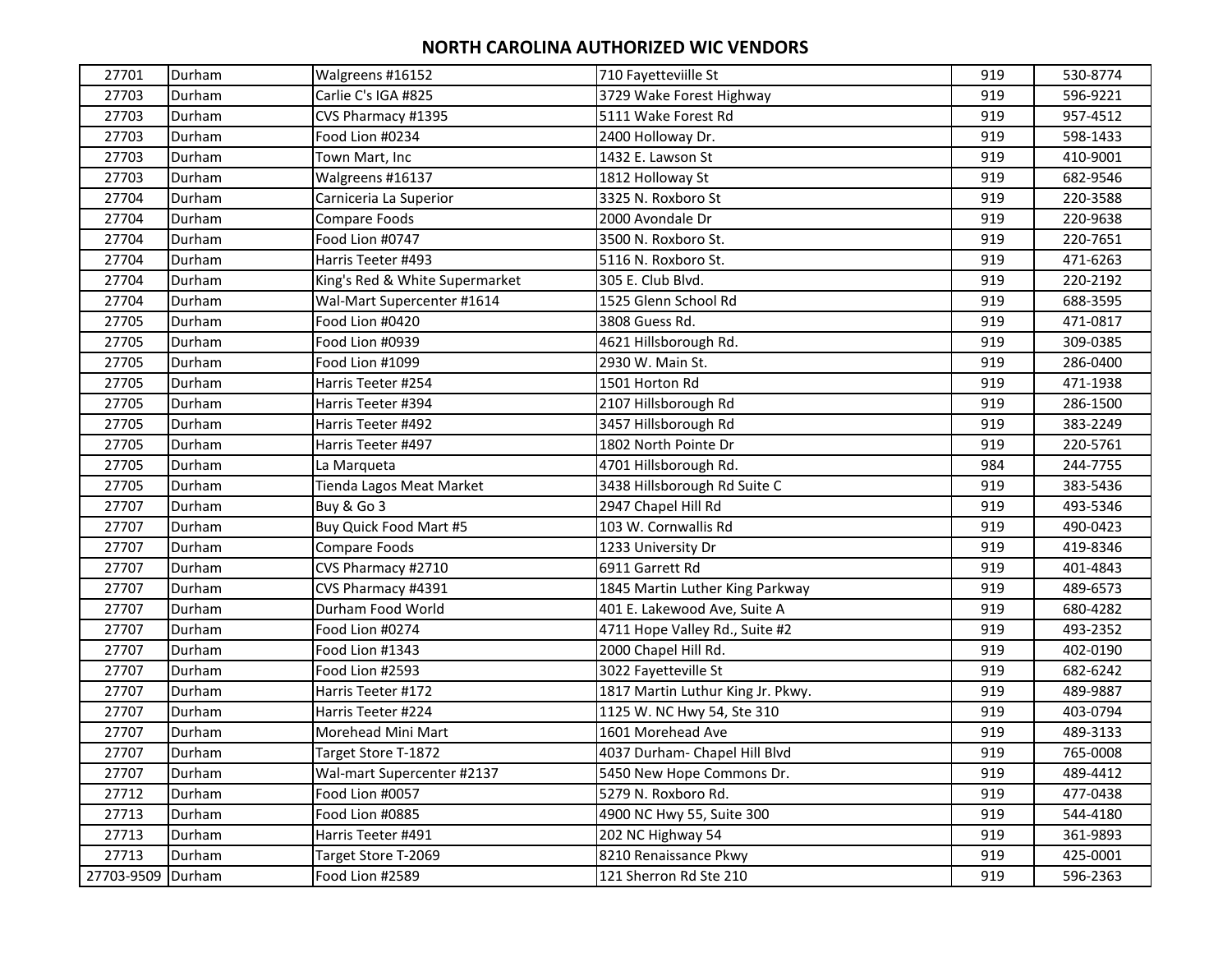| 27018      | East Bend             | Sarait                         | 218 W. Main St.             | 336 | 699-2641 |
|------------|-----------------------|--------------------------------|-----------------------------|-----|----------|
| 27288      | Eden                  | Food Lion #0243                | 205 E Meadow Rd, Ste 131    | 336 | 623-3294 |
| 27288      | Eden                  | Food Lion #0951                | 824 S. Van Buren Rd, Ste E  | 336 | 627-8504 |
| 27288      | Eden                  | Layne's Family Pharmacy, Inc   | 509 S Van Buren Rd          | 336 | 627-4600 |
| 27288      | Eden                  | Save-A-Lot #597                | 640 S. Van Buren Rd         | 336 | 627-9555 |
| 27288      | Eden                  | Wal-Mart Supercenter #1558     | 304 East Arbor Lane         | 336 | 623-8981 |
| 27932      | Edenton               | CVS Pharmacy #5568             | 1316- H North Broad St      | 252 | 482-7491 |
| 27932      | Edenton               | Food Lion #2225                | 300 Virginia Rd             | 252 | 482-1951 |
| 27909      | Elizabeth City        | CVS Pharmacy #3620             | 101 West Ehringhaus St      | 252 | 338-3933 |
| 27909      | Elizabeth City        | Food Lion #0192                | 1515 W. Ehringhaus St.      | 252 | 338-1676 |
| 27909      | Elizabeth City        | Food Lion #0575                | 1313 North Rd St            | 252 | 335-2844 |
| 27909      | Elizabeth City        | Food Lion #2238                | 633 S Hughes Blvd           | 252 | 331-1301 |
| 27909      | Elizabeth City        | Food Lion #2681                | 1805 Weeksville St          | 252 | 334-9516 |
| 27909      | Elizabeth City        | Stella's Convenience Store     | 702 Greenleaf St            | 252 | 338-7718 |
| 27909-7788 | <b>Elizabeth City</b> | Wal-Mart #1527                 | 101 Tanglewood Pkwy N       | 252 | 338-3367 |
| 28337      | Elizabethtown         | CVS Pharmacy #5508             | 371 South Poplar St         | 910 | 862-2076 |
| 28337      | Elizabethtown         | Food Lion #2618                | 1202 West Broad St          | 910 | 862-4791 |
| 28337      | Elizabethtown         | Fresh Foods #8                 | 302 S. Poplar St            | 910 | 862-4702 |
| 28337      | Elizabethtown         | Walgreens #15273               | 403 S. Poplar St            | 910 | 247-3026 |
| 28621      | Elkin                 | CVS Pharmacy #3828             | 1127 North Bridge St        | 336 | 835-3529 |
| 28621      | Elkin                 | Food Lion #1352                | 1526 N. Bridge St           | 336 | 526-1923 |
| 28621      | Elkin                 | Ingles #115                    | 2095 N. Bridge St           | 336 | 526-2942 |
| 28621      | Elkin                 | Wal-Mart Supercenter #1337     | 548 CC Camp Rd              | 336 | 526-2636 |
| 28338      | Ellerbe               | Food King #4                   | 2219 Main St                | 910 | 652-6152 |
| 27822      | Elm City              | Piggly Wiggly #8               | 509 S. Parker St            | 252 | 236-4646 |
| 28594      | <b>Emerald Isle</b>   | Food Lion #0491                | 8700 Emerald Dr.            | 252 | 354-4270 |
| 28594      | <b>Emerald Isle</b>   | Publix North Carolina LP #1623 | 8800 Crew Drive             | 252 | 351-2104 |
| 27823      | Enfield               | Just Save #435                 | 707 S. McDaniel St          | 252 | 445-3115 |
| 27823      | Enfield               | Meyer's Supermarket            | 139 Whitfield St            | 252 | 445-3437 |
| 28339      | Erwin                 | CVS Pharmacy #7500             | 80 West Jackson Blvd        | 910 | 892-9151 |
| 28339      | Erwin                 | Erwin IGA #885                 | 801 South 13th St.          | 910 | 897-4141 |
| 28339      | Erwin                 | Wal-Mart Supercenter #1237     | 590 Jackson Blvd            | 910 | 892-0445 |
| 28729      | Etowah                | Ingles #063                    | 6400 Brevard Rd.            | 828 | 891-0089 |
| 28340      | Fairmont              | Food Lion #0993                | 500 N Walnut St             | 910 | 628-5803 |
| 28340      | Fairmont              | Fresh Foods #5                 | 116 N Walnut St             | 910 | 535-4204 |
| 28730      | Fairview              | Food Lion #1056                | 1350 Charlotte Hwy.         | 828 | 628-2283 |
| 28341      | Faison                | Piggly Wiggly #30              | 206 S.W. Center St.         | 910 | 267-5251 |
| 27828      | Farmville             | CVS Pharmacy #3895             | 4240 South Main St          | 252 | 753-2061 |
| 27828      | Farmville             | Food Lion #2635                | 3434 Cooperative Way Unit A | 252 | 753-4790 |
| 27828      | Farmville             | Piggly Wiggly #70              | 3686 East Wilson St.        | 252 | 753-3445 |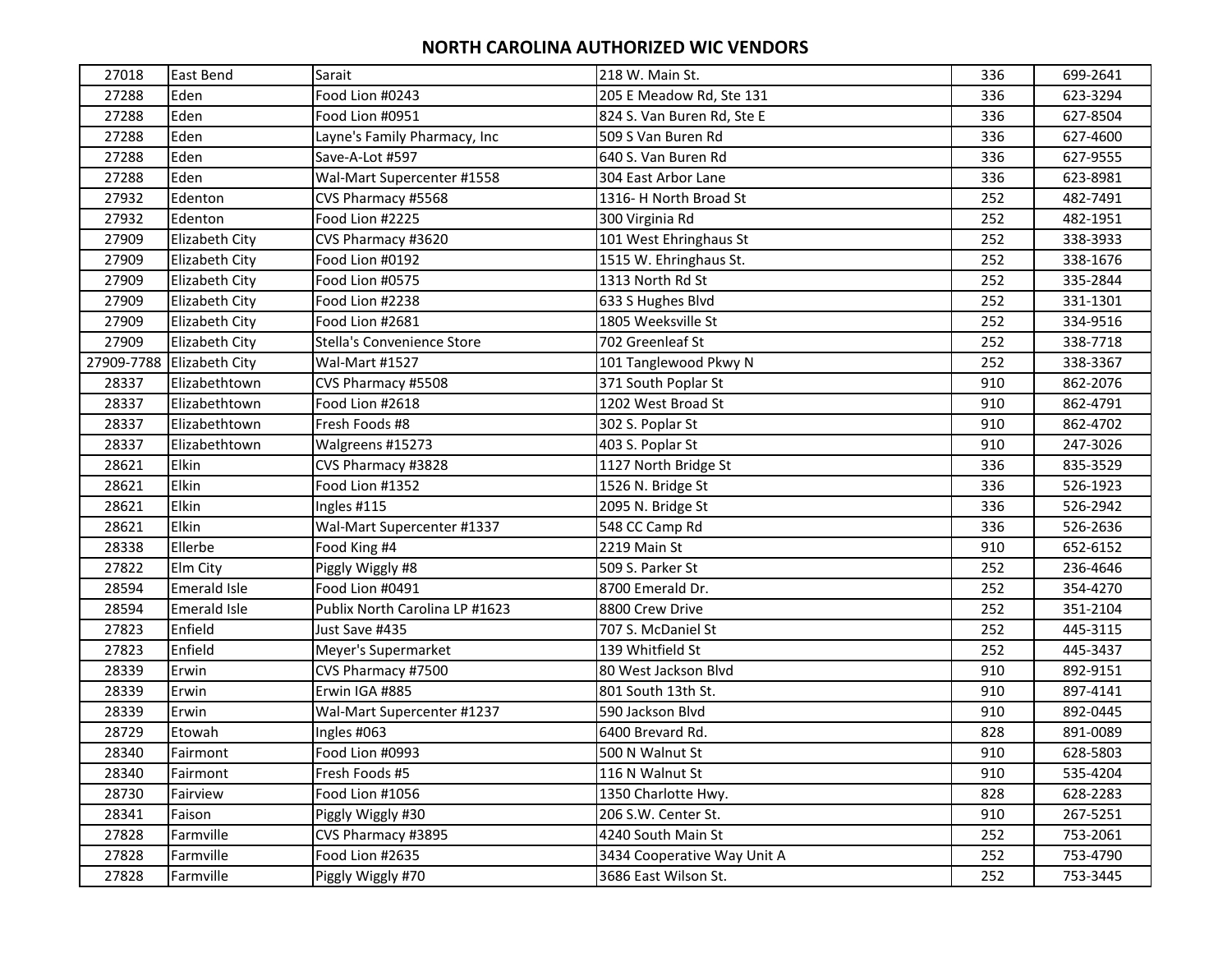| 28301 | Fayetteville | CVS Pharmacy #7540                 | 404 Ramsey St              | 910 | 484-1106 |
|-------|--------------|------------------------------------|----------------------------|-----|----------|
| 28301 | Fayetteville | Food Lion #0367                    | 342 N. Eastern Blvd. Ste 2 | 910 | 485-8886 |
| 28301 | Fayetteville | Medicap Pharmacy Inc #8128         | 1431 Ramsey St.            | 910 | 486-5936 |
| 28302 | Fayetteville | Food Lion #0124                    | 102 N. Reilly Rd.          | 910 | 864-2813 |
| 28302 | Fayetteville | Food Lion #0475                    | 3308 Bragg Blvd.           | 910 | 864-8213 |
| 28302 | Fayetteville | Food Lion #0818                    | 151 Westwood Shoppng Ctr   | 910 | 864-3524 |
| 28303 | Fayetteville | Carlie C's IGA #895                | 2738 Bragg Blvd.           | 910 | 483-8454 |
| 28303 | Fayetteville | Compare Foods                      | 155 Bonanza Dr.            | 910 | 826-9820 |
| 28303 | Fayetteville | CVS Pharmacy #4095                 | 3362 Bragg Blvd            | 910 | 860-0863 |
| 28303 | Fayetteville | Harris Teeter #025                 | 2800 Raeford Rd.           | 910 | 484-6000 |
| 28303 | Fayetteville | Publix North Carolina LP #1575     | 3114 Raeford Rd.           | 910 | 321-0114 |
| 28303 | Fayetteville | Wal-Mart #1238                     | 1550 Skibo Rd.             | 910 | 868-6434 |
| 28304 | Fayetteville | Carlie C's IGA #850                | 1790 Owen Dr               | 910 | 892-4124 |
| 28304 | Fayetteville | CVS Pharmacy #4169                 | 522 Owen Dr                | 910 | 484-7183 |
| 28304 | Fayetteville | CVS Pharmacy #4293                 | 4923 Raeford Rd            | 910 | 423-3213 |
| 28304 | Fayetteville | CVS Pharmacy #4435                 | 9539 Cliffdale Rd          | 910 | 860-2915 |
| 28304 | Fayetteville | <b>Family Medical Supply</b>       | 1637 Owen Dr.              | 910 | 323-1529 |
| 28304 | Fayetteville | Food Lion #0810                    | 9535 Cliffdale Rd.         | 910 | 860-7966 |
| 28304 | Fayetteville | Food Lion #0893                    | 7071 Raeford Rd.           | 910 | 826-0188 |
| 28304 | Fayetteville | Food Lion #2186                    | 1738 Bingham Dr.           | 910 | 223-5510 |
| 28304 | Fayetteville | Wal-Mart Neighborhood Market #3600 | 970 Strickland Bridge Rd   | 910 | 364-0154 |
| 28304 | Fayetteville | Wal-Mart Supercenter #3595         | 7701 S Raeford Rd          | 910 | 864-6575 |
| 28305 | Fayetteville | Food Lion #0721                    | 4106 Raeford Rd.           | 910 | 323-3132 |
| 28306 | Fayetteville | Express Mart #2                    | 3532 Cumberland Rd         | 910 | 426-7300 |
| 28306 | Fayetteville | Food Lion #0809                    | 3037 Legion Rd.            | 910 | 426-0088 |
| 28306 | Fayetteville | Food Lion #2187                    | 5555 Waldos Beach Rd       | 910 | 223-5540 |
| 28306 | Fayetteville | Food Lion #2613                    | 5102 NC Hwy 87 South       | 910 | 484-1527 |
| 28306 | Fayetteville | Harris Teeter #393                 | 3050 Traemoor Village Dr.  | 910 | 424-3505 |
| 28306 | Fayetteville | Massey Hill Drug Co                | 1072 Southern Ave          | 910 | 484-0159 |
| 28306 | Fayetteville | Wal-Mart Supercenter #6879         | 2820 Gillespie St          | 910 | 364-0315 |
| 28311 | Fayetteville | CVS Pharmacy #5504                 | 100 Law Rd                 | 910 | 488-1207 |
| 28311 | Fayetteville | Food Lion #0495                    | 929 McArthur Rd.           | 910 | 822-0446 |
| 28311 | Fayetteville | Food Lion #0760                    | 150 Andrews Rd             | 910 | 822-2049 |
| 28311 | Fayetteville | Food Lion #1533                    | 3300 Rosehill Rd.          | 910 | 822-4667 |
| 28311 | Fayetteville | Save A Lot #8046                   | 3447 Ramsey Street         | 910 | 822-1002 |
| 28312 | Fayetteville | Carlie C's IGA #840                | 600 Cedar Creek Rd         | 910 | 483-3469 |
| 28314 | Fayetteville | Carlie C's IGA #830                | 690 Reilly Rd              | 910 | 826-8927 |
| 28314 | Fayetteville | Food Lion #0470                    | 8175 Cliffdale Rd. Ste 150 | 910 | 864-1393 |
| 28314 | Fayetteville | Food Lion #1612                    | 2071 Skibo Rd.             | 910 | 867-2454 |
| 28314 | Fayetteville | Target Store T-0755                | 2056 Skibo Rd              | 910 | 860-4400 |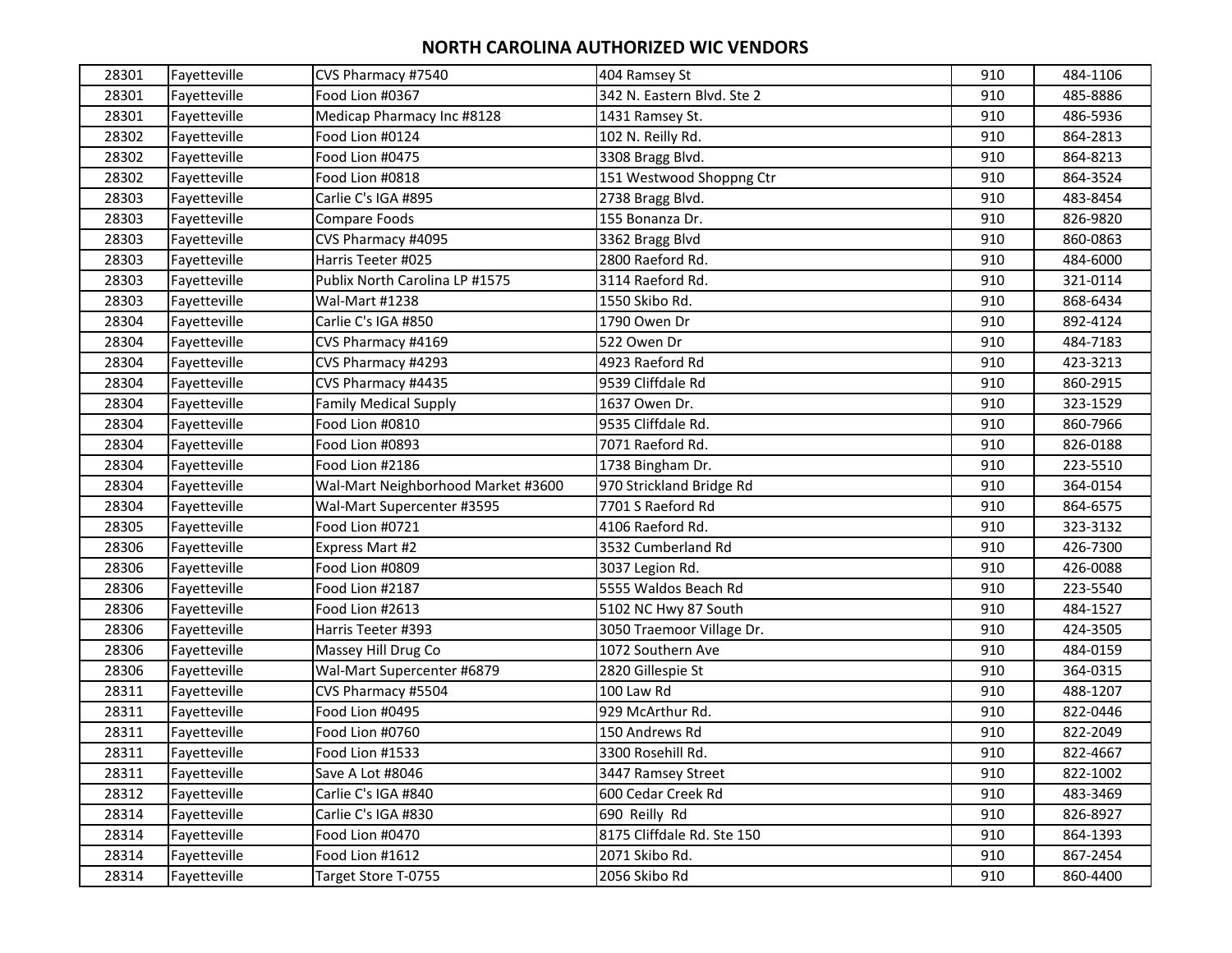| 28314 | Fayetteville            | Wal-Mart Neighborhood Market #3411 | 8660 Cliffdale Rd            | 910 | 213-1410 |
|-------|-------------------------|------------------------------------|------------------------------|-----|----------|
|       | 28311-2138 Fayetteville | Wal-Mart Supercenter #1261         | 4601 Ramsey St               | 910 | 488-1800 |
| 28731 | <b>Flat Rock</b>        | Ingles #177                        | 220 Highland Lake Rd.        | 828 | 692-1335 |
| 28732 | Fletcher                | CVS Pharmacy #4197                 | 3450 Hendersonville rd       | 828 | 684-2331 |
| 28732 | Fletcher                | Ingles #043                        | 2901 Hendersonville Rd.      | 828 | 684-8858 |
| 28043 | <b>Forest City</b>      | Food Lion #2652                    | 668 S. Broadway              | 828 | 245-3299 |
| 28043 | <b>Forest City</b>      | Ingles #027                        | 756 S Church St              | 828 | 245-1256 |
| 28043 | <b>Forest City</b>      | Shelly's Grocery and Bakery        | 924 West Main Street         | 828 | 248-9165 |
| 28043 | <b>Forest City</b>      | Smith's Drugs of Forest City       | 139 E. Main St               | 828 | 245-4591 |
| 28043 | <b>Forest City</b>      | Wal-Mart Supercenter #1036         | 197 Plaza Dr.                | 828 | 287-7458 |
| 28310 | Fort Bragg              | Fort Bragg Commissary South Post   | 1017 Canopy Lane             | 910 | 853-7333 |
| 28310 | Fort Bragg              | Fort Bragg North Post Commissary   | 3571 Butner Rd. Bldg. 8-5476 | 910 | 396-2316 |
| 27524 | Four Oaks               | Carlie C's IGA #800                | 6050 Hwy 301 South           | 919 | 963-2015 |
| 28734 | Franklin                | Bi-Lo #5011                        | 245 Macon Plaza Dr.          | 828 | 369-2970 |
| 28734 | Franklin                | Ingles #014                        | 152 W. Palmer St.            | 828 | 524-5616 |
| 28734 | Franklin                | Ingles #114                        | 1257 Georgia Rd              | 828 | 524-9321 |
| 28734 | Franklin                | Ingles #132                        | 183 Holly Springs Plaza      | 828 | 524-5011 |
| 28734 | Franklin                | Sav-More #814                      | 265 Westgate Plaza           | 828 | 349-8427 |
| 28734 | Franklin                | Wal-Mart Store #1217               | 273 Commons Dr.              | 828 | 524-9111 |
| 27525 | Franklinton             | Food Lion #1421                    | 33801 US Hwy 1               | 919 | 494-1403 |
| 27830 | Fremont                 | Joyner's Supermarket #042          | 200 South Goldsboro St       | 919 | 242-5665 |
| 27526 | Fuquay Varina           | Food Lion #0434                    | 1338 N. Main St              | 919 | 552-1388 |
| 27526 | <b>Fuquay Varina</b>    | Food Lion #1459                    | 1508 Broad St                | 919 | 577-1000 |
| 27526 | Fuquay Varina           | Harris Teeter #498                 | 1371 East Broad Street       | 919 | 567-7423 |
| 27526 | <b>Fuquay Varina</b>    | Wal-Mart Supercenter #2836         | 1051 E Broad St              | 919 | 567-2350 |
| 27526 | Fuquay-Varina           | CVS Pharmacy #7548                 | 605 N. Main St               | 919 | 567-0742 |
| 27526 | Fuquay-Varina           | Food Lion #1589                    | 3417 North Main St           | 919 | 577-0555 |
| 27603 | Fuquay-Varina           | Harris Teeter #283                 | 8101 Fayetteville Rd         | 919 | 772-0241 |
| 28441 | Garland                 | Garland Piggly Wiggly #43          | 44 S. Ingold Avenue          | 910 | 529-4081 |
| 27529 | Garner                  | CVS Pharmacy #2356                 | 790 Timber Dr                | 919 | 779-2883 |
| 27529 | Garner                  | Food Lion #0075                    | 1339 Fifth Avenue            | 919 | 779-0770 |
| 27529 | Garner                  | Food Lion #0561                    | 217 Timber Dr. West          | 919 | 779-5551 |
| 27529 | Garner                  | Food Lion #1279                    | 75 Glen Rd.                  | 919 | 772-1423 |
| 27529 | Garner                  | Lowes Foods #185                   | 1845 Aversboro Rd            | 919 | 779-9907 |
| 27529 | Garner                  | Target Store T-1104                | 2700 Timber Dr               | 919 | 772-9065 |
| 27529 | Garner                  | Target Store T-1824                | 1040 Timber Dr E.            | 919 | 661-2017 |
| 27529 | Garner                  | Wal-Mart Supercenter #5743         | 5141 NC Hwy 42 W             | 919 | 772-7373 |
| 27832 | Gaston                  | <b>Gaston Market</b>               | 136 Roanoke Rapids Rd        | 252 | 537-5661 |
| 28052 | Gastonia                | Food Lion #0364                    | 111 W. Garrison Blvd.        | 704 | 861-0295 |
| 28052 | Gastonia                | Food Lion #0480                    | 2211 N. New Hope Rd.         | 704 | 866-7022 |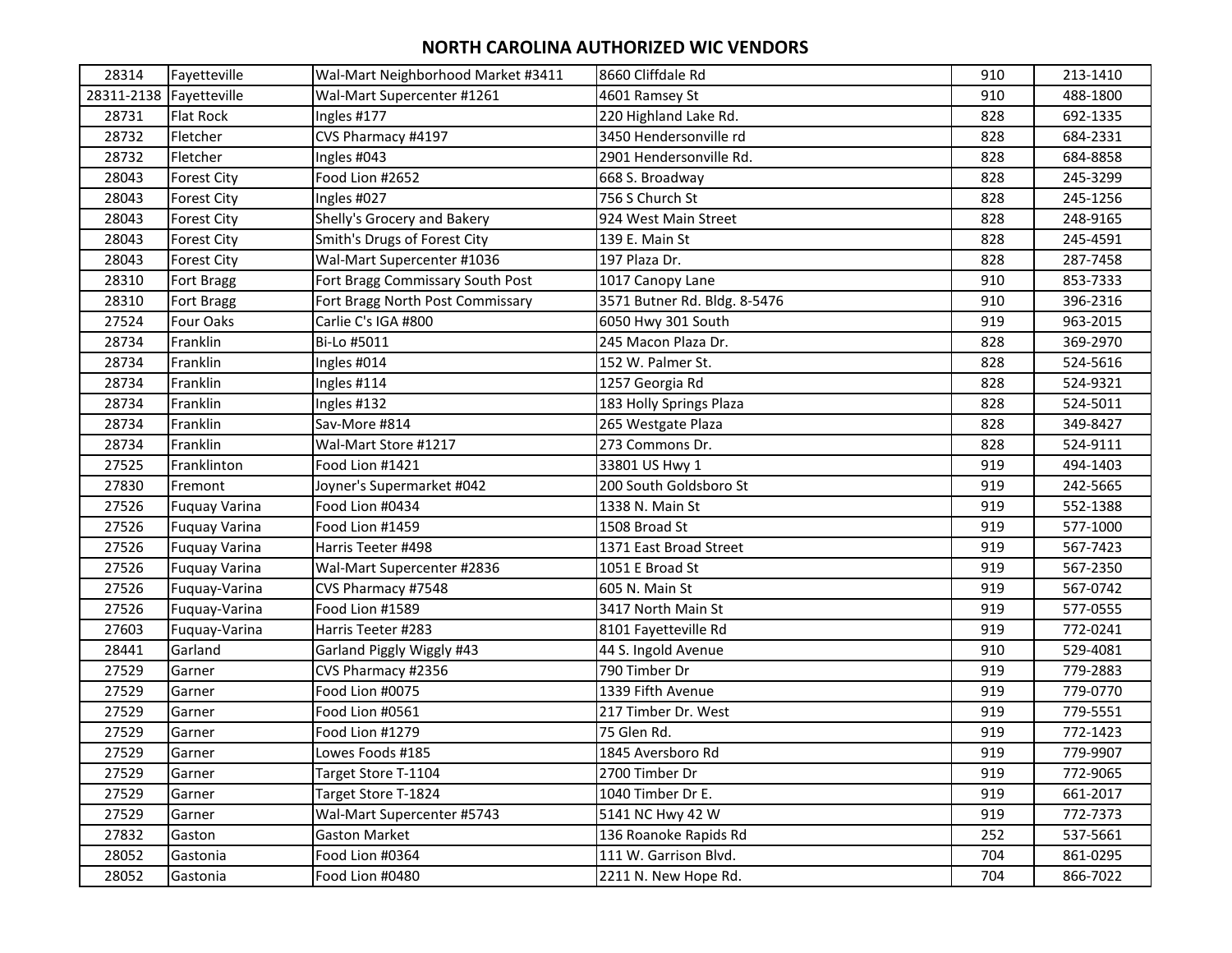| 28052 | Gastonia       | Food Lion #2632                    | 1024 W Hudson Blvd         | 704 | 864-4215 |
|-------|----------------|------------------------------------|----------------------------|-----|----------|
| 28052 | Gastonia       | Save-A-Lot #476                    | 814 W. Franklin Blvd       | 704 | 868-7156 |
| 28052 | Gastonia       | Wal-Mart Supercenter #5298         | 223 North Myrtle School Rd | 704 | 864-6776 |
| 28052 | Gastonia       | WOW Supermarket #4                 | 2557 W. Franklin Blvd.     | 704 | 671-4367 |
| 28053 | Gastonia       | Food Lion #1065                    | 3570 W. Franklin Blvd      | 704 | 867-9093 |
| 28054 | Gastonia       | CVS Pharmacy #3823                 | 1850 West Franklin Blvd    | 704 | 867-1265 |
| 28054 | Gastonia       | CVS Pharmacy #3837                 | 1803 South New Hope Rd     | 704 | 867-3541 |
| 28054 | Gastonia       | CVS Pharmacy #4490                 | 2580 Court Dr              | 704 | 810-3680 |
| 28054 | Gastonia       | CVS Pharmacy #5565                 | 1075 E. Hudson Blvd        | 704 | 864-8749 |
| 28054 | Gastonia       | Harris Teeter #281                 | 3350 Robinwood Road        | 704 | 864-0139 |
| 28054 | Gastonia       | <b>Medical Center Pharmacy</b>     | 515 Cox Rd.                | 704 | 867-5343 |
| 28054 | Gastonia       | Publix North Carolina LP #1521     | 1949 Hoffman Rd            | 704 | 853-7000 |
| 28054 | Gastonia       | Target Store T-2565                | 425 Cox Rd                 | 704 | 691-6001 |
| 28054 | Gastonia       | Wal-Mart Neighborhood Market #7062 | 2324 S New Hope Rd         | 704 | 648-0414 |
| 28056 | Gastonia       | Bi-Lo #5633                        | 2601 S New Hope Rd         | 704 | 854-4702 |
| 28056 | Gastonia       | CVS Pharmacy #7578                 | 3658 South New Hope Rd     | 704 | 823-1838 |
| 28056 | Gastonia       | Food Lion #0244                    | 3011 Union Rd.             | 704 | 861-0567 |
| 28056 | Gastonia       | Food Lion #2669                    | 3680 S. New Hope Rd.       | 704 | 824-9645 |
| 28056 | Gastonia       | Wal-Mart Supercenter #1385         | 3000 E. Franklin Blvd.     | 704 | 867-2440 |
| 27937 | Gates          | <b>Family Foods of Gates</b>       | 947 NC Hwy 37 North        | 252 | 357-1466 |
| 27534 | Goldboro       | Food Lion #2576                    | 553 E. New Hope Rd         | 919 | 751-2149 |
| 27530 | Goldsboro      | Compare Express Supermarket        | 2455 Hwy 117 S             | 919 | 587-8916 |
| 27530 | Goldsboro      | CVS Pharmacy #7021                 | 2203 Wayne Memorial Dr     | 919 | 731-4243 |
| 27530 | Goldsboro      | Food Lion #2530                    | 118 Five Points Rd         | 919 | 581-0254 |
| 27530 | Goldsboro      | Food Lion #2591                    | 1809 East Ash St           | 919 | 731-4064 |
| 27530 | Goldsboro      | Kaiser Food Market                 | 1111 Olivia Lane           | 919 | 580-0069 |
| 27530 | Goldsboro      | Piggly Wiggly #39                  | 100 N. Lionel St           | 919 | 731-2709 |
| 27530 | Goldsboro      | Wal-Mart Supercenter #4564         | 2908 US Hwy 70 West        | 919 | 736-7332 |
| 27532 | Goldsboro      | Food Lion #1692                    | 219 NC Hwy 111 South       | 919 | 751-1099 |
| 27534 | Goldsboro      | Carlie C's IGA #835                | 1805 Wayne Memorial Dr.    | 910 | 892-4124 |
| 27534 | Goldsboro      | <b>Family Medical Supply</b>       | 401 Royall Avenue          | 919 | 736-3275 |
| 27534 | Goldsboro      | Harris Teeter #115                 | 2120 Wayne Memorial Dr     | 919 | 734-3534 |
| 27534 | Goldsboro      | Seymour Johnson AFB, Commissary    | 1310 Edwards St            | 919 | 722-0321 |
| 27534 | Goldsboro      | Wal-Mart Neighborhood Market #7340 | 1140 Tommy's Rd            | 919 | 988-6003 |
| 27534 | Goldsboro      | Wal-Mart Supercenter #1236         | 1002 North Spence Avenue   | 919 | 778-3324 |
| 27534 | Goldsboro      | Wayne Pharmacy.                    | 2302 Wayne Memorial Dr.    | 919 | 735-6936 |
| 27530 | Goldsboro (SE) | Wal-Mart Neighborhood Market #7334 | 4350 US 70 Hwy East        | 919 | 988-6042 |
| 27253 | Graham         | CVS Pharmacy #4655                 | 401 S. Main St.            | 336 | 229-9191 |
| 27253 | Graham         | Food Lion #0591                    | 921 S. Main St.            | 336 | 228-0583 |
| 27253 | Graham         | Just Save #248                     | 807 S. Main St             | 336 | 222-8825 |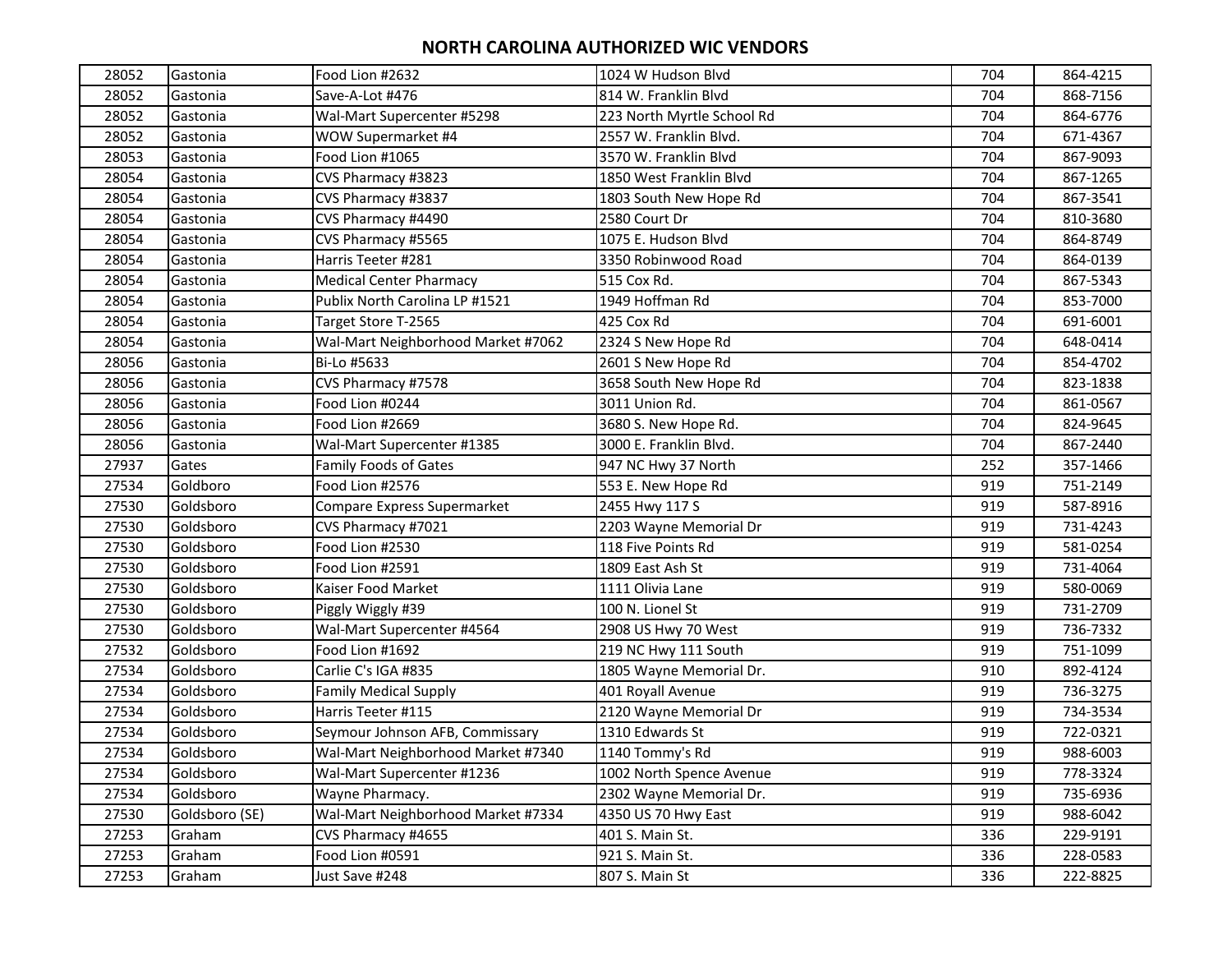| 27253 | Graham               | K. C. Quickie Mart                 | 312 Providence Rd               | 336 | 229-0595 |
|-------|----------------------|------------------------------------|---------------------------------|-----|----------|
| 27939 | Grandy               | Food Lion #1220                    | 123 Forbes Loop                 | 252 | 453-4151 |
| 28630 | <b>Granite Falls</b> | Fairvalue #1                       | 31 Pinewood Rd                  | 828 | 396-9009 |
| 28630 | <b>Granite Falls</b> | Ingles #121                        | 2630 Connelly Springs Rd.       | 828 | 726-0029 |
| 28630 | <b>Granite Falls</b> | Wal-Mart #4410                     | 4780 Hickory Blvd               | 828 | 396-3170 |
| 28529 | Grantsboro           | Food Lion #0981                    | 11560 NC Hwy 55 Suite 14        | 252 | 745-7077 |
| 28529 | Grantsboro           | Piggly Wiggly #41                  | 10742 Hwy 55 E                  | 252 | 745-3231 |
| 28529 | Grantsboro           | Wal-Mart Supercenter #7238         | 11233 B NC 55 Hwy               | 252 | 201-9005 |
| 27402 | Greensboro           | Food Lion #1434                    | 4653 W. Market St.              | 336 | 297-9338 |
| 27403 | Greensboro           | CVS Pharmacy #4431                 | 1615 Spring Garden St.          | 336 | 379-1649 |
| 27403 | Greensboro           | CVS Pharmacy #7394                 | 1903 West Florida St            | 336 | 294-0936 |
| 27403 | Greensboro           | Food Lion #0335                    | 1911 Coliseum Blvd.             | 336 | 294-7000 |
| 27405 | Greensboro           | Compare Foods                      | 1040 Summit Ave                 | 336 | 691-8044 |
| 27405 | Greensboro           | CVS Pharmacy #7029                 | 2042 Rankin Mill Rd             | 336 | 375-3616 |
| 27405 | Greensboro           | Food Lion #0032                    | 2208 Golden Gate Dr.            | 336 | 378-9844 |
| 27405 | Greensboro           | Food Lion #0524                    | 1316 Lees Chapel Rd.            | 336 | 375-7482 |
| 27405 | Greensboro           | Sam's Meat Market                  | 1511 Twain Rd                   | 336 | 375-0141 |
| 27405 | Greensboro           | Save A Lot #35                     | 3111 Yanceyville St             | 336 | 621-2004 |
| 27405 | Greensboro           | Wal-Mart Supercenter #3658         | 2107 Pyramid Village Blvd       | 336 | 375-5445 |
| 27406 | Greensboro           | CVS Pharmacy #5593                 | 3341 Randleman Rd               | 336 | 274-4841 |
| 27406 | Greensboro           | CVS Pharmacy #7523                 | 1040 Alamance Church Rd         | 336 | 272-4121 |
| 27406 | Greensboro           | Food Lion #0440                    | 1023 Alamance Church Rd.        | 336 | 272-5813 |
| 27406 | Greensboro           | Food Lion #0615                    | 120 W Meadowview Rd.            | 336 | 379-7253 |
| 27406 | Greensboro           | Food Lion #2127                    | 4620 Woody Mill Rd Unit A       | 336 | 676-7199 |
| 27406 | Greensboro           | J Sky Enterprise                   | 1301 S. Eugene St               | 336 | 379-0895 |
| 27406 | Greensboro           | Meadowview Just Save Foods         | 429 W. Meadowview Rd            | 336 | 272-9292 |
| 27406 | Greensboro           | Salyma's African American Market   | 2804 J Randleman Rd             | 336 | 707-6836 |
| 27406 | Greensboro           | Super Mercado Esperanza            | 2808 K Randleman Rd.            | 336 | 272-0905 |
| 27406 | Greensboro           | Wal-Mart Neighborhood Market #5393 | 1050 Alamance Church Rd         | 336 | 291-0567 |
| 27406 | Greensboro           | Wal-Mart Supercenter #5320         | 121 W. Elmsley St.              | 336 | 370-0775 |
| 27407 | Greensboro           | CVS Pharmacy #4135                 | 4310 West Wendover Ave          | 336 | 294-0335 |
| 27407 | Greensboro           | Food Lion #0014                    | 3219 S. Holden Rd.              | 336 | 855-3326 |
| 27407 | Greensboro           | Food Lion #2514                    | 3603 Groometown Rd.             | 336 | 851-1388 |
| 27407 | Greensboro           | Harris Teeter #064                 | 5710 W. High Point Rd.          | 336 | 854-4050 |
| 27407 | Greensboro           | Harris Teeter #246                 | 4640 W. Market St.              | 336 | 854-0022 |
| 27407 | Greensboro           | Publix North Carolina, LP #1658    | 6029 W Gate City Blvd           | 863 | 688-7407 |
| 27407 | Greensboro           | Sabor Latino                       | 3738 E. Farmington Dr., Suite E | 336 | 834-0905 |
| 27407 | Greensboro           | Target Store T-1078                | 1212 Bridford Pkwy              | 336 | 856-1066 |
| 27407 | Greensboro           | Wal-Mart Neighborhood Market #5014 | 3605 High Point Rd              | 336 | 895-5010 |
| 27407 | Greensboro           | Wal-Mart Supercenter #1842         | 4424 W. Wendover Ave.           | 336 | 292-5070 |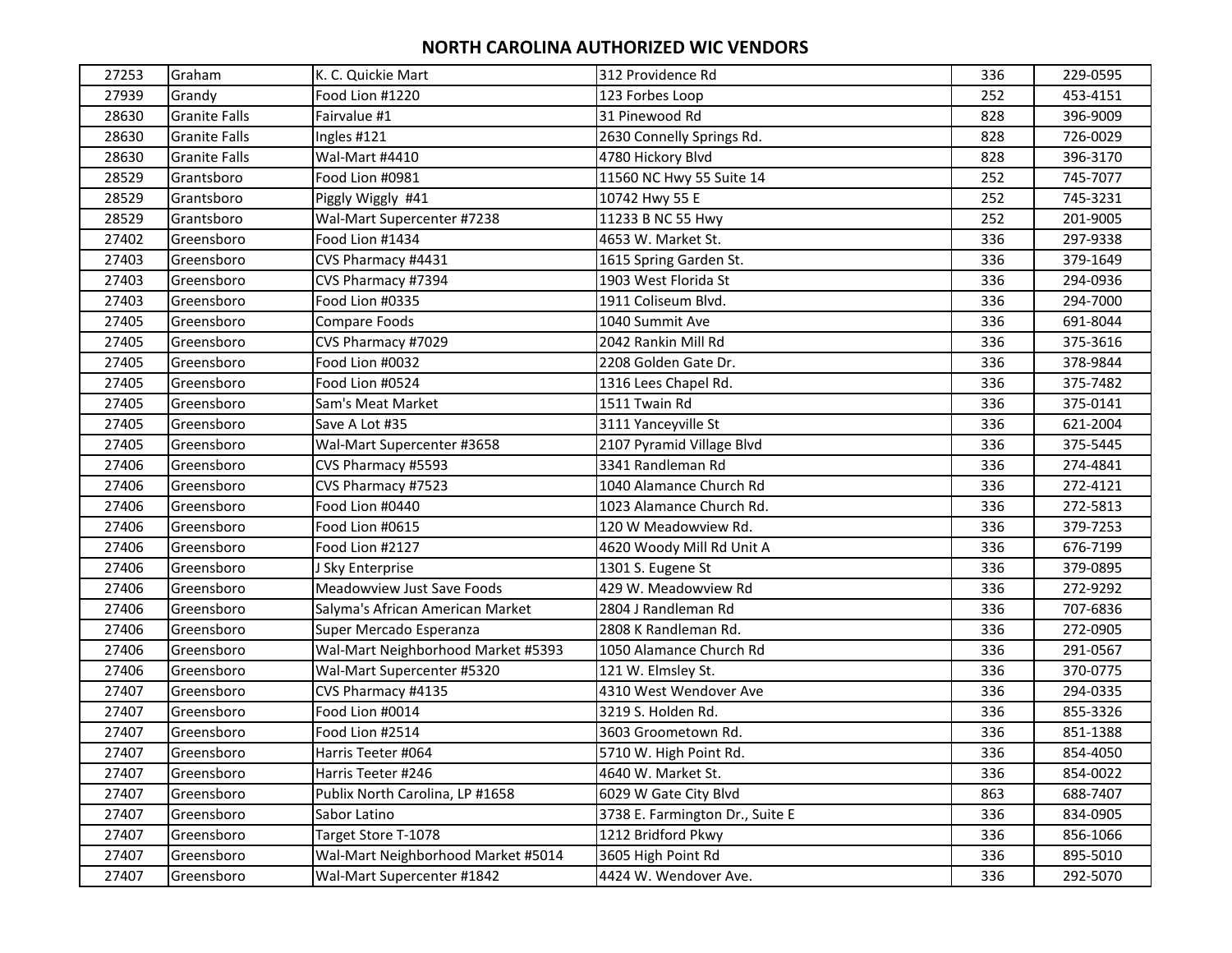| 27408 | Greensboro | CVS Pharmacy #3852                 | 3000 Battleground Ave          | 336 | 288-3988 |
|-------|------------|------------------------------------|--------------------------------|-----|----------|
| 27408 | Greensboro | CVS Pharmacy #3880                 | 309 E. Cornwallis Dr.          | 336 | 274-0179 |
| 27408 | Greensboro | Food Lion #2695                    | 4709 Lawndale Dr.              | 336 | 282-0180 |
| 27408 | Greensboro | Harris Teeter #347                 | 2639 Lawndale Dr               | 336 | 545-1354 |
| 27408 | Greensboro | Target Store T-1180                | 2701 Lawndale Dr               | 336 | 286-2511 |
| 27410 | Greensboro | CVS Pharmacy #5500                 | 605 College Rd                 | 336 | 547-0469 |
| 27410 | Greensboro | CVS Pharmacy #7031                 | 2210 Fleming Rd                | 336 | 668-1085 |
| 27410 | Greensboro | Food Lion #0682                    | 2217 Fleming Rd.               | 336 | 668-1063 |
| 27410 | Greensboro | Harris Teeter #033                 | 701 Francis King St.           | 336 | 856-8140 |
| 27410 | Greensboro | Harris Teeter #280                 | 4010 Battleground Ave          | 336 | 288-2203 |
| 27410 | Greensboro | Harris Teeter #306                 | 3330 W. Friendly Ave.          | 336 | 297-1361 |
| 27410 | Greensboro | Harris Teeter #342                 | 1605 New Garden Rd             | 336 | 855-9095 |
| 27410 | Greensboro | Lowes Foods #155                   | 6310-G Old Oakridge Rd.        | 336 | 668-2118 |
| 27410 | Greensboro | Lowes Foods #179                   | 1581 New Garden Rd.            | 336 | 852-1770 |
| 27410 | Greensboro | Target Store T-2108                | 1628 Highwoods Blvd            | 336 | 455-9900 |
| 27410 | Greensboro | Wal-Mart Neighborhood Market #6176 | 5611 W. Friendly Ave           | 336 | 291-4969 |
| 27410 | Greensboro | Wal-mart Supercenter #1498         | 3738 N Battleground Ave        | 336 | 282-6754 |
| 27420 | Greensboro | Food Lion #0259                    | 2316 E. Market St.             | 336 | 370-0118 |
| 27420 | Greensboro | Food Lion #0566                    | 3228 Randleman Rd.             | 336 | 370-9883 |
| 27420 | Greensboro | Food Lion #0674                    | 4634 H Hicone Rd.              | 336 | 621-5716 |
| 27455 | Greensboro | Harris Teeter #091                 | 401 Pisgah Church Rd.          | 336 | 545-0236 |
| 27455 | Greensboro | Lowes Foods #243                   | 5820-F North Church St         | 336 | 644-7774 |
| 27834 | Greenville | CVS Pharmacy #3385                 | 704 South Memorial Dr.         | 252 | 758-4104 |
| 27834 | Greenville | D&M Marks Food Market              | 2205 Pactolus Highway          | 252 | 752-6356 |
| 27834 | Greenville | Food Lion #0486                    | 3136 E. 10th St.               | 252 | 757-3741 |
| 27834 | Greenville | Food Lion #1492                    | 3700 S. Memorial Dr.           | 252 | 439-0467 |
| 27834 | Greenville | Food Lion #1568                    | 620 Red Banks Rd.              | 252 | 439-0209 |
| 27834 | Greenville | Food Lion #1674                    | 250 Easy St.                   | 252 | 752-8484 |
| 27834 | Greenville | Harris Teeter #362                 | 3040 Evans St Suite 128        | 252 | 353-4400 |
| 27834 | Greenville | Piggly Wiggly #34                  | 2105 Dickinson Ave.            | 252 | 756-3791 |
| 27834 | Greenville | Save A Lot #45056                  | 1701 Dickinson Ave             | 252 | 329-0983 |
| 27834 | Greenville | Wal-Mart #1379                     | 210 Greenville Blvd SW         | 252 | 355-2441 |
| 27834 | Greenville | Wal-Mart Neighborhood Market #7222 | 2830 Gateway Dr                | 252 | 917-6165 |
| 27835 | Greenville | Food Lion #1373                    | 2460 Stantonsburg Rd.          | 252 | 830-6259 |
| 27858 | Greenville | CVS Pharmacy #5567                 | 1895 East Fire Tower Rd        | 252 | 756-9503 |
| 27858 | Greenville | CVS Pharmacy #7587                 | 3116 East 10th St              | 252 | 830-1027 |
| 27858 | Greenville | Food Lion #1291                    | 1914 Turnbury Dr.              | 252 | 321-8131 |
| 27858 | Greenville | Food Lion #1657                    | 4330 E 10th St                 | 252 | 752-1380 |
| 27858 | Greenville | Harris Teeter #287                 | 2120 East Firetower Rd Ste 101 | 252 | 355-0125 |
| 27858 | Greenville | Publix North Carolina LP #1569     | 705 Greenville Blvd, SE        | 252 | 756-4682 |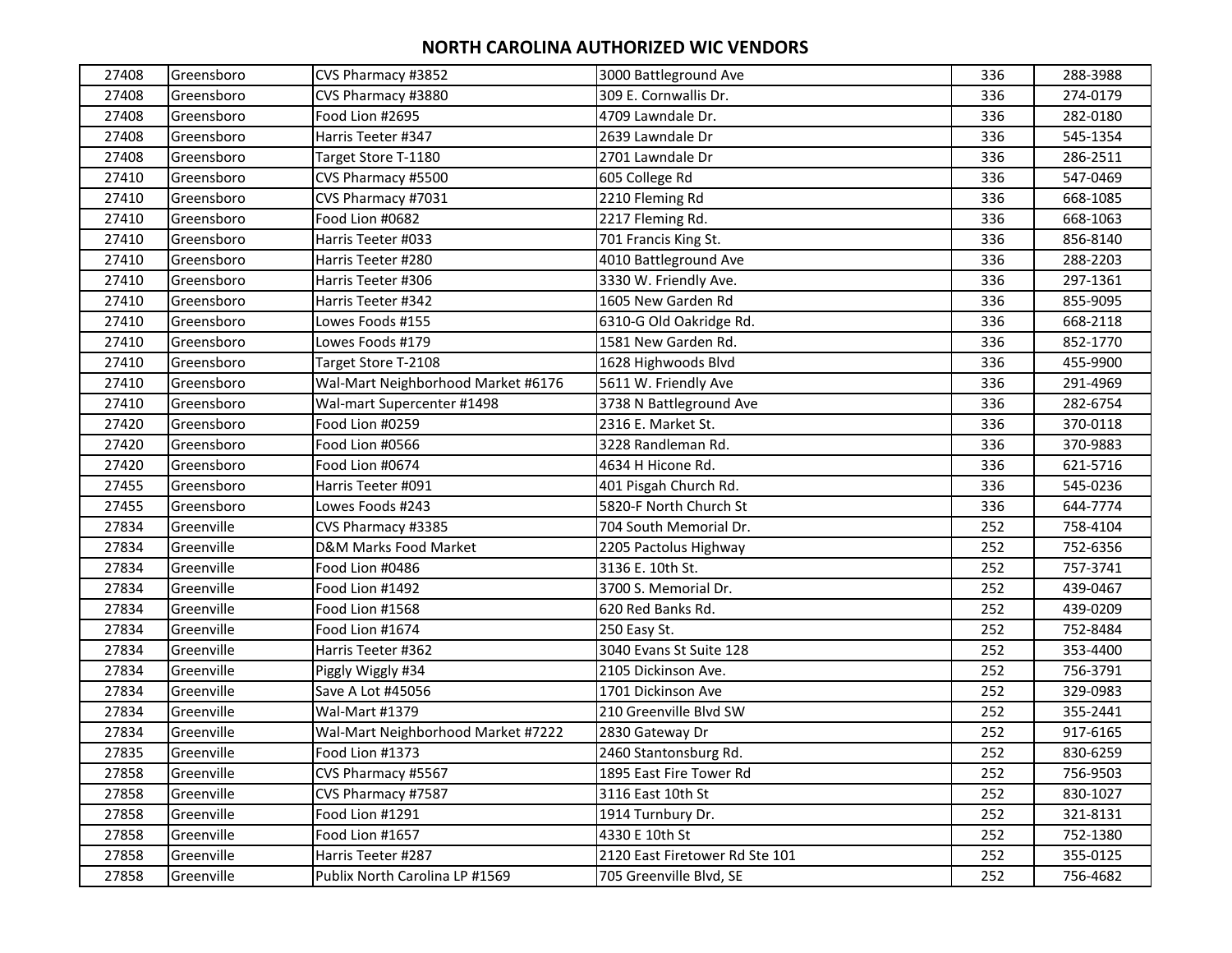| 27858      | Greenville       | Wal-Mart #5851                     | 4600 E. 10th St            | 252 | 917-6286 |
|------------|------------------|------------------------------------|----------------------------|-----|----------|
| 27858      | Greenville       | Wal-Mart Neighborhood Market #7337 | 1826 E. Arlington Blvd     | 252 | 917-6190 |
| 28590      | Greenville       | Wal-Mart Neighborhood Market #7235 | 3801 S. Memorial Blvd      | 252 | 917-6864 |
| 27834-5051 | Greenville       | <b>Family Medical Supply</b>       | 1038 WH Smith Blvd         | 252 | 215-9278 |
| 27839      | Halifax          | Halifax Supermarket                | 8420 US Hwy 301 S          | 252 | 583-8741 |
| 28345      | Hamlet           | Food Lion #0584                    | 803 W. Hamlet Avenue       | 910 | 582-6525 |
| 28345      | Hamlet           | Piggly Wiggly #65                  | 105 West Hamlet Avenue     | 910 | 582-2304 |
| 28443      | Hampstead        | CVS Pharmacy #7046                 | 14636 US Highway 17        | 910 | 270-4931 |
| 28443      | Hampstead        | Food Lion #0910                    | 14564 US Hwy 17            | 910 | 270-9703 |
| 28443      | Hampstead        | Harris Teeter #135                 | 203 Alston Boulevard       | 910 | 329-0711 |
| 28443      | Hampstead        | Johnson Drug Hampstead             | 17230 US Hwy 17 N Ste 222  | 910 | 270-2223 |
| 28443      | Hampstead        | Lowes Foods #242                   | 17230 US Hwy 17            | 910 | 270-6300 |
| 28443      | Hampstead        | Publix North Carolina LP #1619     | 2765 NC Highway 210 E      | 910 | 329-1000 |
| 28634      | Harmony          | Harmony Galaxy                     | 3235 Harmony Hwy           | 704 | 546-2633 |
| 28075      | Harrisburg       | CVS Pharmacy #7054                 | 4300 NC Higway 49 South    | 704 | 455-6420 |
| 28075      | Harrisburg       | Food Lion #2214                    | 4226 Hwy 49                | 704 | 455-3100 |
| 28075      | Harrisburg       | Harris Teeter #092                 | 12190 University City Blvd | 704 | 454-9905 |
| 28075      | Harrisburg       | Lowes Foods #210                   | 4445 School House Commons  | 704 | 455-6222 |
| 28075      | Harrisburg       | Publix North Carolina LP #1555     | 4055 Harris Square Drive   | 863 | 688-1188 |
| 28532      | Havelock         | Food Lion #0279                    | 1403 E. Main St.           | 252 | 447-6308 |
| 28532      | Havelock         | Wal-Mart Supercenter #3825         | 566 Hwy 70 West            | 252 | 444-2055 |
| 27258      | <b>Haw River</b> | CVS Pharmacy #7515                 | 1009 West Main St          | 910 | 227-0555 |
| 27258      | <b>Haw River</b> | Food Lion #2113                    | 1125 Roxboro St            | 336 | 578-8429 |
| 27258      | <b>Haw River</b> | Tienda Mexicana Don Jesus          | 103 Roxboro Rd             | 336 | 578-2393 |
| 28904      | Hayesville       | Ingles #116                        | 230 Hwy 64 E               | 828 | 389-4460 |
| 28904      | Hayesville       | Walgreens #16107                   | 44 Hwy 64 West             | 828 | 389-6343 |
| 27536      | Henderson        | Compare Foods                      | 1141 E. Andrews Ave        | 252 | 492-5910 |
| 27536      | Henderson        | CVS Pharmacy #7055                 | 109 Dabney Dr              | 252 | 438-8653 |
| 27536      | Henderson        | Food Lion #0105                    | 1650 N. Garnett St.        | 252 | 492-8028 |
| 27536      | Henderson        | Food Lion #0344                    | 377 Raleigh Rd.            | 252 | 492-0929 |
| 27536      | Henderson        | Food Lion #1228                    | 1263 Dabney Dr.            | 252 | 430-8812 |
| 27536      | Henderson        | Food Lion #1660                    | 1419 E. Andrews Ave.       | 252 | 433-0553 |
| 27536      | Henderson        | Wal-Mart Supercenter #2256         | 200 N Cooper Dr.           | 252 | 438-9004 |
| 28739      | Hendersonville   | Ingles #104                        | 1705 Brevard Hwy.          | 828 | 693-6371 |
| 28739      | Hendersonville   | Sav Mor #0811                      | 1047 Fleming St            | 828 | 696-2353 |
| 28791      | Hendersonville   | Ingles #011                        | 1980 Asheville Hwy 25 N    | 828 | 692-0456 |
| 28792      | Hendersonville   | CVS Pharmacy #4183                 | 2001 Spartanburg Hwy       | 828 | 693-7244 |
| 28792      | Hendersonville   | Harris Teeter #379                 | 636 Spartanburg Highway    | 828 | 693-6668 |
| 28792      | Hendersonville   | Ingles #179                        | 3643 Howard Gap Rd.        | 828 | 696-2521 |
| 28792      | Hendersonville   | Ingles Markets Inc. #077           | 625 Spartanburg Highway    | 828 | 692-1368 |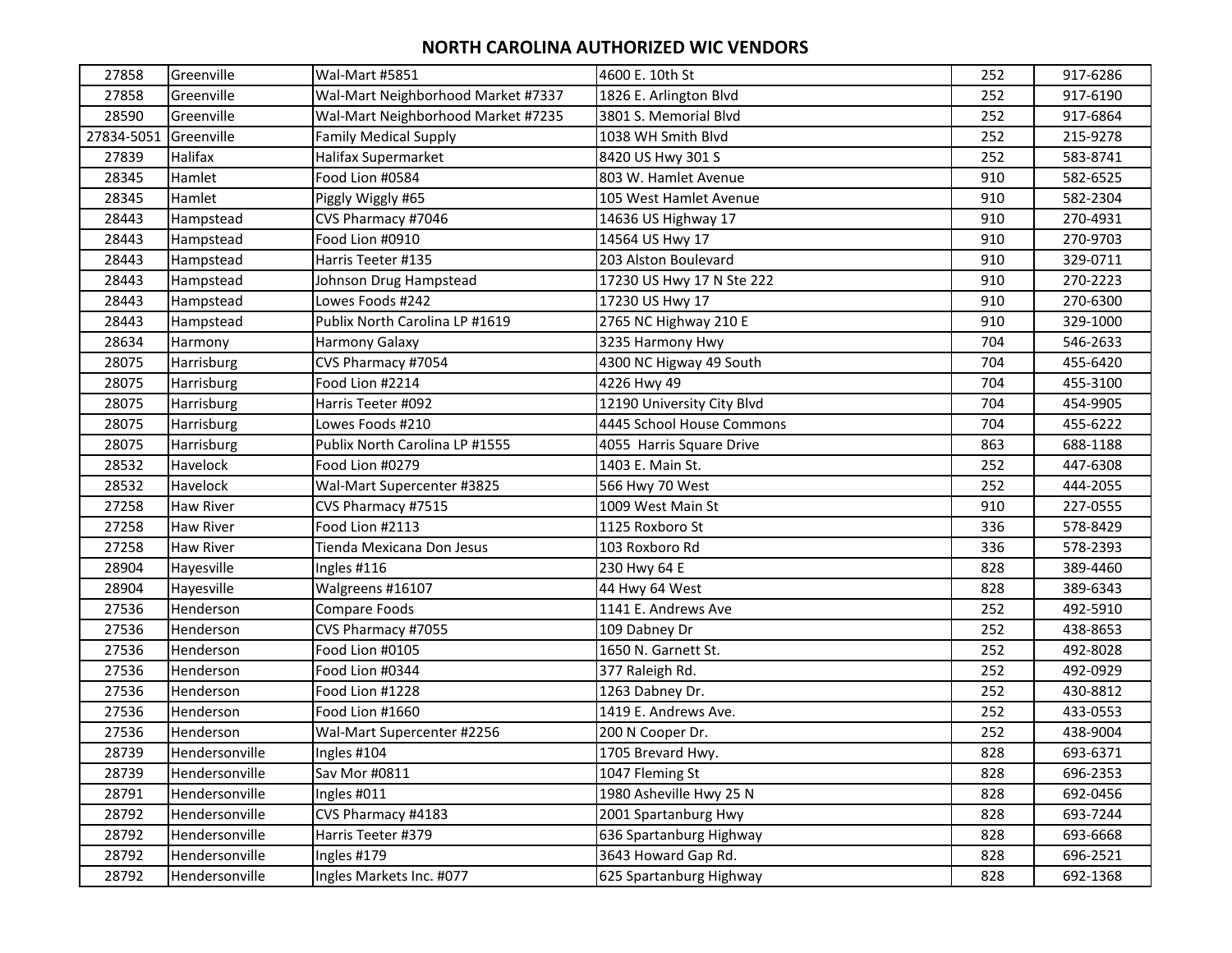| 28792 | Hendersonville    | Publix North Carolina LP #1586     | 635 Greenville Highway        | 863 | 688-7407 |
|-------|-------------------|------------------------------------|-------------------------------|-----|----------|
| 28792 | Hendersonville    | Wal-Mart Supercenter #1242         | 250 Highland Square           | 828 | 696-8285 |
| 27944 | Hertford          | Food Lion #1218                    | 321 Ocean Hwy S               | 252 | 426-4009 |
| 28601 | Hickory           | CVS Pharmacy #2676                 | 1220 Highway 321 NW           | 828 | 324-2051 |
| 28601 | Hickory           | CVS Pharmacy #3808                 | 2225 12th Ave NE              | 828 | 256-3121 |
| 28601 | Hickory           | Food Lion #0097                    | 2625 N. Center St.            | 828 | 322-7332 |
| 28601 | Hickory           | Food Lion #0563                    | 3220 Springs Rd., NE          | 828 | 256-9871 |
| 28601 | Hickory           | Food Lion #0638                    | 2730 2nd Ave., NW             | 828 | 328-2443 |
| 28601 | Hickory           | Fresh Air Galaxy #3                | 3339 1st Ave., SW             | 828 | 322-4990 |
| 28601 | Hickory           | Lowes Foods #175                   | 9441 NC Hwy 127               | 828 | 495-1105 |
| 28601 | Hickory           | Lowes Foods #245                   | 260 14th Ave. NE              | 828 | 256-0104 |
| 28601 | Hickory           | Lowes Foods #254                   | 3010 N. Center St             | 828 | 322-2888 |
| 28601 | Hickory           | Publix North Carolina LP #1550     | 36 29th Avenue NE             | 828 | 322-3675 |
| 28601 | Hickory           | Wal-Mart Neighborhood Market #3504 | 2415 Springs Rd NE            | 828 | 639-6103 |
| 28602 | Hickory           | CVS Pharmacy #2521                 | 2701 South NC Hwy 127         | 828 | 294-1604 |
| 28602 | Hickory           | Food Lion #0504                    | 3206 Hwy 127 South            | 828 | 294-3205 |
| 28602 | Hickory           | Golden Kings Market                | 312 South Center St           | 828 | 327-7308 |
| 28602 | Hickory           | Lowes Foods #216                   | 2631 NC Hwy 127 South         | 828 | 294-1555 |
| 28602 | Hickory           | Target Store T-1181                | 1910 Catawba Valley Blvd SE   | 828 | 267-0032 |
| 28602 | Hickory           | TL Oriental Market                 | 1135 US 70 SW                 | 828 | 328-1323 |
| 28602 | Hickory           | Wal-Mart #0948                     | 2525 Highway 70 SE            | 828 | 326-7060 |
| 28602 | Hickory           | Wal-Mart Neighborhood Market #7315 | 483 Hwy 70 SW                 | 828 | 639-6060 |
| 27260 | <b>High Point</b> | Dos Toros Meat Market              | 810 South Main St, Suite 101  | 336 | 885-9907 |
| 27260 | High Point        | Food Lion #0540                    | 1107 E. Lexington Ave.        | 336 | 886-7872 |
| 27260 | <b>High Point</b> | Food Lion #0925                    | 2705 N. Main St., Ste 103     | 336 | 869-5800 |
| 27260 | High Point        | Pequeno Mexico                     | 800 S. Main St, Suite 101     | 336 | 887-8852 |
| 27260 | High Point        | <b>Snack Corner</b>                | 1909 E Green Dr               | 336 | 885-8212 |
| 27260 | <b>High Point</b> | <b>Superior Foods</b>              | 220 N. Centennial St          | 336 | 887-2012 |
| 27262 | High Point        | CVS Pharmacy #3988                 | 2200 Westchester Dr., Ste 126 | 336 | 881-1060 |
| 27262 | <b>High Point</b> | CVS Pharmacy #5757                 | 124 Montlieu Ave              | 336 | 881-1050 |
| 27262 | High Point        | Food Lion #1360                    | 2200 Westchester Dr.          | 336 | 885-5896 |
| 27262 | <b>High Point</b> | Harris Teeter #341                 | 265 Eastchester Dr., Ste 121  | 336 | 869-6317 |
| 27262 | <b>High Point</b> | Publix North Carolina LP #1582     | 2005 N. Main St. Ste 101      | 336 | 905-8610 |
| 27263 | High Point        | Food Lion #1290                    | 110 E Fairfield Rd., Ste 101  | 336 | 434-6525 |
| 27263 | <b>High Point</b> | Wal-Mart Supercenter #1613         | 2628 S. Main St               | 336 | 869-9633 |
| 27265 | <b>High Point</b> | CVS Pharmacy #4441                 | 1119 Eastchester Dr.          | 336 | 881-1040 |
| 27265 | High Point        | Food Lion #2519                    | 3935 Brian Jordan Place       | 336 | 812-9963 |
| 27265 | High Point        | <b>Green Street Grocery</b>        | 1924 East Green Dr.           | 336 | 886-5097 |
| 27265 | High Point        | Harris Teeter #173                 | 1589 Skeet Club Rd. Ste 140   | 336 | 841-1144 |
| 27265 | High Point        | Wal-Mart Neighborhood Market #5013 | 4102 Precision Way            | 336 | 804-6018 |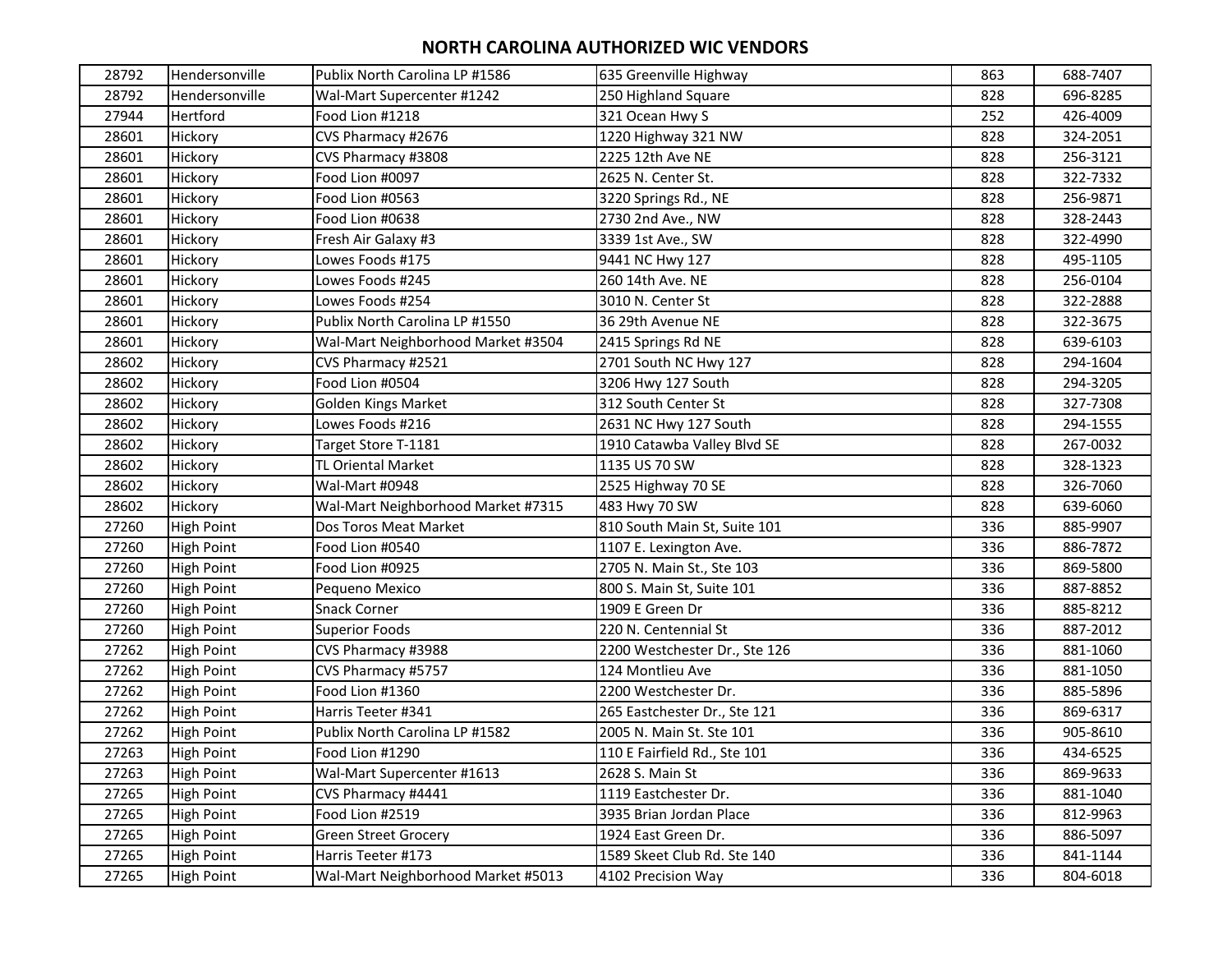| 27265 | <b>High Point</b>    | Wal-Mart Supercenter #4477         | 2710 N Main St                  | 336 | 869-7638 |
|-------|----------------------|------------------------------------|---------------------------------|-----|----------|
| 28741 | Highlands            | Bryson's Food Store                | 103 Highlands Plaza             | 828 | 526-3775 |
| 28637 | Hildebran            | CVS Pharmacy #7322                 | 200 Hwy 70-A East               | 828 | 397-7479 |
| 28637 | Hildebran            | Food Lion #2651                    | 511 US Hwy 70 East              | 828 | 397-5882 |
| 27278 | Hillsborough         | Food Lion #0198                    | 106 Rebecca Dr.                 | 919 | 732-6168 |
| 27278 | Hillsborough         | Food Lion #2564                    | 101 N Scotswood Blvd            | 919 | 732-5964 |
| 27278 | Hillsborough         | Wal-Mart Supercenter #1191         | 501 Hampton Pointe Blvd         | 919 | 732-9172 |
| 28462 | <b>Holden Beach</b>  | Food Lion #2546                    | 1100 Sabbath Home Rd SW         | 910 | 842-4911 |
| 27540 | <b>Holly Springs</b> | CVS Pharmacy #8911                 | 151 Village Walk Dr             | 919 | 552-5378 |
| 27540 | <b>Holly Springs</b> | Food Lion #0938                    | 517 N. Main St                  | 919 | 557-1175 |
| 27540 | <b>Holly Springs</b> | Harris Teeter #118                 | 5277 Sunset Lake Rd             | 919 | 363-3059 |
| 27540 | <b>Holly Springs</b> | Harris Teeter #311                 | 324 Village Walk Dr.            | 919 | 552-1596 |
| 27540 | <b>Holly Springs</b> | Lowes Foods #207                   | 112 Bass Lake Rd                | 919 | 577-6971 |
| 27540 | <b>Holly Springs</b> | Target Store T-2785                | 100 Grand Hill Place            | 919 | 762-3149 |
| 27540 | <b>Holly Springs</b> | Wal-Mart Supercenter #4458         | 7016 G. B. Alford Hwy           | 919 | 557-9181 |
| 28348 | <b>Hope Mills</b>    | Carlie C's IGA #845                | 3501 North Main St              | 910 | 425-9440 |
| 28348 | <b>Hope Mills</b>    | CVS Pharmacy #3864                 | 3100 Legion Road                | 910 | 424-1761 |
| 28348 | <b>Hope Mills</b>    | CVS Pharmacy #7163                 | 3966 South Main St              | 910 | 429-3010 |
| 28348 | <b>Hope Mills</b>    | Food Lion #0468                    | 3020 Hope Mills Rd.             | 910 | 424-5382 |
| 28348 | <b>Hope Mills</b>    | Wal-Mart #2929                     | 3030 N. Main St.                | 910 | 429-7401 |
| 28348 | <b>Hope Mills</b>    | Wal-Mart Neighborhood Market #3456 | 4220 Legion Rd                  | 910 | 364-0413 |
| 28638 | Hudson               | CVS Pharmacy #7535                 | 3369 Hickory Blvd.              | 828 | 396-4256 |
| 28638 | Hudson               | Food Lion #0357                    | 3078 Hickory Blvd.              | 828 | 728-1181 |
| 28638 | Hudson               | Wal-Mart Neighborhood Market #7296 | 2794 Hickory Blvd               | 828 | 572-6021 |
| 28070 | Huntersville         | CVS Pharmacy #2357                 | 7920 Sam Furr Rd                | 704 | 896-3670 |
| 28078 | Huntersville         | CVS Pharmacy #1674                 | 16715 Old Statesville Rd        | 704 | 655-2730 |
| 28078 | Huntersville         | CVS Pharmacy #2563                 | 9931 Gilead Rd                  | 704 | 875-7824 |
| 28078 | Huntersville         | Food Lion #0207                    | 706 Gilead Rd.                  | 704 | 875-1651 |
| 28078 | Huntersville         | Food Lion #1585                    | 9548 Mt. Holly Huntersville Rd. | 704 | 391-1680 |
| 28078 | Huntersville         | Food Lion #2243                    | 13108 Eastfield Rd              | 704 | 948-2348 |
| 28078 | Huntersville         | Harris Teeter #209                 | 9925 Rose Commons Dr.           | 704 | 875-9703 |
| 28078 | Huntersville         | Harris Teeter #272                 | 7715 Regency Lake Dr            | 704 | 892-1197 |
| 28078 | Huntersville         | Harris Teeter #340                 | 9759 Sam Furr Rd                | 704 | 895-2594 |
| 28078 | Huntersville         | Publix North Carolina LP #1481     | 9815 Rose Commons Dr            | 704 | 948-4801 |
| 28078 | Huntersville         | Target Store T-0966                | 9801 Sam Furr Rd                | 704 | 896-1813 |
| 28078 | Huntersville         | Wal-Mart Supercenter #5879         | 11145 Bryton Town Center Dr     | 704 | 977-2040 |
| 27541 | <b>Hurdle Mills</b>  | Hurdle Mills Market & Butcher Shop | 9570 Hurdle Mills Rd            | 336 | 364-1776 |
| 28079 | <b>Indian Trail</b>  | CVS Pharmacy #4098                 | 4300 Old Monroe Rd              | 704 | 821-6193 |
| 28079 | Indian Trail         | Food Lion #0532                    | 4423 Old Monroe Rd              | 704 | 821-9179 |
| 28079 | <b>Indian Trail</b>  | Food Lion #1614                    | 5850 East Hwy 74                | 704 | 821-1770 |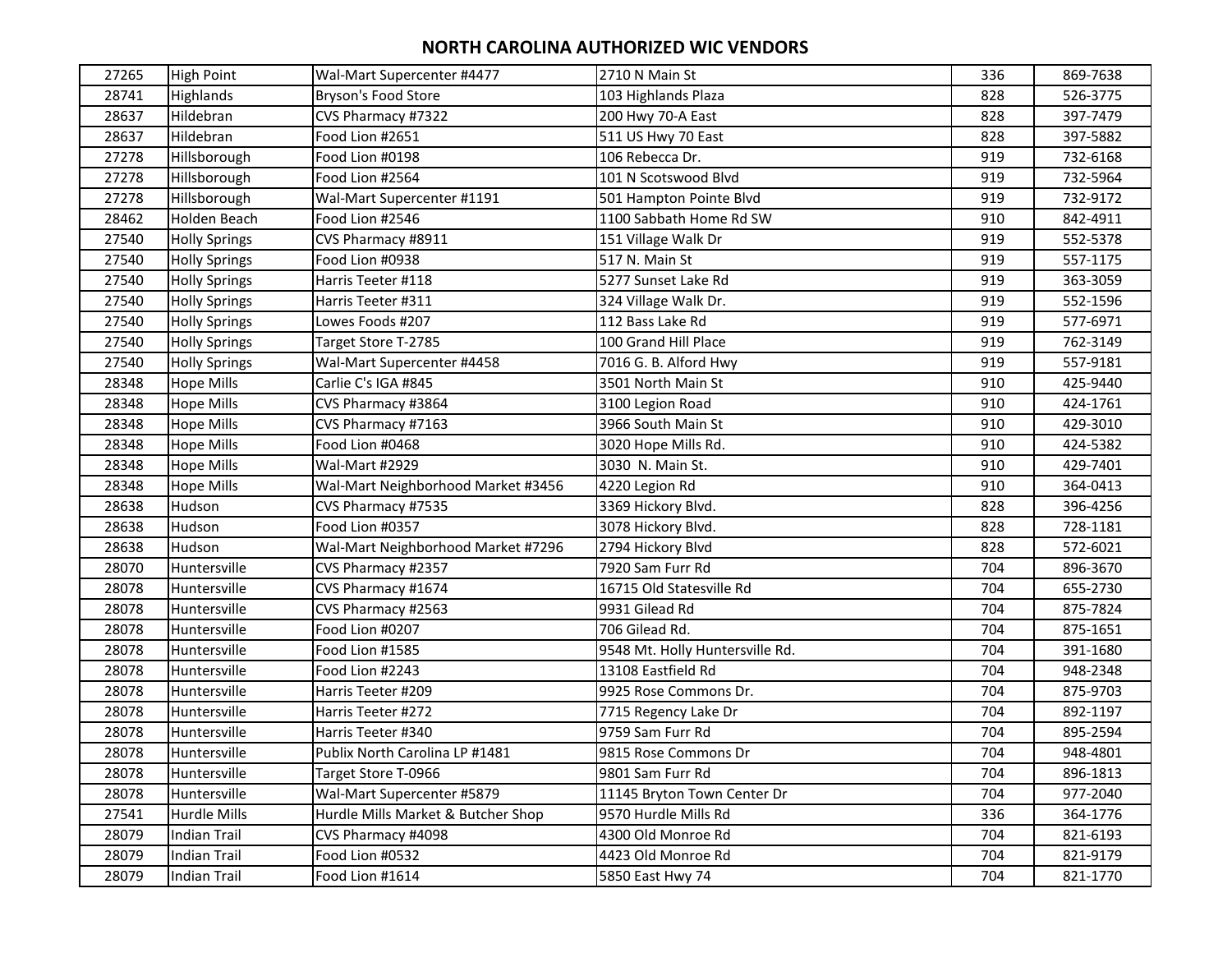| 28079 | <b>Indian Trail</b> | Food Lion #2608                    | 7868 Idlewild Rd                             | 704 | 893-0693 |
|-------|---------------------|------------------------------------|----------------------------------------------|-----|----------|
| 28079 | Indian Trail        | Harris Teeter #129                 | 6610 Old Monroe Rd                           | 704 | 289-1156 |
| 28079 | <b>Indian Trail</b> | Wal-Mart Supercenter #3700         | 2101 Younts Rd                               | 704 | 882-5566 |
| 27845 | Jackson             | Food Fresh, LLC                    | 312 W Jefferson St.                          | 252 | 534-1710 |
| 27845 | Jackson             | <b>Futrell Pharmacy</b>            | 119 W. Jefferson St                          | 252 | 534-6001 |
| 28540 | Jacksonville        | Food Lion #0775                    | 2040 Wilmington Hwy 13                       | 910 | 347-7311 |
| 28540 | Jacksonville        | Food Lion #1494                    | 2200 Gumbranch Rd.                           | 910 | 938-1689 |
| 28540 | Jacksonville        | Johnson Westpark Drug Co           | 3060 Richlands Hwy, Suite E                  | 910 | 455-9222 |
| 28540 | Jacksonville        | Johnson Drug Co                    | 714 New Bridge St.                           | 910 | 347-5185 |
| 28540 | Jacksonville        | Johnson Drug-Williamsburg          | 2200 Gumbranch Rd, Suite I                   | 910 | 938-0582 |
| 28540 | Jacksonville        | Lowes Foods #260                   | 2421 Gum Branch Rd, Unit 200                 | 910 | 219-3947 |
| 28540 | Jacksonville        | Piggly Wiggly #21                  | 2960 Richlands Hwy                           | 910 | 455-7800 |
| 28540 | Jacksonville        | Piggly Wiggly #27                  | 1040 Henderson Dr.                           | 910 | 455-7656 |
| 28540 | Jacksonville        | Wal-Mart #3864                     | 561 Yopp Rd                                  | 910 | 346-1889 |
| 28544 | Jacksonville        | Food Lion #0349                    | 175 Freedom Hwy.                             | 910 | 353-1372 |
| 28545 | Jacksonville        | <b>New River Commissary</b>        | 4055 Curtis Rd                               | 910 | 449-6395 |
| 28546 | Jacksonville        | CVS Pharmacy #5585                 | 461 Western Blvd. Unit #122                  | 910 | 347-3535 |
| 28546 | Jacksonville        | Family Medical Supply #11          | 301-D Western Blvd.                          | 910 | 455-2050 |
| 28546 | Jacksonville        | Food Lion #0146                    | 461 Western Blvd U128                        | 910 | 455-7880 |
| 28546 | Jacksonville        | Food Lion #0167                    | 1146 Gumbranch Rd. / Branchwood Shopping Ctr | 910 | 455-8566 |
| 28546 | Jacksonville        | Food Lion #1495                    | 861 Piney Green Rd.                          | 910 | 938-3775 |
| 28546 | Jacksonville        | Publix North Carolina, LP #1660    | 2007 Marlin Drive unit 100                   | 863 | 688-7407 |
| 28546 | Jacksonville        | Wal-Mart #1298                     | 2025 N. Marine Blvd.                         | 910 | 455-2358 |
| 28546 | Jacksonville        | Wal-Mart Neighborhood Market #7137 | 4250 Western Blvd                            | 910 | 467-0977 |
| 27282 | Jamestown           | CVS Pharmacy #3711                 | 4700 Piedmont Pkwy                           | 336 | 852-9124 |
| 27282 | Jamestown           | Food Lion #2531                    | 118 W Main St                                | 336 | 454-3247 |
| 27282 | Jamestown           | Lowes Foods #188                   | 1236 Guilford College Rd                     | 336 | 856-7202 |
| 28640 | Jefferson           | Food Lion #0156                    | 733 E. Main St.                              | 336 | 246-2992 |
| 28642 | Jonesville          | Food Lion #0613                    | 101 Valley Rd                                | 336 | 526-2290 |
| 28081 | Kannapolis          | Food Lion #0006                    | 358 Oak Avenue Mall Dr.                      | 704 | 933-1137 |
| 28081 | Kannapolis          | Moose Pharmacy of Kannapolis       | 1113 n Main St                               | 704 | 932-9111 |
| 28083 | Kannapolis          | CVS Pharmacy #3529                 | 520 N. Cannon Blvd.                          | 704 | 938-7691 |
| 28083 | Kannapolis          | Food Lion #0755                    | 1746 S. Cannon Blvd.                         | 704 | 933-6800 |
| 28083 | Kannapolis          | Food Lion #1284                    | 2825-B N. Cannon Blvd.                       | 704 | 932-5608 |
| 28083 | Kannapolis          | Save A Lot #573                    | 940 S Cannon Blvd                            | 704 | 933-0763 |
| 28083 | Kannapolis          | Wal-Mart Supercenter #2005         | 2420 Supercenter Dr. NE                      | 704 | 792-9800 |
| 28349 | Kenansville         | CVS Pharmacy #7043                 | 634 South Main                               | 910 | 296-0675 |
| 28349 | Kenansville         | Food Lion #0936                    | 130 Liberty Square                           | 910 | 296-1644 |
| 28349 | Kenansville         | Jackson's IGA Of Kenansville #119  | 304 S. Main St.                              | 910 | 296-1288 |
| 27542 | Kenly               | Food Lion #0587                    | 406 S. Church St.                            | 919 | 284-3104 |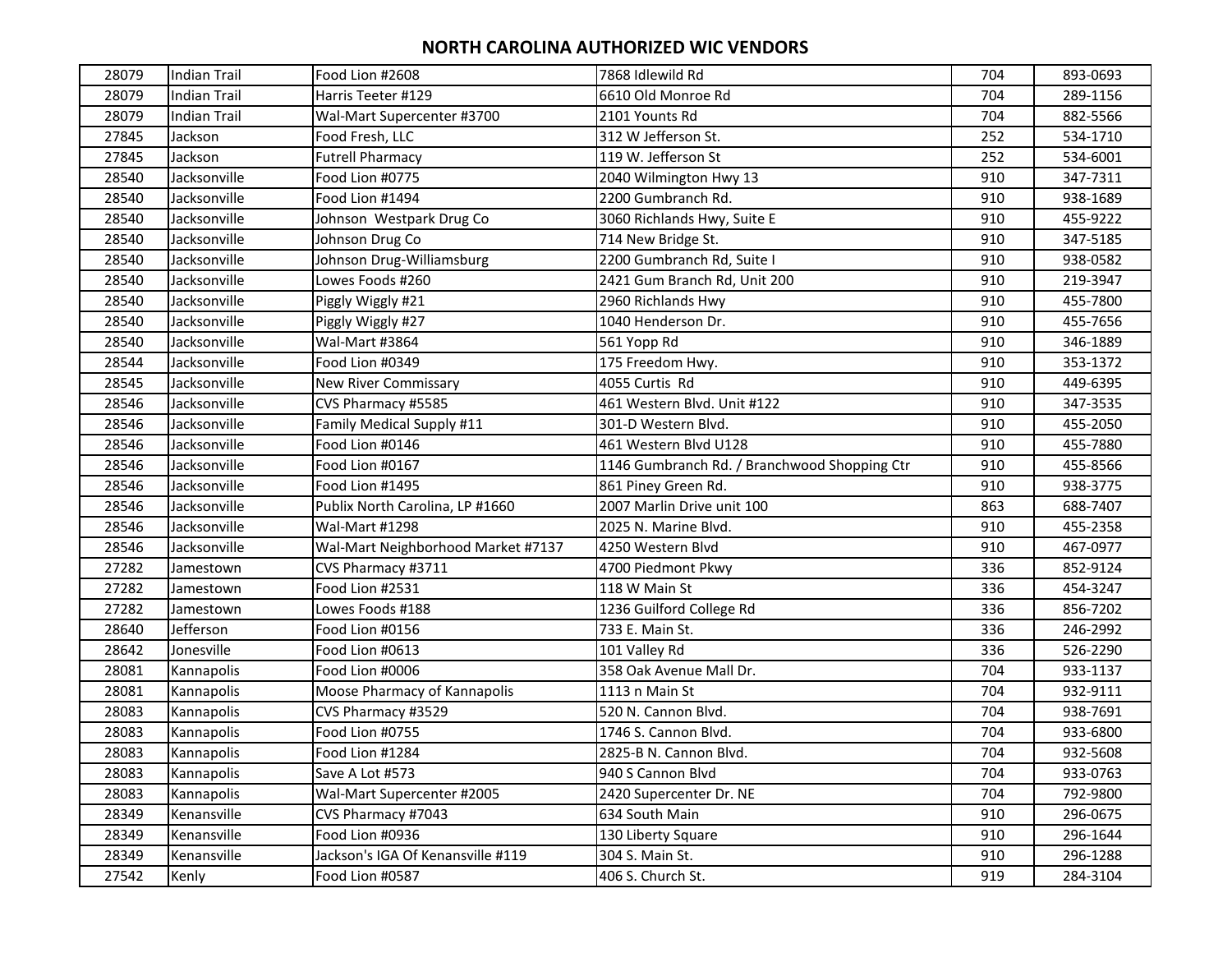| 27542 | Kenly            | Piggly Wiggly #7                   | 607 West Second St          | 919 | 284-4111 |
|-------|------------------|------------------------------------|-----------------------------|-----|----------|
| 27284 | Kernersville     | CVS Pharmacy #3643                 | 1398 Union Cross Rd         | 336 | 993-9600 |
| 27284 | Kernersville     | CVS Pharmacy #3832                 | 1101 South Main St          | 336 | 996-4021 |
| 27284 | Kernersville     | Food Lion #0334                    | 617 N. Main St.             | 336 | 996-1386 |
| 27284 | Kernersville     | Food Lion #1386                    | 980 S. Main St.             | 336 | 996-3220 |
| 27284 | Kernersville     | Food Lion #1523                    | 1535 Union Cross Rd.        | 336 | 993-6620 |
| 27284 | Kernersville     | Harris Teeter #250                 | 971 S. Main St.             | 336 | 992-9735 |
| 27284 | Kernersville     | La Ideal                           | 111 Adams St                | 336 | 992-4067 |
| 27284 | Kernersville     | Rio Grande Mini Market             | 621 A North Main St         | 336 | 497-5402 |
| 27284 | Kernersville     | Wal-Mart Neighborhood Market #6828 | 1035 Beesons Field Dr.      | 336 | 904-4001 |
| 27284 | Kernersville     | Wal-Mart Supercenter #2793         | 1130 S. Main St.            | 336 | 992-2343 |
| 27285 | Kernersville     | Lowes Foods #266                   | 240 Marketview Dr.          | 336 | 992-1860 |
| 27948 | Kill Devil Hills | CVS Pharmacy #7361                 | 1101 S. Croatan Hwy.        | 252 | 441-4377 |
| 27948 | Kill Devil Hills | Food Lion #1532                    | 1720 Croatan Hwy            | 252 | 480-1016 |
| 27948 | Kill Devil Hills | Harris Teeter #175                 | 2012 Croatan Hwy South      | 252 | 449-9191 |
| 27948 | Kill Devil Hills | Publix North Carolina LP #1615     | 1530 North Croatan Highway  | 252 | 255-5064 |
| 27021 | King             | CVS Pharmacy #7354                 | 600 South Main St           | 336 | 983-0266 |
| 27021 | King             | Food Lion #0432                    | 705P South Main St          | 336 | 983-3010 |
| 27021 | King             | Food Lion #2639                    | 6370 NC Hwy 66              | 336 | 983-0481 |
| 27021 | King             | Lowes Foods #121                   | 614-G South Main St         | 336 | 983-0125 |
| 27021 | King             | Wal-Mart Supercenter #6789         | 204 Ingram Drive            | 336 | 296-6041 |
| 28086 | Kings Mountain   | CVS Pharmacy #6407                 | 1017 Shelby Rd.             | 704 | 739-2571 |
| 28086 | Kings Mountain   | Food Lion #0230                    | 1320 Shelby Rd.             | 704 | 739-8044 |
| 28086 | Kings Mountain   | Food Lion #2654                    | 610 East King St            | 704 | 739-7458 |
| 28086 | Kings Mountain   | Ingles #147                        | 2111 Shelby Rd              | 704 | 734-0855 |
| 28086 | Kings Mountain   | Wal-Mart Neighborhood Market #7146 | 1011 Shelby Rd              | 704 | 259-5213 |
| 28501 | Kinston          | Food Lion #0061                    | 2410 N. Heritage St.        | 252 | 522-2532 |
| 28501 | Kinston          | Henderson's Food Center            | 550 N. East St.             | 252 | 527-0311 |
| 28501 | Kinston          | Piggly Wiggly #66                  | 604 N. McLewean St.         | 252 | 523-2844 |
| 28501 | Kinston          | Piggly Wiggly #78                  | 2407-D N. Heritage St.      | 252 | 527-0469 |
| 28504 | Kinston          | Food Lion #1687                    | 1304 W. Vernon Ave.         | 252 | 527-5232 |
| 28504 | Kinston          | Piggly Wiggly #33                  | 2202 Hwy 258 N              | 252 | 522-1953 |
| 28504 | Kinston          | Piggly-Wiggly #60                  | 407 E. New Bern Rd.         | 252 | 527-0761 |
| 28504 | Kinston          | Piggly-Wiggly #61                  | 2715 Hwy 11/55              | 252 | 527-8753 |
| 28504 | Kinston          | Wal-Mart Supercenter #1661         | 4101 W. Vernon Ave.         | 252 | 527-3100 |
| 27949 | Kitty Hawk       | Harris Teeter #387                 | 5400 N. Croatan Hwy #A      | 252 | 261-2220 |
| 27949 | Kitty Hawk       | Wal-Mart Supercenter #2000         | 5400 N. Croatan Hwy Ste 100 | 252 | 261-6011 |
| 27545 | Knightdale       | CVS Pharmacy #7529                 | 7201 Knightdale Blvd        | 919 | 266-7600 |
| 27545 | Knightdale       | Food Lion #0723                    | 7053 Knightdale Blvd        | 919 | 266-5164 |
| 27545 | Knightdale       | Lowes Foods #189                   | 3001 Wide Waters Pkwy       | 919 | 217-9184 |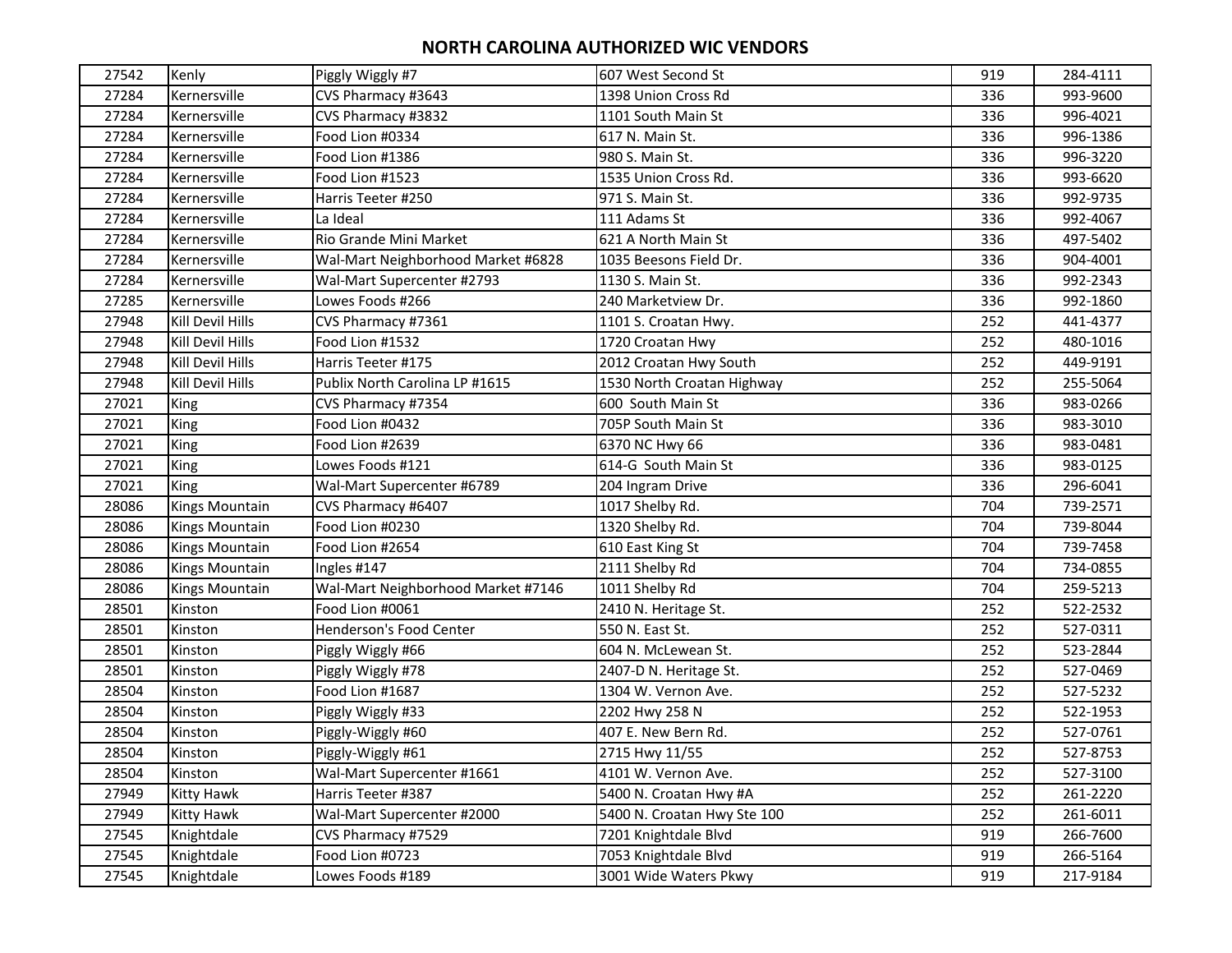| 27545      | Knightdale    | Target Store T-2111                | 1000 Shoppes at Midway Dr   | 919 | 388-6100 |
|------------|---------------|------------------------------------|-----------------------------|-----|----------|
| 27545      | Knightdale    | Wal-Mart #1816                     | 7106 Knightdale Blvd        | 919 | 217-0490 |
| 28551      | Lagrange      | Food Lion #2580                    | 301 E Washington St         | 252 | 566-2451 |
| 28746      | Lake Lure     | Ingles #127                        | 276 NC Hwy 9                | 828 | 625-0258 |
| 28450      | Lake Waccamaw | Hills Food Store #3                | 126 Sam Potts Hwy           | 910 | 646-7196 |
| 28643      | Lansing       | Lansing Foods                      | 9270 Hwy 194 North          | 336 | 384-4400 |
| 28352      | Laurinburg    | Carlie C's IGA #795                | 1688 S. Main St             | 910 | 276-0110 |
| 28352      | Laurinburg    | Food Lion #0612                    | 1108 Aberdeen Rd Hwy 15/501 | 910 | 276-2077 |
| 28352      | Laurinburg    | Food Lion #0690                    | 1301 Scotland Crossing Dr.  | 910 | 277-7550 |
| 28352      | Laurinburg    | Piggly Wiggly #82                  | 226 E. Church St            | 910 | 277-8165 |
| 28352      | Laurinburg    | Wal-Mart Supercenter #1255         | 901 US Hwy 401 South        | 910 | 277-7770 |
| 28090      | Lawndale      | <b>Stagecoach Markets</b>          | 1015 W. Stagecoach Trail    | 704 | 538-7215 |
| 27022      | Lawsonville   | Berry Patch Market & Grill         | 4863 NC 8 Hwy N.            | 336 | 593-9004 |
| 28451      | Leland        | Food Lion #0852                    | 103 Village Rd.             | 910 | 371-1951 |
| 28451      | Leland        | Food Lion #1655                    | 1735 Reed Rd                | 910 | 383-1467 |
| 28451      | Leland        | Harris Teeter #225                 | 2021 Old Regent Way         | 910 | 371-3944 |
| 28451      | Leland        | Lowes Foods #237                   | 1152 East Cutlar Crossing   | 910 | 371-5544 |
| 28451      | Leland        | Piggly Wiggly #92                  | 112- A Village Rd.          | 910 | 371-2696 |
| 28451      | Leland        | Wal-Mart #4273                     | 1112 New Pointe Blvd        | 910 | 383-1769 |
| 28645      | Lenoir        | CVS Pharmacy #4379                 | 875 Blowing Rock Boulevard  | 828 | 754-2421 |
| 28645      | Lenoir        | Discount Foods of Lenoir           | 1661 Connelly Springs Rd.   | 828 | 728-5755 |
| 28645      | Lenoir        | Fairvalue #3                       | 2025 Morganton Blvd.        | 828 | 757-8669 |
| 28645      | Lenoir        | Food Lion #0089                    | 847 Wilkesboro Blvd. NE     | 828 | 754-2811 |
| 28645      | Lenoir        | Food Lion #1594                    | 2116 Morganton Blvd.SW      | 828 | 754-0643 |
| 28645      | Lenoir        | Wal-Mart Supercenter #1064         | 935 Blowing Rock Blvd       | 828 | 754-0341 |
| 27023      | Lewisville    | Food Lion #1062                    | 6810 Shallowford Rd.        | 336 | 945-4411 |
| 27023      | Lewisville    | Lowes Foods #171                   | 177 Lowes Foods Dr.         | 336 | 945-5307 |
| 27292      | Lexington     | Compare Foods Supermarket          | 800 S. Main St              | 336 | 243-1070 |
| 27292      | Lexington     | El Progreso, Inc                   | 991 South Main St.          | 336 | 236-6225 |
| 27292      | Lexington     | Food Lion #0122                    | 291 Talbert Blvd.           | 336 | 243-2346 |
| 27292      | Lexington     | Food Lion #0515                    | 1989 Cotton Grove Rd.       | 336 | 357-5151 |
| 27292      | Lexington     | Wal-Mart Neighborhood Market #7205 | 90 W Hwy 64                 | 336 | 867-6032 |
| 27295      | Lexington     | Food Lion #0924                    | 848 N. Winston Rd.          | 336 | 248-4637 |
| 27295      | Lexington     | Food Lion #1575                    | 140 Forest Hills Rd.        | 336 | 236-4080 |
| 27295      | Lexington     | Food Lion #2126                    | 4705 S NC Hwy 150           | 336 | 853-5192 |
| 27292-5347 | Lexington     | Wal-Mart Supercenter #1322         | 160 Lowes Blvd              | 336 | 243-3051 |
| 27298      | Liberty       | CVS Pharmacy #5377                 | 204 Liberty Plaza           | 336 | 622-2364 |
| 27298      | Liberty       | Food Lion #1271                    | 434 W. Swannanoa Ave.       | 336 | 622-1570 |
| 28091      | Lilesville    | Whit's Convenience Store #1        | 101 Wall St.                | 704 | 848-8263 |
| 27546      | Lillington    | Carlie C's IGA #860                | 711 W. Front St.            | 910 | 893-3046 |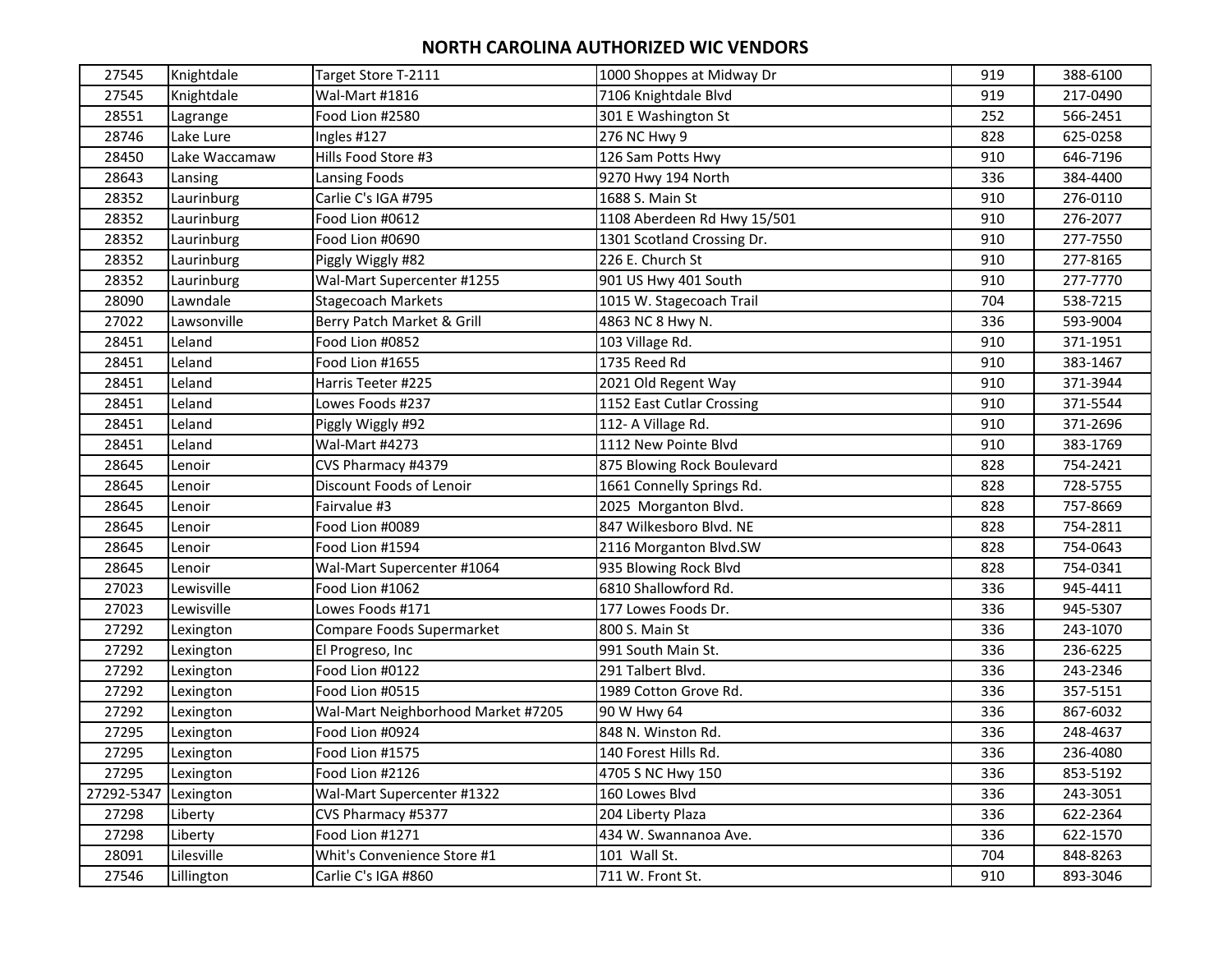| 27546 | Lillington   | CVS Pharmacy #7597                 | 803 South Main St              | 910 | 893-5864 |
|-------|--------------|------------------------------------|--------------------------------|-----|----------|
| 27546 | Lillington   | Family Medical Supply #12          | 811 W. Front St                | 910 | 893-9800 |
| 27546 | Lillington   | Food Lion #0595                    | 8 The Square at Lillington     | 910 | 893-3921 |
| 27546 | Lillington   | Food Lion #1344                    | 119 Cornellius Harnett Blvd.   | 910 | 814-0451 |
| 28092 | Lincolnton   | Bi-Lo #5717                        | 742 West Hwy 27                | 704 | 732-3462 |
| 28092 | Lincolnton   | Carniceria El Azteca               | 1821 N. Aspen St               | 704 | 732-0406 |
| 28092 | Lincolnton   | Food Lion #1342                    | 200 Stanford Rd.               | 704 | 742-9950 |
| 28092 | Lincolnton   | Ingles #148                        | 2130 East Main St              | 704 | 735-2398 |
| 28092 | Lincolnton   | <b>Tobacco Outlet</b>              | 1210 E. Main St.               | 704 | 735-5795 |
| 28092 | Lincolnton   | Wal-Mart Supercenter #1209         | 306 N. Generals Blvd           | 704 | 732-3090 |
| 27850 | Littleton    | Food Lion #2538                    | 2467 Eaton Ferry Rd            | 252 | 586-7141 |
| 27850 | Littleton    | Piggly Wiggly #26                  | 234 Hwy 158 E                  | 252 | 586-3313 |
| 28097 | Locust       | CVS Pharmacy #7524                 | 101 E Main St                  | 704 | 888-6650 |
| 28097 | Locust       | Food Lion #0345                    | 1004 W. Main St                | 704 | 888-6660 |
| 28097 | Locust       | Wal-Mart Supercenter #5747         | 1876 W Main St                 | 704 | 781-0426 |
| 27549 | Louisburg    | Carlie C's #770                    | 115 S. Bickett Blvd.           | 910 | 727-1000 |
| 27549 | Louisburg    | Food Lion #0099                    | 321 S. Bickett Blvd            | 919 | 496-6121 |
| 27549 | Louisburg    | <b>Moss Foods</b>                  | 812 S. Bickett Blvd.           | 919 | 496-3696 |
| 27549 | Louisburg    | Wal-Mart Supercenter #1953         | 705 Retail Way                 | 919 | 496-2221 |
| 28358 | Lumberton    | CVS Pharmacy #7517                 | 2771 West 5th St               | 910 | 739-8144 |
| 28358 | Lumberton    | Food Lion #0338                    | 2779 W. 5th St                 | 910 | 739-8130 |
| 28358 | Lumberton    | Food Lion #1217                    | 2710 Roberts Avenue            | 910 | 618-0607 |
| 28358 | Lumberton    | Food Lion #1667                    | 6685 Elizabethtown Rd - Hwy 41 | 910 | 739-6723 |
| 28358 | Lumberton    | Fresh Foods #1                     | 1218 Martin Luther King Jr. Dr | 910 | 671-8440 |
| 28358 | Lumberton    | Fresh Foods #2                     | 1000 N. Pine St                | 910 | 802-4177 |
| 28358 | Lumberton    | Fresh Foods #3                     | 1002 E. 5th St                 | 910 | 802-4459 |
| 28358 | Lumberton    | Fresh Foods #4                     | 1733 Roberts Ave               | 910 | 370-0260 |
| 28358 | Lumberton    | Wal-Mart #1155                     | 5070 Fayetteville Rd           | 910 | 738-2595 |
| 28358 | Lumberton    | Wal-Mart Neighborhood Market #7209 | 2985 E. Elizabethtown Rd       | 910 | 887-6107 |
| 28358 | Lumberton    | Wal-Mart Neighborhood Market #7217 | 2503 W 5th St                  | 910 | 887-6121 |
| 27852 | Macclesfield | Macclesfield Grocery               | 103 E. Edgecombe St            | 252 | 827-4826 |
| 27025 | Madison      | CVS Pharmacy #7320                 | 717 N. Highway St              | 336 | 548-6021 |
| 27025 | Madison      | Food Lion #1460                    | 614 Burton St                  | 336 | 427-6135 |
| 28650 | Maiden       | Food Lion #0803                    | 201 Island Ford Rd.            | 828 | 428-9393 |
| 27954 | Manteo       | Food-A-Rama #3193                  | 226 Bowerstown Rd.             | 252 | 473-2924 |
| 27954 | Manteo       | Piggly Wiggly #25                  | 118 South US 64-264            | 252 | 473-3727 |
| 28752 | Marion       | Bi-Lo #5211                        | 500 N. Main St                 | 828 | 652-4926 |
| 28752 | Marion       | CVS Pharmacy #3534                 | 555 N. Main St                 | 828 | 652-4343 |
| 28752 | Marion       | Food Lion #1085                    | 1210 Hwy 70 West               | 828 | 659-3650 |
| 28752 | Marion       | Ingles #060                        | 625 W. Henderson St            | 828 | 652-8588 |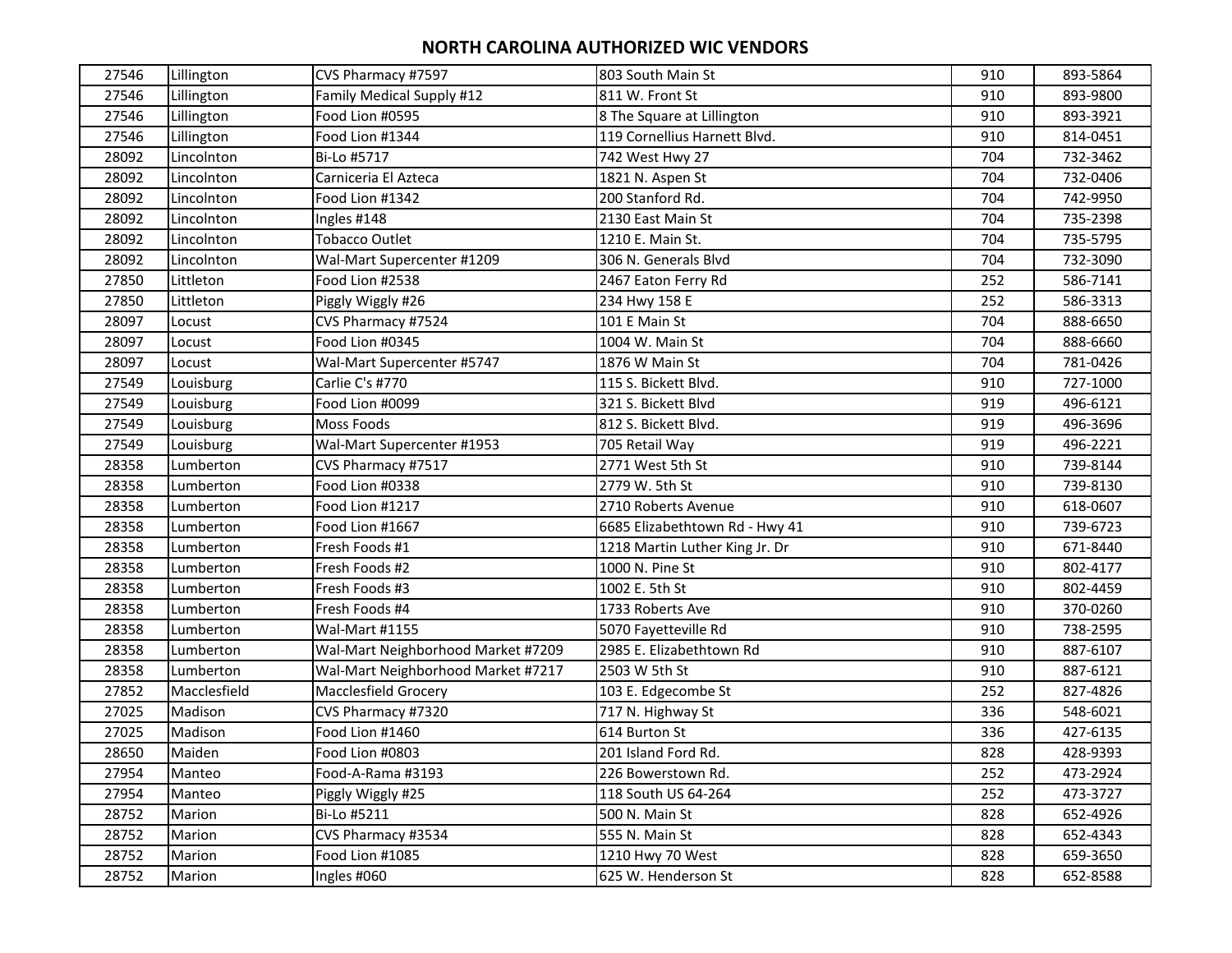| 28752      | Marion               | JB's Market                         | 1270 East Court St                   | 828 | 652-7147 |
|------------|----------------------|-------------------------------------|--------------------------------------|-----|----------|
| 28752      | Marion               | K.G.'s Quik Stop #104               | 865 Rutherford Rd                    | 828 | 659-8648 |
| 28752      | Marion               | Wal-Mart SuperCenter #1694          | 2875 Sugar Hill Rd                   | 828 | 652-1481 |
| 28752      | Marion               | West Court Food Center              | 399 West Court St                    | 828 | 652-7535 |
| 28754      | Mars Hill            | CVS Pharmacy #5592                  | 191 Carl Eller Rd                    | 828 | 689-5757 |
| 28754      | Mars Hill            | Ingles #080                         | 225 Carl Eller Rd.                   | 828 | 689-5980 |
| 28753      | Marshall             | Ingles #028                         | 5580 Hwy 25-70                       | 828 | 649-3266 |
| 28103      | Marshville           | CVS Pharmacy #7573                  | 6713 East Marshville Blvd            | 704 | 624-2156 |
| 28103      | Marshville           | Food Lion #0422                     | 7206 Marshville Blvd.                | 704 | 624-5071 |
| 28103      | Marshville           | Marshville Pharmacy Surgical Supply | 6330 W Marshville Blvd Suite A       | 704 | 624-2131 |
| 28104      | Matthews             | CVS Pharmacy #2877                  | 14600 Lawyers Rd                     | 704 | 882-2797 |
| 28104      | Matthews             | Harris Teeter #039                  | 7800-J Stevens Mill Rd               | 704 | 882-2749 |
| 28104      | Matthews             | Harris Teeter #273                  | 1351 Chestnut Lane                   | 704 | 234-0405 |
| 28104      | Matthews             | Harris Teeter #343                  | 13639 Providence Rd                  | 704 | 847-5955 |
| 28104      | Matthews             | Harris Teeter #473                  | 15080-P Idlewild Rd                  | 704 | 882-2277 |
| 28105      | Matthews             | CVS Pharmacy #4299                  | 1305 Matthews Township               | 704 | 847-8508 |
| 28105      | Matthews             | CVS Pharmacy #7213                  | 3310 Siskey Pkwy                     | 704 | 849-2271 |
| 28105      | Matthews             | CVS Pharmacy #7492                  | 3610 Matthews Mint Hill Rd           | 704 | 708-5701 |
| 28105      | Matthews             | Food Lion #0455                     | 3609 Matthews-Mint Hill Rd.          | 704 | 847-5587 |
| 28105      | Matthews             | <b>Friendly Market Inc</b>          | 4709 Margaret Wallace Rd - Suite 112 | 704 | 568-8042 |
| 28105      | Matthews             | Harris Teeter #147                  | 3100 Weddington Rd.                  | 704 | 841-1810 |
| 28105      | Matthews             | Harris Teeter #157                  | 1811 Matthews Township Pkwy.         | 704 | 846-7117 |
| 28105      | Matthews             | Publix North Carolina LP #1484      | 3110 Fincher Farm Rd                 | 704 | 814-6001 |
| 28105      | Matthews             | Target Store T-0918                 | 1900 Matthews Township Pkwy          | 704 | 845-0948 |
| 28364      | Maxton               | Food Lion #2100                     | 638 North Patterson St               | 910 | 844-9878 |
| 28364      | Maxton               | Piggly Wiggly #19                   | 104 S. Patterson St                  | 910 | 844-3671 |
| 27027      | Mayodan              | Wal-Mart Supercenter #3305          | 6711 N Hwy 135                       | 336 | 548-6540 |
| 28555      | Maysville            | Piggly Wiggly #22                   | 707 Main St                          | 910 | 743-4124 |
| 27302      | Mebane               | CVS Pharmacy #7053                  | 904 South 5th St                     | 919 | 563-8855 |
| 27302      | Mebane               | Food Lion #0848                     | 1282 S. Fifth St.                    | 919 | 563-5511 |
| 27302      | Mebane               | Food Lion #2590                     | 630 North First St                   | 919 | 304-2090 |
| 27302      | Mebane               | Lowes Foods #236                    | 1020 Mebane Oaks Rd                  | 919 | 563-0503 |
| 27302-9681 | Mebane               | Wal-Mart Supercenter #5346          | 1318 Mebane Oaks Rd                  | 919 | 304-0171 |
| 27557      | Middlesex            | Middlesex Supermarket               | 10227 S. Nash St                     | 252 | 235-2080 |
| 28651      | <b>Millers Creek</b> | Food Lion #1677                     | 2931 NC Hwy 16                       | 336 | 667-5446 |
| 28759      | Mills River          | CVS Pharmacy #4467                  | 128 Cross Rd Dr                      | 828 | 891-4585 |
| 28759      | Mills River          | Ingles #133                         | 3338 Boylston Highway                | 828 | 669-2941 |
| 28227      | Mint Hill            | Food Lion #1371                     | 8118 Blair Rd.                       | 704 | 573-2617 |
| 28227      | Mint Hill            | Food Lion #2216                     | 6275 Wilson Grove Rd.                | 704 | 573-0783 |
| 28227      | Mint Hill            | Harris Teeter #474                  | 7036 Brighton Park Dr.               | 704 | 545-3281 |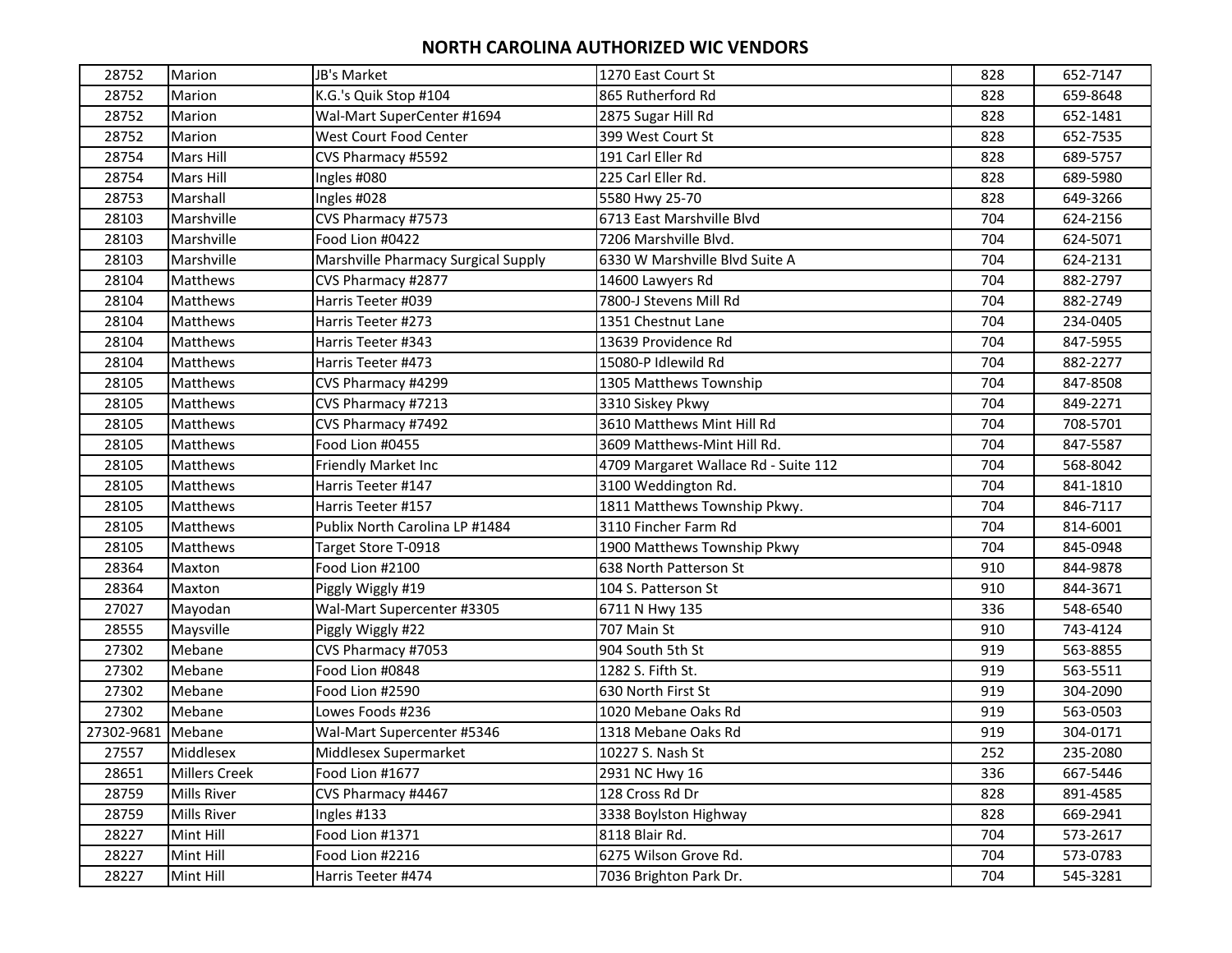| 28277 | Mint Hill     | CVS Pharmacy #7536                 | 4307 Wilgrove Mint Hill Rd   | 704 | 573-7347 |
|-------|---------------|------------------------------------|------------------------------|-----|----------|
| 28277 | Mint Hill     | Publix North Carolina LP #1470     | 6828 Matthews Mint Hill Rd   | 704 | 573-0234 |
| 27028 | Mocksville    | Food Lion #0932                    | 1388 Hwy 601 South           | 336 | 751-9913 |
| 27028 | Mocksville    | Food Lion #2677                    | 796 Valley Rd                | 336 | 751-1673 |
| 27028 | Mocksville    | Tienda Acapulco                    | 207 Avon St                  | 336 | 751-1152 |
| 27028 | Mocksville    | Wal-Mart Supercenter #1096         | 261 Cooper Creek Dr.         | 336 | 751-1266 |
| 28110 | Monroe        | Bi-Lo #5607                        | 1642 Dickerson Blvd.         | 704 | 283-2771 |
| 28110 | Monroe        | Compare Foods Supermarket          | 1600 Skyway Dr               | 704 | 283-2200 |
| 28110 | Monroe        | CVS Pharmacy #1742                 | 2901 Wesley Chapel Stouts Rd | 704 | 283-9163 |
| 28110 | Monroe        | CVS Pharmacy #3593                 | 2501 W. Roosevelt Blvd       | 704 | 283-1506 |
| 28110 | Monroe        | Fiesta Food Mart                   | 2701 Walkup Ave              | 704 | 289-4412 |
| 28110 | Monroe        | Food Lion #0507                    | 2118 W. Roosevelt Blvd.      | 704 | 283-7448 |
| 28110 | Monroe        | Food Lion #2229                    | 250 MLK Blvd                 | 704 | 225-0036 |
| 28110 | Monroe        | Icemorle Food Store                | 1101 Iceman St.              | 704 | 289-2100 |
| 28110 | Monroe        | Publix North Carolina LP #1556     | 5132 Old Charlotte Highway   | 704 | 289-6598 |
| 28110 | Monroe        | Target Store T-2074                | 2901 W Highway 74            | 704 | 225-8378 |
| 28110 | Monroe        | Walk Up Mart                       | 1806-H Walkup Ave            | 704 | 774-1156 |
| 28110 | Monroe        | Wal-Mart #0877                     | 2406 West Roosevelt Blvd.    | 704 | 289-5478 |
| 28110 | Monroe        | <b>WOW Supermarket</b>             | 1230 W. Roosevelt Blyd       | 704 | 289-3101 |
| 28112 | Monroe        | CVS Pharmacy #7564                 | 625 E. Rossevelt Blvd.       | 704 | 289-8513 |
| 28112 | Monroe        | Faulkner's Drugs                   | 215 E. Jefferson St          | 704 | 283-8131 |
| 28112 | Monroe        | Food Lion #0034                    | 100 E. Sunset Dr.            | 704 | 289-5067 |
| 28112 | Monroe        | Food Lion #0446                    | 801 East Roosevelt Blvd.     | 704 | 283-7426 |
| 28114 | Mooresboro    | Key Largo Food Mart                | 2795 US Hwy 221-A            | 828 | 657-5573 |
| 28115 | Mooresville   | CVS Pharmacy #3523                 | 274 North Main St            | 704 | 664-3469 |
| 28115 | Mooresville   | Food Lion #0812                    | 971 N. Main St.              | 704 | 664-5150 |
| 28115 | Mooresville   | Food Lion #2528                    | 529 E Plaza Dr               | 704 | 799-6522 |
| 28115 | Mooresville   | Food Lion #2684                    | 1339 Shearers Rd             | 704 | 658-9321 |
| 28115 | Mooresville   | Wal-Mart Neighborhood Market #4431 | 966 E. Iredell Ave           | 704 | 360-6119 |
| 28117 | Mooresville   | CVS Pharmacy #3803                 | 559 River Hwy.               | 704 | 663-4112 |
| 28117 | Mooresville   | Food Lion #1570                    | 835 Williamson Rd.           | 704 | 799-9425 |
| 28117 | Mooresville   | Food Lion #2206                    | 1088 Brawley School Rd       | 704 | 664-1125 |
| 28117 | Mooresville   | Food Lion #2213                    | 516 River Hwy.               | 704 | 664-6961 |
| 28117 | Mooresville   | Harris Teeter #099                 | 134-H Town Center Dr.        | 704 | 799-1066 |
| 28117 | Mooresville   | Harris Teeter #274                 | 118 Argus Lane               | 704 | 799-2004 |
| 28117 | Mooresville   | Lowes Foods #241                   | 125 Center Square Dr.        | 704 | 660-9594 |
| 28117 | Mooresville   | Publix North Carolina LP #1519     | 631 Brawley School Rd        | 704 | 660-6800 |
| 28117 | Mooresville   | Target Store T-1505                | 594 River Hwy                | 704 | 799-1233 |
| 28117 | Mooresville   | Wal-Mart Supercenter #1156         | 169 Norman Station Blvd      | 704 | 664-5238 |
| 28557 | Morehead City | Food Lion #2601                    | 4917 Arendell St             | 252 | 247-3573 |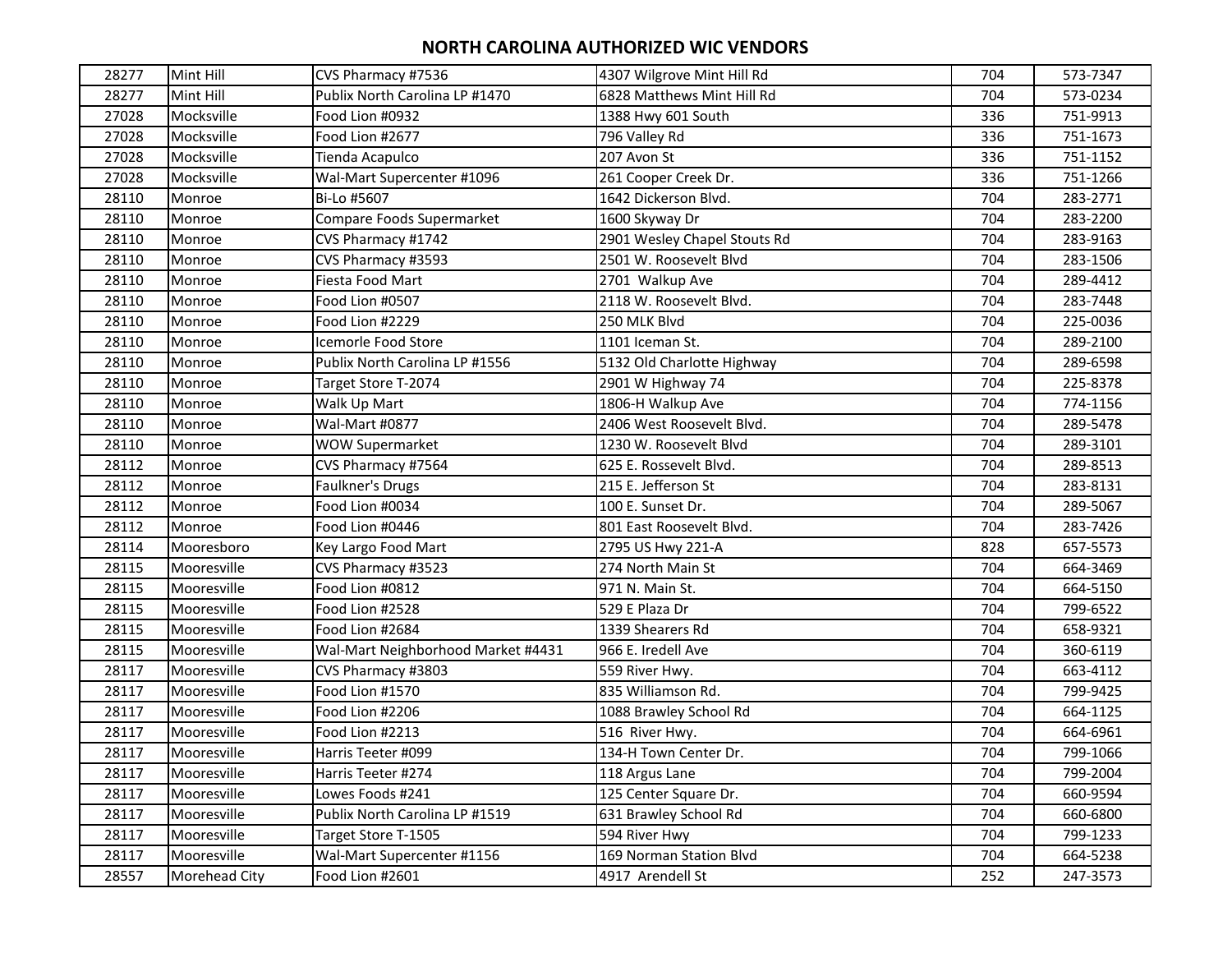| 28557 | <b>Morehead City</b> | Harris Teeter #265                 | 5000 US Hwy 70, Suite 100      | 252 | 240-3742 |
|-------|----------------------|------------------------------------|--------------------------------|-----|----------|
| 28557 | Morehead City        | Lowes Foods #214                   | 2900 Arendell St.              | 252 | 726-2651 |
| 28557 | <b>Morehead City</b> | <b>Wal-Mart #1355</b>              | 300 Hwy 24                     | 252 | 247-0511 |
| 28655 | Morganton            | CVS Pharmacy #6401                 | 200 North Green St             | 828 | 437-3141 |
| 28655 | Morganton            | Food Lion #0125                    | 120 Bost Rd.                   | 828 | 433-5541 |
| 28655 | Morganton            | Food Lion #0865                    | 1230 Burkemont Ave.            | 828 | 438-9875 |
| 28655 | Morganton            | Food Lion #1534                    | 110-C Fiddlers Run             | 828 | 438-8538 |
| 28655 | Morganton            | Food Lion #1665                    | 576 E. Fleming Dr.             | 828 | 433-1532 |
| 28655 | Morganton            | Ingles #120                        | 120 Carbon City Rd             | 828 | 437-9848 |
| 28655 | Morganton            | Wal-Mart Neighborhood Market #7304 | 1001 N Green St                | 828 | 544-6118 |
| 28655 | Morgantown           | Wal-Mart Store #1060               | 6120 Morgantown Heights Blvd   | 828 | 433-7696 |
| 27519 | Morrisville          | Food Lion #2196                    | 3609 Davis Dr.                 | 919 | 469-4195 |
| 27560 | Morrisville          | CVS Pharmacy #0681                 | 2103 T.W. Alexander Dr         | 919 | 957-2989 |
| 27560 | Morrisville          | CVS Pharmacy #5042                 | 1990 Northwest Cary Pkwy       | 919 | 678-8254 |
| 27560 | Morrisville          | Food Lion #1514                    | 9567 Chapel Hill Rd            | 919 | 462-1542 |
| 27560 | Morrisville          | Food Lion #2646                    | 2121 T. W. Alexander Dr        | 919 | 598-1932 |
| 27560 | Morrisville          | Harris Teeter #104                 | 4093 Davis Dr                  | 919 | 380-0354 |
| 27560 | Morrisville          | Target Store T-2721                | 3001 Market Center Dr          | 919 | 379-2180 |
| 27560 | Morrisville          | Wal-Mart Neighborhood Market #4147 | 3560 Davis Dr                  | 919 | 337-9859 |
| 27560 | Morrisville          | Wal-Mart Supercenter #4250         | 1001 Shiloh Glenn Dr.          | 919 | 474-2285 |
| 28119 | Morven               | Morven Truck Stop                  | 6438 US 52 Hwy South           | 704 | 851-3510 |
| 27030 | <b>Mount Airy</b>    | Wal-Mart Supercenter #1039         | 2241 Rockford St               | 336 | 719-2300 |
| 28120 | Mount Holly          | Food Lion #1415                    | 617 Highland Ave.              | 704 | 822-0348 |
| 28365 | <b>Mount Olive</b>   | Wal-Mart Supercenter #3701         | 308 Highway 55 West            | 919 | 658-1701 |
| 27958 | Moyock               | Food Lion #1042                    | 101 Lark Dr.                   | 252 | 435-4072 |
| 27030 | Mt Airy              | D & J Galaxy                       | 1810 Westfield Rd              | 336 | 786-6065 |
| 27030 | Mt Airy              | Food Lion #0288                    | 1136 West Pine St              | 336 | 789-0399 |
| 27030 | Mt Airy              | Food Lion #0441                    | 1215 W Lebanon St              | 336 | 789-7887 |
| 27030 | Mt Airy              | Food Lion #1347                    | 692 Andy Griffith Pkwy Ste 112 | 336 | 719-6967 |
| 27030 | Mt Airy              | Lowes Foods #222                   | 715 Independence Blvd          | 336 | 719-6578 |
| 28365 | Mt Olive             | Food Lion #0544                    | 1017 N. Breazeale Avenue       | 919 | 658-5772 |
| 28365 | Mt Olive             | Piggly Wiggly #36                  | 615 N. Breazeale Avenue        | 919 | 658-9628 |
| 27030 | Mt. Airy             | Walgreens #16112                   | 722 W Independence Blvd        | 336 | 789-9006 |
| 27306 | Mt. Gilead           | Food King #3                       | 112 South Main St              | 910 | 439-6422 |
| 28124 | Mt. Pleasant         | Food Lion #0740                    | 7230 Hwy 49 North              | 704 | 436-2073 |
| 28124 | Mt. Pleasant         | Moose Drug Company                 | 8374 W. Franklin St.           | 704 | 436-9613 |
| 27855 | Murfreesboro         | CVS Pharmacy #7324                 | 420 West Main St               | 252 | 398-3585 |
| 27855 | Murfreesboro         | Food Lion #1100                    | 924 W. Main St.                | 252 | 398-8582 |
| 28906 | Murphy               | Ingles #025                        | 2060 Hwy 19                    | 828 | 837-5553 |
| 28906 | Murphy               | Save-A-Lot #410                    | 1240 Andrews Rd                | 828 | 837-7808 |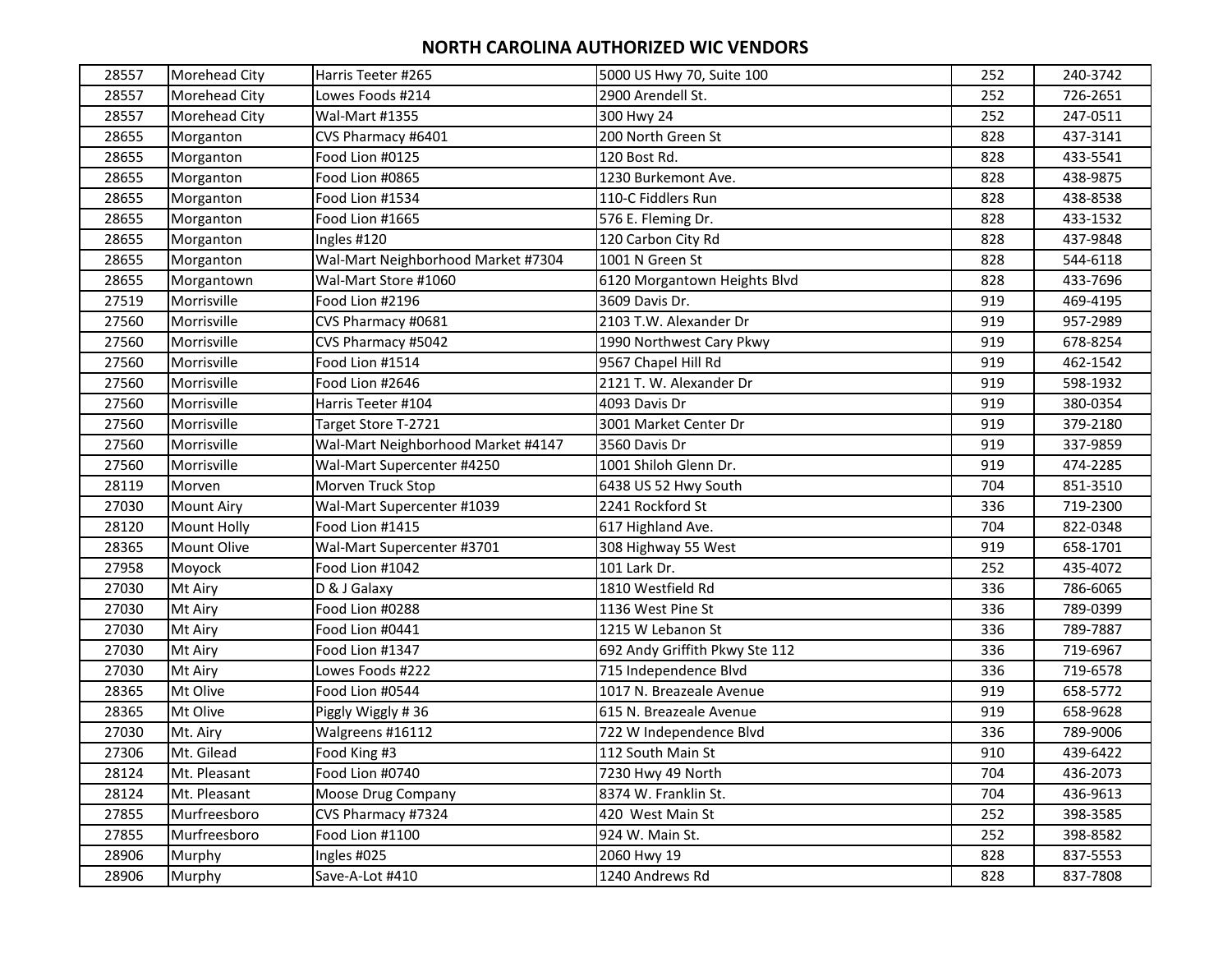| 28906 | Murphy              | Walgreens #16253                   | 1630 Andrews Rd                   | 828 | 837-5512 |
|-------|---------------------|------------------------------------|-----------------------------------|-----|----------|
| 28906 | Murphy              | Wal-Mart Supercenter #0515         | 2330 Hwy 19                       | 828 | 837-9184 |
| 27959 | <b>Nags Head</b>    | Food Lion #2154                    | 2515 S. Croatan Hwy.              | 252 | 449-8852 |
| 27959 | Nags Head           | Food Lion #2503                    | 5200 S. Croatan Hwy.              | 252 | 441-4118 |
| 27856 | Nashville           | CVS Pharmacy #4988                 | 101 W Washington St               | 252 | 459-3540 |
| 27856 | Nashville           | Food Lion #1566                    | 1151 Eastern Ave.                 | 252 | 459-6984 |
| 27856 | Nashville           | Piggly Wiggly #87                  | 731 East Washington Street        | 252 | 220-6515 |
| 27856 | Nashville           | Walgreens #16164                   | 703 E. Washington St              | 252 | 459-2639 |
| 27856 | Nashville           | Wal-Mart Supercenter #4459         | 1205 Eastern Ave                  | 252 | 459-0020 |
| 28560 | New Bern            | <b>Broad Mini Mart</b>             | 815 Broad St                      | 252 | 637-4131 |
| 28560 | New Bern            | Food Lion #0817                    | 935 Hwy 70 East                   | 252 | 636-5056 |
| 28560 | New Bern            | Food Lion #2556                    | 121 Bridgetown Blvd               | 252 | 637-5601 |
| 28560 | New Bern            | Piggly Wiggly #28                  | 1208 Simmons St                   | 252 | 638-6312 |
| 28560 | New Bern            | Piggly Wiggly #53                  | 1415 Tatum Dr.                    | 252 | 638-8474 |
| 28561 | New Bern            | Food Lion #1368                    | 3301 ML King Blvd.                | 252 | 635-3388 |
| 28562 | New Bern            | Family Medical Supply, Inc.        | 1202 S. Glenburnie Rd.            | 252 | 672-9301 |
| 28562 | New Bern            | Food Lion #0825                    | 1214 S. Glenburnie Rd.            | 252 | 633-9370 |
| 28562 | New Bern            | Harris Teeter #139                 | 2032 Waterscape Way               | 252 | 631-5226 |
| 28562 | New Bern            | Harris Teeter #421                 | 3565 M L King Blvd                | 252 | 514-0060 |
| 28562 | New Bern            | Publix North Carolina LP #1533     | 2004 South Glenburnie Rd          | 252 | 634-1646 |
| 28562 | New Bern            | Wal-Mart Supercenter #1300         | 3105 Martin Luther King Jr. Blvd. | 252 | 637-6699 |
| 28563 | New Bern            | Wal-Mart Neighborhood Market #7218 | 2915 Neuse Blvd                   | 252 | 649-6052 |
| 28657 | Newland             | CVS Pharmacy #5558                 | 325 Pineola St                    | 828 | 733-7309 |
| 28657 | Newland             | Ingles #083                        | 955-B Cranberry St                | 828 | 733-6086 |
| 28570 | Newport             | Food Lion #1396                    | 7075 Hwy 70                       | 252 | 223-4401 |
| 28570 | Newport             | Town & Country IGA                 | 1180 Hwy 24E                      | 252 | 726-3781 |
| 28570 | Newport             | Wal-Mart Neighborhood Market #7098 | 6645 Highway 70                   | 252 | 223-0709 |
| 28658 | Newton              | Asian Supermarket Inc.             | 2636 NW Blvd.                     | 828 | 464-9005 |
| 28658 | Newton              | <b>Buffalo Shoals Supermarket</b>  | 2887 Buffalo Shoals Rd            | 828 | 464-0817 |
| 28658 | Newton              | CVS Pharmacy #7323                 | 36 Northwest Blvd                 | 828 | 466-9840 |
| 28658 | Newton              | Food Lion #0571                    | 1390 NC Highway 16 South          | 828 | 465-7040 |
| 28658 | Newton              | Food Lion #2572                    | 2380 W NC Hwy 10                  | 828 | 464-4908 |
| 28658 | Newton              | Wal-Mart Neighborhood Market #4432 | 1818 Northwest Blvd               | 828 | 468-6244 |
| 28366 | <b>Newton Grove</b> | Food Lion #2595                    | 306 Main St                       | 910 | 594-6555 |
| 27563 | Norlina             | Food Lion #1390                    | 1202 US Hwy 158 Business West     | 252 | 456-2195 |
| 28659 | North Wilkesboro    | <b>Brushy Mountain IGA</b>         | 2759 Statesville Rd               | 336 | 818-1234 |
| 28659 | North Wilkesboro    | CVS Pharmacy #3525                 | 1320-6 West D St.                 | 336 | 838-5194 |
| 28659 | North Wilkesboro    | CVS Pharmacy #7317                 | 240 Sparta Rd                     | 336 | 667-0900 |
| 28659 | North Wilkesboro    | David's Market                     | 1504 Boone Trail                  | 336 | 667-2771 |
| 28659 | North Wilkesboro    | Food Lion #1048                    | 21 Sparta Rd.                     | 336 | 667-9492 |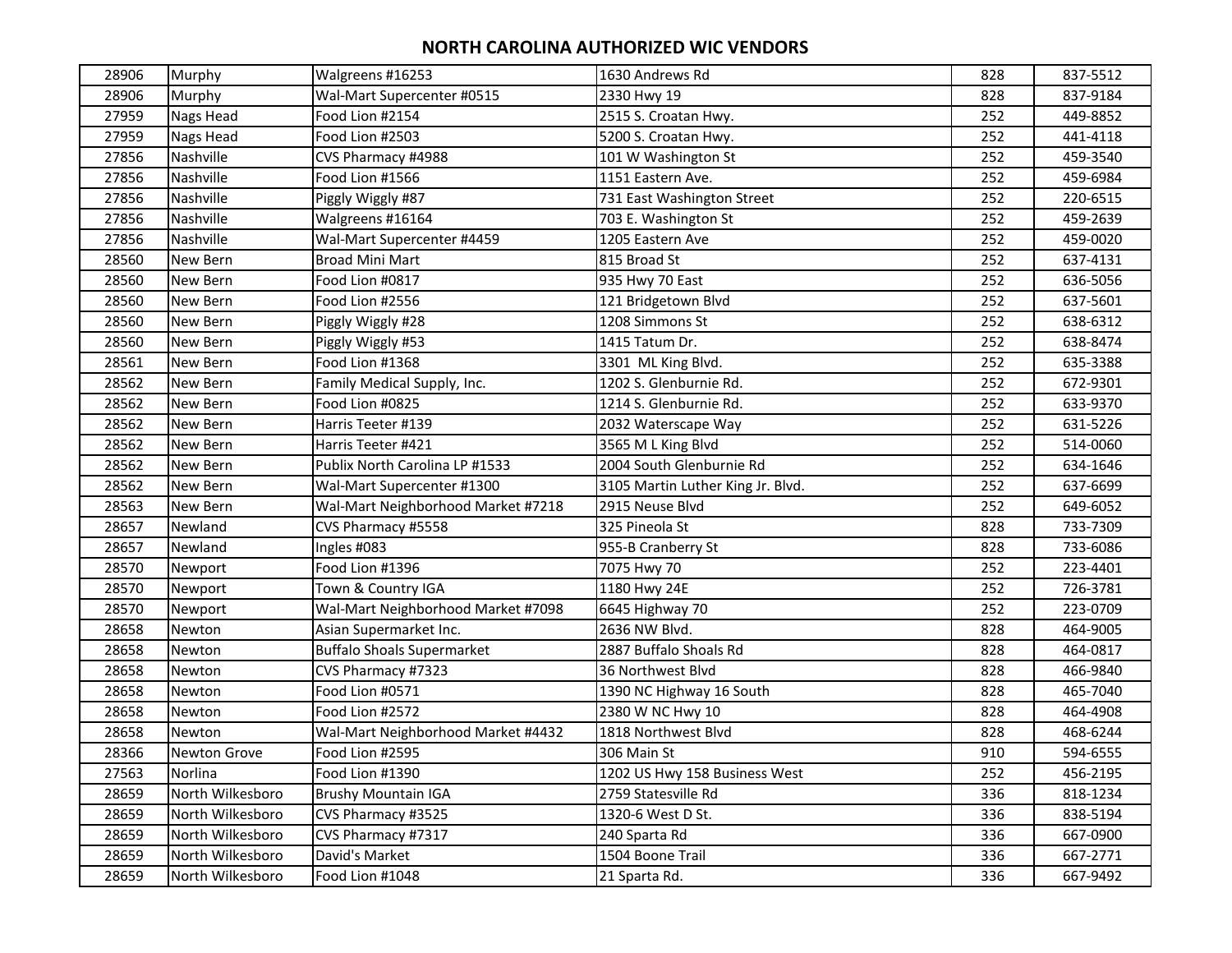| 28659 | North Wilkesboro | Just Save #137                 | 101 Northwest Marketplace   | 336 | 667-7388 |
|-------|------------------|--------------------------------|-----------------------------|-----|----------|
| 28659 | North Wilksboro  | Rock Creek IGA                 | 4913 Elkin HWY 268 E        | 336 | 696-2240 |
| 28128 | Norwood          | Food Lion #0445                | 542 Fork Rd                 | 704 | 474-3118 |
| 28422 | Oak Island       | Lowes Foods #235               | 2829 Midway Rd SE           | 910 | 253-6788 |
| 28465 | Oak Island       | Food Lion #2114                | 5901 E Oak Island Dr        | 910 | 278-7291 |
| 27310 | Oak Ridge        | CVS Pharmacy #6033             | 2300 Highway 150            | 336 | 644-6384 |
| 27310 | Oak Ridge        | Food Lion #2146                | 7605 C NC Hwy 68 N          | 336 | 644-8898 |
| 27310 | Oak Ridge        | Lowes Foods #203               | 2205 Oak Ridge Rd Suite B   | 336 | 644-0554 |
| 28129 | Oakboro          | Food Lion #0735                | 230 Alonzo Rd               | 704 | 485-8575 |
| 28469 | Ocean Isle Beach | Lowes Foods #230               | 6278 Beach Dr. Unit 5       | 910 | 579-9311 |
| 28469 | Ocean Isle Beach | Publix North Carolina LP #1631 | 1560 Market Place Boulevard | 910 | 393-2059 |
| 28762 | Old Fort         | Frisbees Galaxy #1             | 196 E. Main St              | 828 | 668-7828 |
| 28571 | Oriental         | Piggly Wiggly #1               | 1400 B. Broad Street        | 252 | 249-3000 |
| 27565 | Oxford           | CVS Pharmacy #3985             | 215 Williamsboro St         | 919 | 693-8801 |
| 27565 | Oxford           | Food Lion #0143                | 109 Hilltop Village         | 919 | 693-1557 |
| 27565 | Oxford           | Food Lion #1253                | 120 Roxboro Rd.             | 919 | 693-6448 |
| 27565 | Oxford           | <b>Professional Pharmacy</b>   | 140 Roxboro Rd.             | 919 | 693-8555 |
| 27565 | Oxford           | TM Food Mart #2                | 204 Broad St                | 919 | 693-7134 |
| 27565 | Oxford           | Wal-Mart Supercenter #1579     | 1015 Lewis St               | 919 | 693-2900 |
| 28372 | Pembroke         | Food Lion #1464                | 913 G West 3rd St           | 910 | 521-8734 |
| 28372 | Pembroke         | Fresh Foods #6                 | 506 Union Chapel Rd         | 910 | 668-1095 |
| 28372 | Pembroke         | HealthKeeperz Pharmacy         | 812 Candy Park Rd, Ste 7101 | 910 | 522-1041 |
| 28372 | Pembroke         | Piggly Wiggly #37              | 405 E. Third St             | 910 | 521-2760 |
| 28372 | Pembroke         | Walgreens #16119               | 503 E. 3rd St               | 910 | 521-3910 |
| 28372 | Pembroke         | Wal-Mart #5489                 | 930 Hwy 711 East            | 910 | 522-1321 |
| 27040 | Pfafftown        | Food Lion #1353                | 4615 Yadkinville Rd.        | 336 | 922-6992 |
| 27863 | Pikeville        | Food Lion #2581                | 4700 Hwy 117 N              | 919 | 242-5440 |
| 27041 | Pilot Mountain   | Food Lion #0944                | 647 East S. Key St          | 336 | 368-9553 |
| 27041 | Pilot Moutain    | CVS Pharmacy #7325             | 204 West Main St            | 336 | 368-4747 |
| 27568 | Pine Level       | <b>Town Market</b>             | 1700 Hwy 70-A               | 919 | 965-5271 |
| 28374 | Pinehurst        | Harris Teeter #080             | 305 Ivey Ln                 | 910 | 255-0104 |
| 28374 | Pinehurst        | Lowes Foods #160               | 266 Central Park Ave.       | 910 | 235-0150 |
| 27864 | Pinetops         | Piggly Wiggly #85              | 205 South First St          | 252 | 827-4859 |
| 28134 | Pineville        | Food Lion #0459                | 317 S. Polk St.             | 704 | 889-2411 |
| 28572 | Pink Hill        | Food Lion #2571                | 5909 Hwy 11 South           | 252 | 568-6311 |
| 28768 | Pisgah Forest    | Bi-Lo #5288                    | 41 Forest Gate Dr.          | 828 | 885-7907 |
| 27312 | Pittsboro        | Food Lion #0884                | 630 East St, Suite 10       | 919 | 542-0861 |
| 27312 | Pittsboro        | Walgreens #16142               | 321 East St                 | 919 | 542-1661 |
| 27962 | Plymouth         | Carol's Variety Shop #2        | 702 East Main St            | 252 | 793-4988 |
| 27962 | Plymouth         | Food Lion #0541                | 824 US Hwy 64 E.            | 252 | 793-5784 |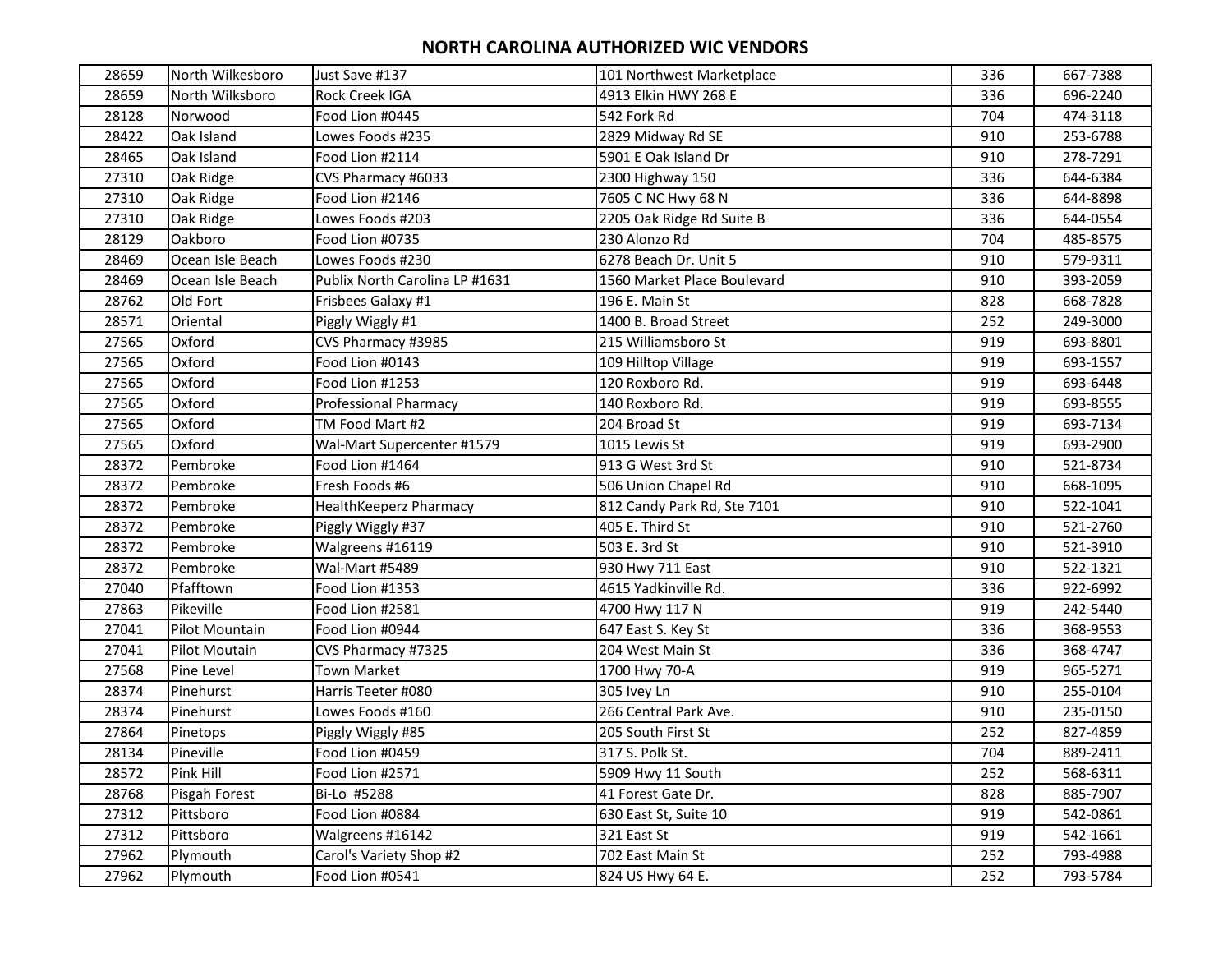| 27962 | Plymouth      | Piggly Wiggly #54                   | 444 US Hwy 64 East                | 252 | 793-9716 |
|-------|---------------|-------------------------------------|-----------------------------------|-----|----------|
| 28135 | Polkton       | Whit's Convenience #3               | 7941 Hwy 74 West                  | 704 | 272-9089 |
| 28573 | Pollocksville | Realo Discount Drugs -Pollocksville | 9041 Hwy 17                       | 252 | 224-0404 |
| 27569 | Princeton     | Carlisle Piggly Wiggly #35          | 202 Dr. Donnie H. Jones Jr. Blvd. | 919 | 936-4551 |
| 27569 | Princeton     | Food Lion #2101                     | 610 Donnie H Jones Blvd E         | 919 | 936-0272 |
| 28376 | Raeford       | CVS Pharmacy #7313                  | 230 Cole Ave                      | 910 | 875-8501 |
| 28376 | Raeford       | Food Lion #0127                     | 232 West Cole St                  | 910 | 875-8515 |
| 28376 | Raeford       | Food Lion #2586                     | 4530 Fayetteville Rd              | 910 | 848-1021 |
| 28376 | Raeford       | Fresh Foods #7                      | 240 South Main St                 | 910 | 875-2451 |
| 28376 | Raeford       | <b>Hardins Food Store</b>           | 7590 Phillipi Church Rd           | 910 | 875-2201 |
| 28376 | Raeford       | & L Raeford                         | 685 Rockfish Rd                   | 910 | 875-2881 |
| 28376 | Raeford       | Wal-Mart Supercenter #5787          | 4545 Fayetteville Rd              | 910 | 683-6056 |
| 27601 | Raleigh       | <b>Twins Groceries</b>              | 708 E. Martin St.                 | 984 | 269-5955 |
| 27602 | Raleigh       | Food Lion #0572                     | 8320-100 Litchford Rd             | 919 | 790-8146 |
| 27603 | Raleigh       | Carlie C's IGA #820                 | 1514 Garner Station Blvd          | 919 | 329-0970 |
| 27603 | Raleigh       | Food Lion #0649                     | 2720 Lake Wheeler Rd Unit III     | 919 | 755-3855 |
| 27603 | Raleigh       | Food Lion #0996                     | 7971 Fayetteville Rd              | 919 | 772-0317 |
| 27603 | Raleigh       | International Foods #2              | 421 Chapanoke Rd                  | 919 | 662-5429 |
| 27603 | Raleigh       | J Food Mart                         | 2309 Simpkins Rd                  | 919 | 772-1829 |
| 27603 | Raleigh       | Lowes Foods #227                    | 7281 NC Hwy 42 W                  | 919 | 329-6692 |
| 27603 | Raleigh       | Wal-Mart Supercenter #1372          | 4500 Fayetteville Rd              | 919 | 772-8751 |
| 27604 | Raleigh       | CVS Pharmacy #4198                  | 3914 Capital Blvd                 | 919 | 876-5600 |
| 27604 | Raleigh       | El Mandado Supermercados            | 4020 Capital Blvd Suite 148       | 919 | 878-1800 |
| 27604 | Raleigh       | Food Lion #0247                     | 4510 Capital Blvd.                | 919 | 876-8126 |
| 27604 | Raleigh       | Food Lion #1079                     | 5621-113 Louisburg Rd             | 919 | 981-0402 |
| 27604 | Raleigh       | Food Lion #1491                     | 3151 Capital Blvd.                | 919 | 790-6728 |
| 27604 | Raleigh       | International Foods #1              | 2215 New Hope Church Rd           | 919 | 850-2400 |
| 27604 | Raleigh       | Rainbow Food Mart                   | 2400 Crabtree Blvd                | 919 | 828-2442 |
| 27605 | Raleigh       | Harris Teeter #021                  | 500 Oberlin Rd                    | 919 | 828-9216 |
| 27606 | Raleigh       | Food Lion #0816                     | 2861 Jones Franklin Rd            | 919 | 233-9708 |
| 27607 | Raleigh       | CVS Pharmacy #10863                 | 2411 Landmark Drive               | 919 | 788-4203 |
| 27607 | Raleigh       | Food Lion #1484                     | 2420 Wycliff Rd                   | 919 | 571-3638 |
| 27607 | Raleigh       | Food Lion #1573                     | 3926 Western Blvd.                | 919 | 664-8059 |
| 27608 | Raleigh       | Harris Teeter #289                  | 2603 Glenwood Avenue, Suite 101   | 919 | 787-5526 |
| 27609 | Raleigh       | CVS Pharmacy #3589                  | 6131 Six Forks Rd                 | 919 | 847-9420 |
| 27609 | Raleigh       | Food Lion #0090                     | 4317 Falls Of The Neuse Rd        | 919 | 872-5376 |
| 27609 | Raleigh       | Food Lion #1454                     | 3415 Avent Ferry Rd               | 919 | 858-9772 |
| 27609 | Raleigh       | Food Lion #1482                     | 5426 Six Forks Rd                 | 919 | 676-3386 |
| 27609 | Raleigh       | Harris Teeter #344                  | 6024 Falls Of The Neuse Rd        | 919 | 872-5786 |
| 27609 | Raleigh       | Harris Teeter #422                  | 120-100 St. Albans Dr.            | 919 | 781-4165 |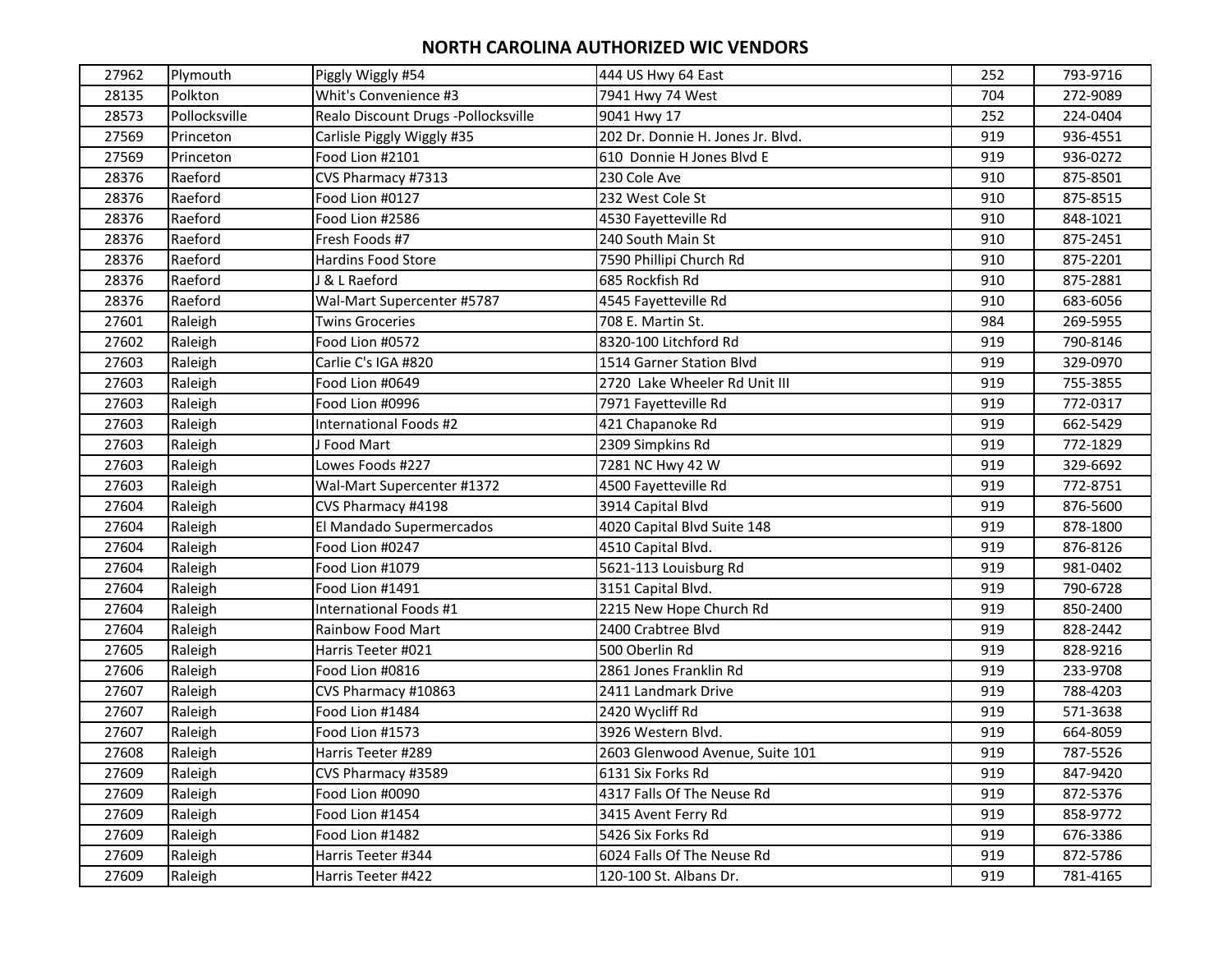| 27609 | Raleigh | Interfood Plaza Latina         | 1689 N. Market Dr                 | 919 | 790-9935 |
|-------|---------|--------------------------------|-----------------------------------|-----|----------|
| 27609 | Raleigh | La Tapatia Supermarket         | 1700 Saint Albans Dr.             | 919 | 954-4816 |
| 27609 | Raleigh | Target Store T-1892            | 4191 The Circle at North Hills St | 919 | 781-9848 |
| 27609 | Raleigh | Wal-Mart Supercenter #2058     | 1725 New Hope Church Rd           | 919 | 790-6910 |
| 27609 | Raleigh | Wegmans Food Market #108       | 1200 Wake Towne Drive             | 984 | 964-5600 |
| 27610 | Raleigh | Carlie C's IGA #815            | 4111 New Bern Ave                 | 919 | 250-7876 |
| 27610 | Raleigh | Carniceria El Ranchito         | 3110 New Bern Ave Suite 112       | 919 | 255-3202 |
| 27610 | Raleigh | CVS Pharmacy #7018             | 3051 New Bern Avenue              | 919 | 231-8511 |
| 27610 | Raleigh | CVS Pharmacy #7513             | 4309 New Bern Ave                 | 919 | 231-2858 |
| 27610 | Raleigh | Fast Pik Food Mart             | 1815 Garner Rd                    | 919 | 828-3381 |
| 27610 | Raleigh | Food Lion #0586                | 3416-120 Poole Rd                 | 919 | 231-6202 |
| 27610 | Raleigh | Food Lion #0757                | 1100-122 Raleigh Blvd.            | 919 | 829-7077 |
| 27610 | Raleigh | Food Lion #1259                | 3685 New Bern Avenue              | 919 | 231-7294 |
| 27610 | Raleigh | Food Lion #1669                | 1601 Cross Link Rd Ste 1          | 919 | 807-1395 |
| 27610 | Raleigh | Food Lion #2504                | 1030 North Rogers Lane Ste 125    | 919 | 792-0321 |
| 27610 | Raleigh | Food Lion #2638                | 6209 Rock Quary Rd                | 919 | 772-5894 |
| 27610 | Raleigh | Wal-Mart Supercenter #5292     | 4431 New Bern Ave                 | 919 | 212-6442 |
| 27610 | Raleigh | Zi Food Mart                   | 1910 Poole Road                   | 919 | 637-6718 |
| 27612 | Raleigh | CVS Pharmacy #2471             | 6840 Glenwood Ave                 | 919 | 781-8986 |
| 27612 | Raleigh | Food Lion #0193                | 5633 Creedmoor Crossing           | 919 | 781-0597 |
| 27612 | Raleigh | Harris Teeter #069             | 3201-123 Edwards Mill Rd          | 919 | 781-8776 |
| 27612 | Raleigh | Harris Teeter #319             | 2051 W. Millbrook Rd              | 919 | 757-1364 |
| 27612 | Raleigh | Lowes Foods #218               | 8201 Rowlock Way                  | 919 | 792-0304 |
| 27612 | Raleigh | Wal-Mart Store #1751           | 6600 Glenwood Ave                 | 919 | 783-5552 |
| 27613 | Raleigh | Food Lion #0536                | 9101-107 Leesville Rd             | 919 | 848-6082 |
| 27613 | Raleigh | Food Lion #1557                | 4827 Grove Barton Rd              | 919 | 781-4437 |
| 27613 | Raleigh | Food Lion #2199                | 12345 Strickland Rd               | 919 | 846-3589 |
| 27613 | Raleigh | Harris Teeter #026             | 7400 Creedmoor Rd                 | 919 | 848-1464 |
| 27613 | Raleigh | Harris Teeter #090             | 13210 Strickland Rd               | 919 | 676-3534 |
| 27613 | Raleigh | Harris Teeter #495             | 8345 Creedmoor Rd                 | 919 | 848-2232 |
| 27613 | Raleigh | Publix North Carolina LP #1551 | 9640 Leesville Rd                 | 919 | 848-3480 |
| 27613 | Raleigh | Target Store T-1080            | 4841 Grove Barton Rd              | 919 | 785-1803 |
| 27614 | Raleigh | CVS Pharmacy #6988             | 11000 Creedmoor Rd                | 919 | 847-7786 |
| 27614 | Raleigh | Food Lion #1358                | 1121 Falls River Avenue Unit 101  | 919 | 847-1640 |
| 27614 | Raleigh | Food Lion #2534                | 13200 New Falls Of The Neuse      | 919 | 562-8912 |
| 27614 | Raleigh | Harris Teeter #367             | 14520 John Rex Boulevard          | 919 | 554-4167 |
| 27615 | Raleigh | CVS Pharmacy #2313             | 2340 Spring Forest Rd             | 919 | 790-6401 |
| 27615 | Raleigh | Food Lion #1374                | 9521 Strickland Rd                | 919 | 676-0141 |
| 27615 | Raleigh | Food Lion #1481                | 7713 Leadmine Rd Ste 35           | 919 | 518-1607 |
| 27615 | Raleigh | Food Lion #2244                | 7905 Falls of Neuse Rd            | 919 | 847-8159 |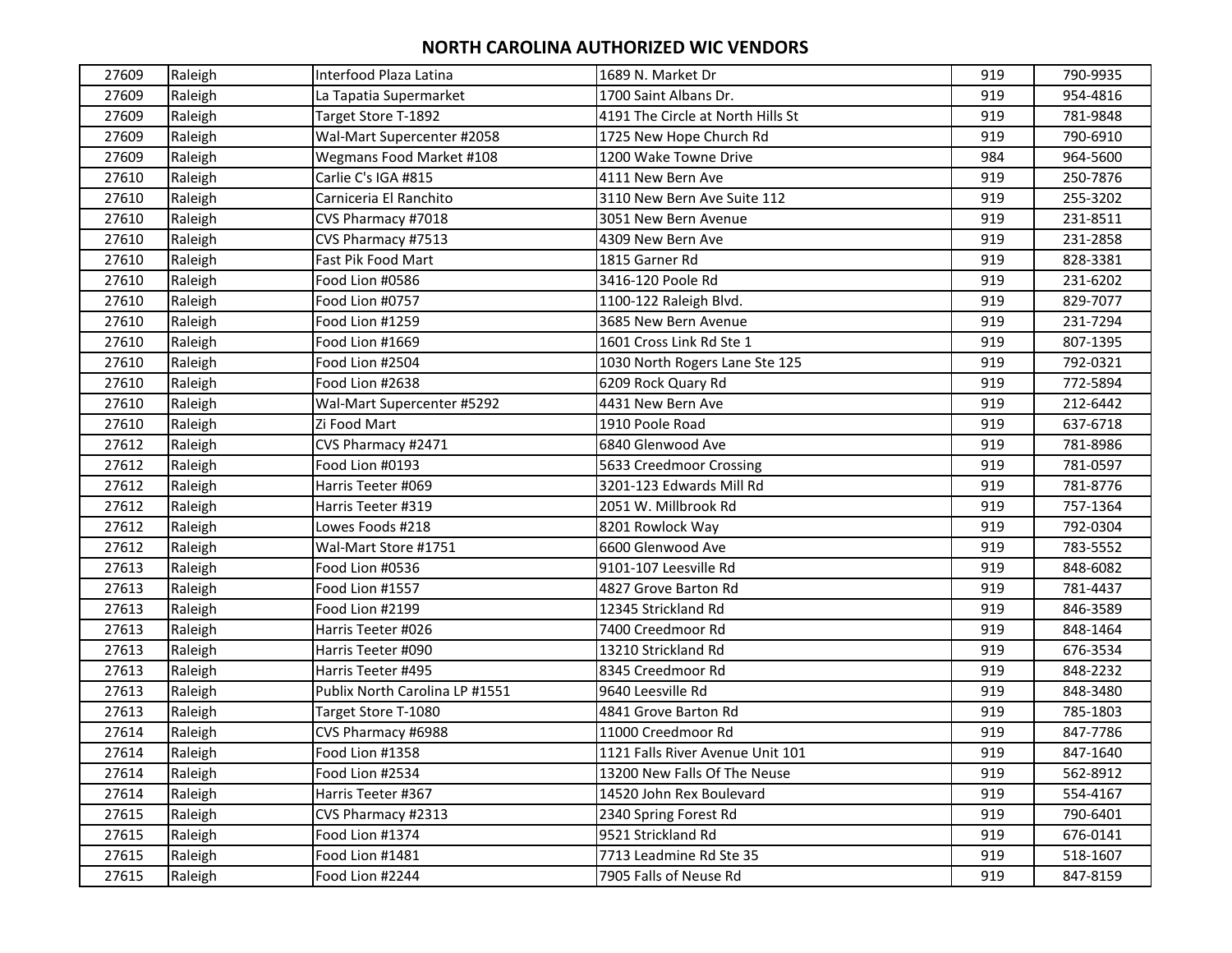| 27615              | Raleigh            | Harris Teeter #136              | 9600 Falls Of Neuse                        | 919 | 676-6614 |
|--------------------|--------------------|---------------------------------|--------------------------------------------|-----|----------|
| 27615              | Raleigh            | Lowes Foods #191                | 9600 Strickland Rd                         | 919 | 847-5661 |
| 27616              | Raleigh            | CVS Pharmacy #7555              | 2902 Forestville Rd                        | 919 | 425-8868 |
| 27616              | Raleigh            | Food Lion #1654                 | 7440-101 Louisburg Rd                      | 919 | 875-1394 |
| 27616              | Raleigh            | Lagos Supermarket               | 5440 Atlantic Springs Rd #114              | 919 | 797-2734 |
| 27616              | Raleigh            | Lowes Foods #226                | 8440 Louisburg Rd Suite 110                | 919 | 266-1031 |
| 27616              | Raleigh            | Target Store T-1826             | 7900 Old Wake Forest Rd                    | 919 | 790-1024 |
| 27616              | Raleigh            | Wal-Mart Supercenter #4484      | 8000 Town Dr.                              | 919 | 424-6235 |
| 27617              | Raleigh            | CVS Pharmacy #5313              | 13304 Leesville Church Rd                  | 919 | 493-8429 |
| 27617              | Raleigh            | Harris Teeter #304              | 4421 Corners Parkway                       | 919 | 596-5399 |
| 27617              | Raleigh            | Lowes Foods #224                | 8100 Brier Creek Pkwy                      | 919 | 293-0294 |
| 27617              | Raleigh            | Wal-Mart Supercenter #5118      | 10050 Glenwood Ave                         | 919 | 596-5790 |
| 27606-1595 Raleigh |                    | Harris Teeter #038              | 5563 Western Blvd.                         | 919 | 859-0110 |
| 27316              | Ramseur            | Just Save #136                  | 135 Brady St. Ext.                         | 336 | 824-5145 |
| 27316              | Ramseur            | La Michoacana                   | 542 Coleridge Rd                           | 336 | 824-8010 |
| 27317              | Randleman          | CVS Pharmacy #7572              | 215 S Main St                              | 336 | 495-2380 |
| 27317              | Randleman          | Food Lion #0946                 | 103 Pointe South Dr.                       | 336 | 498-5415 |
| 27317              | Randleman          | Wal-Mart Supercenter #2704      | 1021 High Point St.                        | 336 | 495-6278 |
| 28377              | <b>Red Springs</b> | Cherry's Country Corner         | 142 North Lake Rd                          | 910 | 843-1971 |
| 28377              | <b>Red Springs</b> | CVS Pharmacy #4374              | 903 East 4th Ave                           | 910 | 843-3459 |
| 28377              | <b>Red Springs</b> | Food Lion #0900                 | 805-A E. 4th Avenue                        | 910 | 843-2766 |
| 28377              | <b>Red Springs</b> | Piggly Wiggly #18               | 210 E 4th Avenue                           | 910 | 843-3145 |
| 27320              | Reidsville         | Carolina Apothecary             | 726 S. Scales St                           | 336 | 342-0071 |
| 27320              | Reidsville         | Food Lion #0576                 | 1130 Freeway Dr.                           | 336 | 349-5687 |
| 27320              | Reidsville         | Food Lion #1192                 | 1605 Way St                                | 336 | 342-1604 |
| 27320              | Reidsville         | Food Lion #1456                 | 5200 US Bus Hwy 29                         | 336 | 342-3767 |
| 27320              | Reidsville         | Lowes Foods #159                | 1537 Freeway Dr.                           | 336 | 616-1322 |
| 27320              | Reidsville         | Wal-Mart Supercenter #3304      | 1624 Nc #14 Hwy                            | 336 | 349-6569 |
| 27869              | <b>Rich Square</b> | <b>Rich Square Market</b>       | 508 South Main St                          | 252 | 539-4300 |
| 28137              | Richfield          | CVS Pharmacy #7696              | 396 W. Church St                           | 704 | 463-0499 |
| 28137              | Richfield          | Food Lion #0766                 | 410 W. Church St                           | 704 | 463-5916 |
| 28574              | Richlands          | Food Lion #1275                 | 101 Dreadnaught St                         | 910 | 324-1217 |
| 28574              | Richlands          | Piggly Wiggly #57               | 8406 Richlands Hwy.                        | 910 | 324-3333 |
| 28574              | Richlands          | Wal-Mart Supercenter #7009      | 349 Kinston Highway                        | 910 | 324-6508 |
| 28456              | Riegelwood         | Piggly Wiggly #55               | Hwy 87 North - 200 Riegelwood Shopping Ctr | 910 | 655-4622 |
| 27870              | Roanoke Rapids     | <b>Bobby's Supermarket</b>      | 1945 Roanoke Ave                           | 252 | 537-2872 |
| 27870              | Roanoke Rapids     | CVS Pharmacy #3387              | 1124 East 10th St                          | 252 | 537-7011 |
| 27870              | Roanoke Rapids     | <b>Drugco Discount Pharmacy</b> | 107 Smith Church Rd                        | 252 | 537-7010 |
| 27870              | Roanoke Rapids     | Food Lion #0506                 | 1201 T Weldon Rd                           | 252 | 537-0796 |
| 27870              | Roanoke Rapids     | Food Lion #1086                 | 2500 West 10th St                          | 252 | 537-8096 |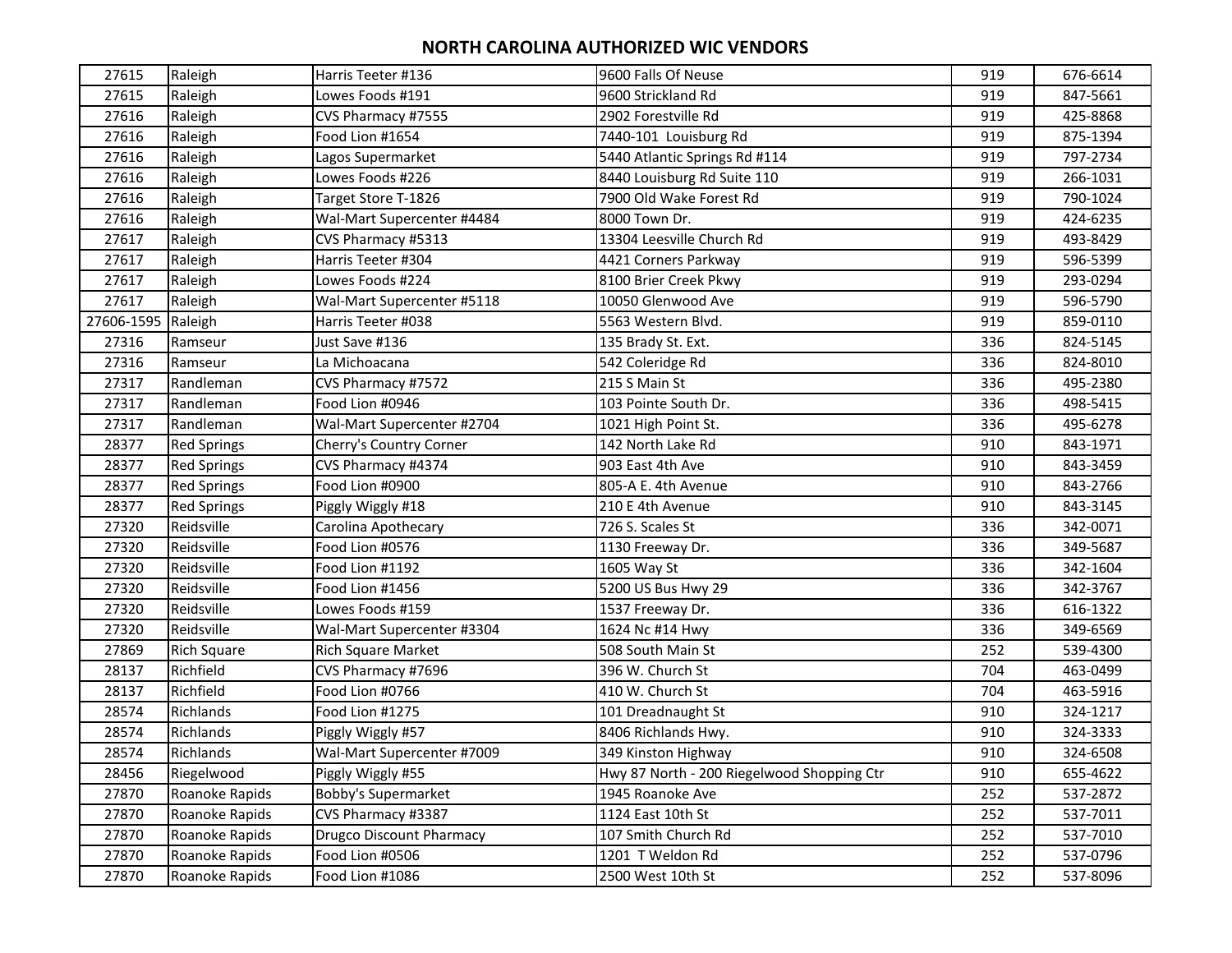| 27870 | Roanoke Rapids     | Food Lion #2520            | 175 Roanoke Avenue                       | 252 | 535-2500 |
|-------|--------------------|----------------------------|------------------------------------------|-----|----------|
| 27870 | Roanoke Rapids     | Mo's                       | 2360 Hwy 48 South                        | 252 | 578-2770 |
| 27870 | Roanoke Rapids     | Roanoke Rapids Save A Lot  | 1160 Julian Allsbrook Hwy                | 252 | 537-2123 |
| 27870 | Roanoke Rapids     | Wal-Mart Supercenter #1502 | 251 Premier Blvd                         | 252 | 535-3151 |
| 27325 | Robbins            | Just Save #168             | 131 Hwy 705                              | 910 | 948-4885 |
| 28771 | Robbinsville       | Ingles #131                | 2 Sweetwater Rd.                         | 828 | 479-6748 |
| 28771 | Robbinsville       | Walgreens #16110           | 219 Rodney Orr Bypass                    | 828 | 479-8791 |
| 27871 | Robersonville      | Food Lion #2558            | 22713 NC Hwy 903                         | 252 | 795-3011 |
| 28379 | Rockingham         | CVS Pharmacy #7332         | 1206 East Broad St                       | 910 | 419-9872 |
| 28379 | Rockingham         | Edward's IGA               | 238 Airport Rd                           | 910 | 895-3639 |
| 28379 | Rockingham         | Food Lion #0930            | 481 E. Broad Avenue                      | 910 | 997-7468 |
| 28379 | Rockingham         | Food Lion #1296            | 2124-B Fayetteville Rd                   | 910 | 895-9716 |
| 28379 | Rockingham         | Mi Morenita Co.            | 205 W.Broad Ave                          | 910 | 997-7713 |
| 28379 | Rockingham         | Save-A-Lot #588            | 1305 East Broad Avenue                   | 910 | 410-9496 |
| 28379 | Rockingham         | Wal-Mart Supercenter #1010 | 720 E. US 74 Hwy                         | 910 | 582-3996 |
| 28138 | Rockwell           | CVS Pharmacy #7566         | 8765 NC HWY 52                           | 704 | 279-2581 |
| 28138 | Rockwell           | Food Lion #0381            | 968 Main St. Hwy 52                      | 704 | 279-5537 |
| 27801 | <b>Rocky Mount</b> | Food Lion #0261            | 802 Harbour Dr.                          | 252 | 977-3017 |
| 27801 | <b>Rocky Mount</b> | Food Lion #0619            | 113 N. Fairview Rd.                      | 252 | 446-6303 |
| 27801 | <b>Rocky Mount</b> | <b>GNS Express Mart</b>    | 1637 Barnes St                           | 252 | 442-3844 |
| 27801 | Rocky Mount        | Sabaa Grocery and Grill    | 1325 Tarboro St                          | 252 | 314-3665 |
| 27801 | Rocky Mount        | The Family Supermarket     | 540 Cokey Rd                             | 252 | 446-9632 |
| 27803 | <b>Rocky Mount</b> | Food Lion #2574            | 10601 East NC 97                         | 252 | 977-7311 |
| 27803 | <b>Rocky Mount</b> | Piggly Wiggly #67          | 976 W. Raleigh Blvd                      | 252 | 446-9664 |
| 27804 | Rocky Mount        | CVS Pharmacy #3973         | 420 Goldrock Rd                          | 252 | 442-7188 |
| 27804 | Rocky Mount        | CVS Pharmacy #7330         | 2605 Sunset Ave                          | 252 | 451-1908 |
| 27804 | Rocky Mount        | Food Lion #0237            | 1441 Hunter Hill Rd.                     | 252 | 443-4131 |
| 27804 | <b>Rocky Mount</b> | Food Lion #0857            | 430 Gold Rock Rd.                        | 252 | 977-7123 |
| 27804 | <b>Rocky Mount</b> | Harris Teeter #063         | 3679 Sunset Ave.                         | 252 | 937-2535 |
| 27804 | Rocky Mount        | Piggly Wiggly #68          | 418 W. Thomas St.                        | 252 | 442-5830 |
| 27804 | Rocky Mount        | Wal-Mart Supercenter #1197 | 1511 Benvenue Rd.                        | 252 | 985-2254 |
| 28457 | Rocky Point        | Food Lion #2116            | 8057 US Hwy 117 S Unit 11                | 910 | 675-2156 |
| 27571 | Rolesville         | CVS Pharmacy #3918         | 402 South Main St                        | 919 | 554-0925 |
| 27571 | Rolesville         | Food Lion #0669            | 405 South Main St                        | 919 | 554-4018 |
| 28458 | Rose Hill          | Godwin's Food Store        | 588 South Sycamore St                    | 910 | 289-2900 |
| 28382 | Roseboro           | Carlie C's #775            | 315 East MLK Boulevard                   | 910 | 525-5531 |
| 28382 | Roseboro           | Food Lion #0948            | 220 W. Dr. Martin Luther King Jr., Blvd. | 910 | 525-3181 |
| 28772 | Rosman             | Jarrett Brothers           | 191 Main St                              | 828 | 862-3344 |
| 27573 | Roxboro            | CVS Pharmacy #3531         | 900 North Madison Blvd                   | 336 | 599-8394 |
| 27573 | Roxboro            | Food Lion #0067            | 1005 N. Madison Blvd.                    | 336 | 599-9236 |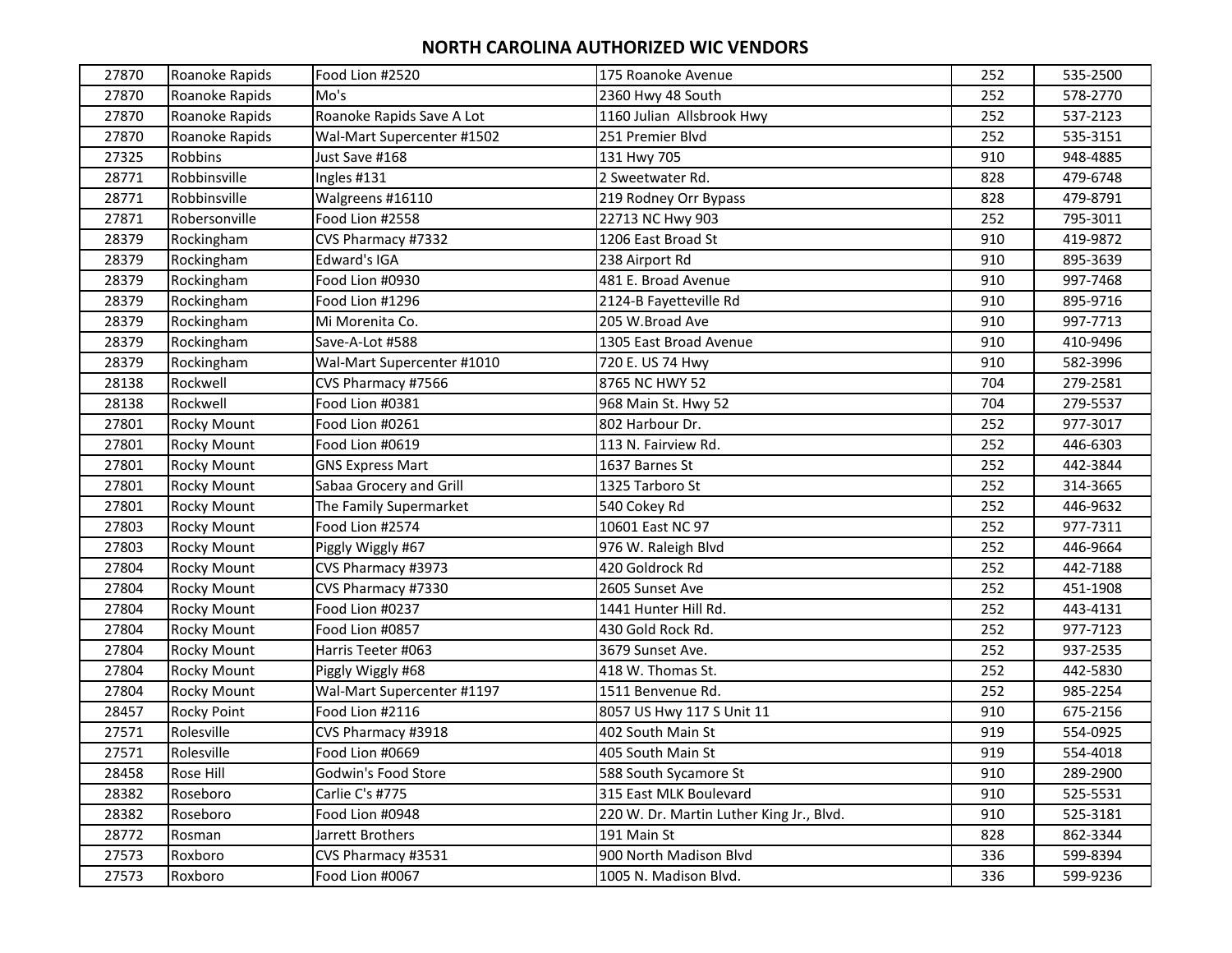| 27573 | Roxboro                   | Food Lion #0436             | 2828 Durham Rd.            | 336 | 597-8073 |
|-------|---------------------------|-----------------------------|----------------------------|-----|----------|
| 27573 | Roxboro                   | North Main IGA #4830        | 1124 N. Main St.           | 336 | 599-2813 |
| 27573 | Roxboro                   | Wal-Mart Supercenter #1288  | 1049 Durham Rd Suite A     | 336 | 597-2909 |
| 27045 | <b>Rural Hall</b>         | Food Lion #1518             | 1050 Hwy 65 E              | 336 | 969-9542 |
| 28671 | <b>Rutherford College</b> | CVS Pharmacy #3120          | 301 US Highway 70          | 828 | 874-2119 |
| 28139 | Rutherfordton             | Bi-Lo # 5554                | 145 US Hwy 74A Bypass      | 828 | 287-0425 |
| 28139 | Rutherfordton             | CVS Pharmacy #3559          | 111 S. Main St             | 828 | 287-4227 |
| 28139 | Rutherfordton             | Food Lion #2626             | 169 Railroad Ave & Hwy 74B | 828 | 286-8935 |
| 28384 | Saint Pauls               | Food Lion #2106             | 1062 W. Broad St           | 910 | 865-5410 |
| 28144 | Salisbury                 | CVS Pharmacy #7539          | 1924 Statesville Blvd.     | 704 | 636-1616 |
| 28144 | Salisbury                 | Food Lion #0001             | 123 Mahaley Avenue         | 704 | 639-9240 |
| 28144 | Salisbury                 | Food Lion #0010             | 525 Jake Alexander Blvd W. | 704 | 636-7615 |
| 28144 | Salisbury                 | Harris Teeter #178          | 850 Jake Alexander Blvd W. | 704 | 633-1658 |
| 28144 | Salisbury                 | Moose Pharmacy of Salisbury | 1408 West Innes St         | 704 | 636-6340 |
| 28144 | Salisbury                 | Wal-Mart #1552              | 323 S Arlington St         | 704 | 639-9718 |
| 28145 | Salisbury                 | Food Lion #1417             | 251 Faith Rd               | 704 | 637-3409 |
| 28146 | Salisbury                 | CVS Pharmacy #3592          | 1702 East Innes St         | 704 | 636-6663 |
| 28147 | Salisbury                 | Food Lion #0435             | 2104 Statesville Blvd      | 704 | 637-8948 |
| 27046 | Sandy Ridge               | Wood and Sons               | 4694 NC 704 Hwy East       | 336 | 871-2875 |
| 27330 | Sanford                   | <b>B &amp; B Market</b>     | 1407 S Horner Blvd         | 919 | 775-3032 |
| 27330 | Sanford                   | Food Lion #0078             | 1931 S. Horner Blvd.       | 919 | 775-7931 |
| 27330 | Sanford                   | Food Lion #0999             | 2904 S. Horner Blvd.       | 919 | 774-3355 |
| 27330 | Sanford                   | Food Lion #1349             | 2244 Jefferson Davis Hwy.  | 919 | 776-5765 |
| 27330 | Sanford                   | Food Lion #2536             | 2581 Hawkins Ave           | 919 | 774-4175 |
| 27330 | Sanford                   | Lowes Foods #157            | 818 Spring Lane            | 919 | 708-5950 |
| 27330 | Sanford                   | Piggly Wiggly #4 of Sanford | 2412 South Horner Blvd.    | 919 | 774-8742 |
| 27330 | Sanford                   | Rivera's Supermarket        | 1718 S. Horner Blvd        | 919 | 718-0527 |
| 27330 | Sanford                   | Save A Lot #34              | 1944 S. Horner Blvd.       | 919 | 776-5009 |
| 27330 | Sanford                   | Wal-Mart Supercenter #1774  | 3310 NC 87 South           | 919 | 776-9388 |
| 27331 | Sanford                   | Mundo Latino                | 906 S. Horner Blvd.        | 919 | 774-5929 |
| 27874 | <b>Scotland Neck</b>      | Food Lion #0479             | 93 Food Lion Rd            | 252 | 826-3156 |
| 27341 | Seagrove                  | Fresh Cuts of Seagrove      | 157 North Broad St         | 336 | 872-0010 |
| 27576 | Selma                     | Food Lion #0429             | 1433 South Pollock St      | 919 | 965-7171 |
| 27576 | Selma                     | Selma IGA                   | 212 N Pollock St           | 919 | 965-2996 |
| 27376 | Seven Lakes               | Food Lion #1213             | 1075 Seven Lakes Dr.       | 910 | 673-6780 |
| 28578 | Seven Springs             | O'Quinn's Variety           | 3302 NC 55 East            | 919 | 658-2986 |
| 28578 | Seven Springs             | Tienda Gomez                | 1386 Camp Jubilee Rd       | 919 | 330-8018 |
| 28459 | Shallotte                 | Hill's Food Stores #12      | 5001-3 Main St.            | 910 | 754-3636 |
| 28459 | Shallotte                 | Wal-Mart Supercenter #1767  | 4540 Main St B-3079        | 910 | 754-2880 |
| 28470 | Shallotte                 | Food Lion #2130             | 301 South Willis Dr.       | 910 | 754-6444 |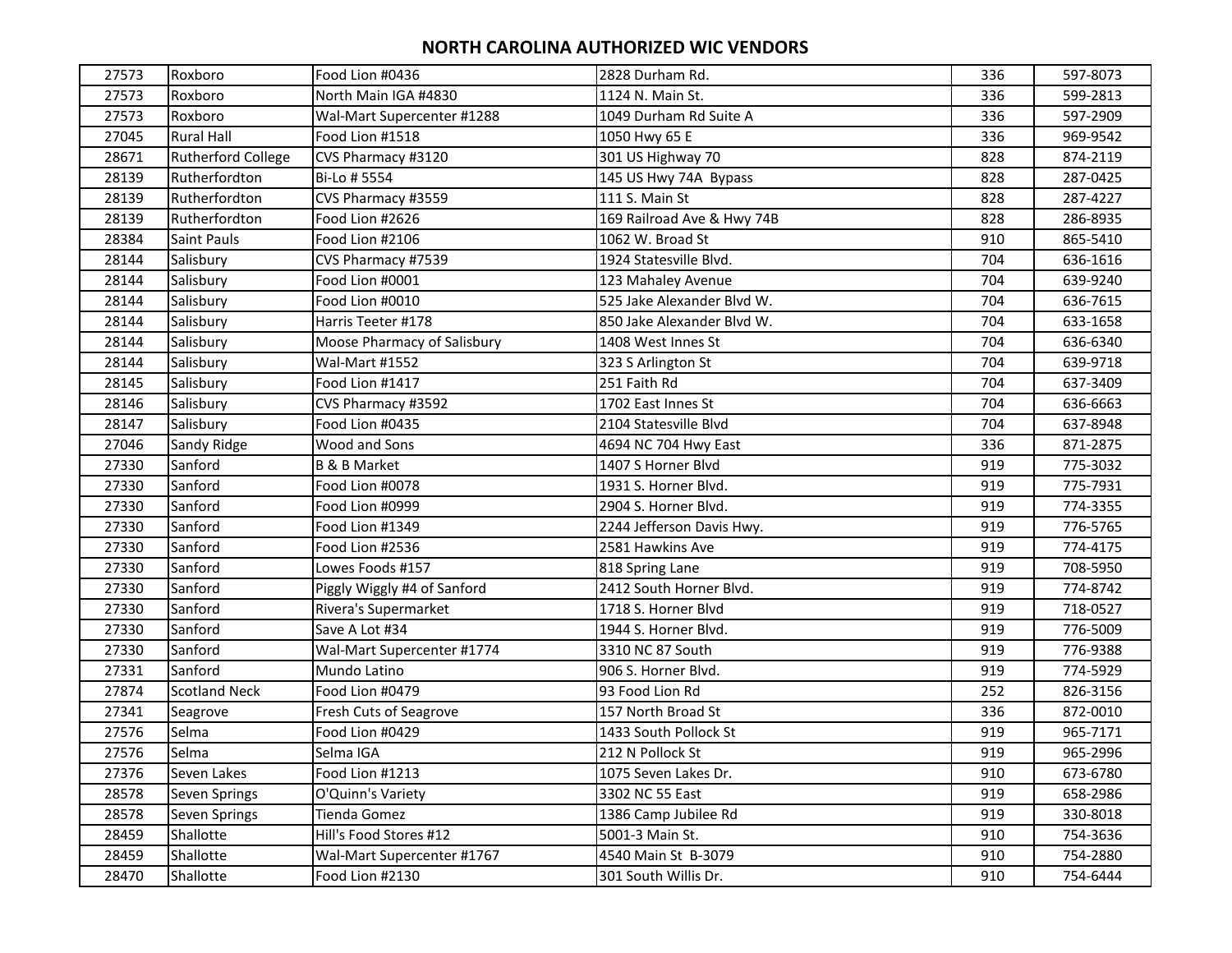| 27878 | Sharpsburg          | <b>Sharpsburg Grocery</b>      | 4240 South Hathaway Blvd      | 252 | 407-8078 |
|-------|---------------------|--------------------------------|-------------------------------|-----|----------|
| 28150 | Shelby              | <b>Cleveland Food Mart</b>     | 815 W. Warren St.             | 980 | 404-0556 |
| 28150 | Shelby              | <b>Curve View Quick Shop</b>   | 920 Fallston Rd               | 704 | 482-6004 |
| 28150 | Shelby              | CVS Pharmacy #6405             | 300 E. Grover St.             | 704 | 482-0377 |
| 28150 | Shelby              | Food Lion #0235                | 122 S. Post Rd.               | 704 | 482-5301 |
| 28150 | Shelby              | Food Lion #0707                | 1523 S. Lafayette St.         | 704 | 487-9061 |
| 28150 | Shelby              | Ingles #012                    | 1818 W. Dixon Blvd.           | 704 | 482-7761 |
| 28150 | Shelby              | Ingles #118                    | 1305 Fallston Rd.             | 704 | 480-9616 |
| 28152 | Shelby              | CVS Pharmacy #4202             | 1830 W. Dixon Blvd.           | 704 | 482-0336 |
| 28152 | Shelby              | Ingles #119                    | 1523 S. Post Rd. (HWY226/180) | 704 | 482-7242 |
| 28152 | Shelby              | Wal-Mart Supercenter #1034     | 705 E. Dixon Blvd.            | 704 | 484-0021 |
| 28673 | Sherrills Ford      | Publix North Carolina LP #1583 | 7883 Village Center N.        | 828 | 478-2644 |
| 27344 | <b>Siler City</b>   | Compare Foods                  | 520 West Raleigh St           | 919 | 742-4541 |
| 27344 | Siler City          | CVS Pharmacy #4297             | 1506 East 11th St (Hwy 64)    | 919 | 663-3331 |
| 27344 | Siler City          | Food Lion #1689                | 1605 East 11th St             | 919 | 742-9966 |
| 27344 | Siler City          | Piggly Wiggly #15              | 600 W. Raleigh St.            | 919 | 742-9888 |
| 27344 | Siler City          | Tienda El Centro               | 108 S. Chatham Ave            | 919 | 663-2163 |
| 27344 | Siler City          | Wal-Mart Supercenter #2845     | 14215 US Highway 64 W         | 919 | 663-6000 |
| 27577 | Smithfield          | Carlie C's IGA #805            | 721-1 N. Brightleaf Blvd      | 919 | 934-0727 |
| 27577 | Smithfield          | Compare Foods                  | 826 S. 3rd St                 | 919 | 934-4240 |
| 27577 | Smithfield          | CVS Pharmacy #7580             | 1180 N. Brightleaf Blvd.      | 919 | 938-4669 |
| 27577 | Smithfield          | <b>Family Medical Supply</b>   | 631 N. Brightleaf Blvd        | 919 | 938-1991 |
| 27577 | Smithfield          | Food Lion #0059                | 851 W. Market St.             | 919 | 934-9161 |
| 27577 | Smithfield          | Food Lion #1619                | 901 S. Brightleaf Blvd.       | 919 | 209-0782 |
| 27577 | Smithfield          | Wal-Mart Supercenter #1321     | 1299 N Brightleaf Blvd.       | 919 | 989-6455 |
| 28460 | <b>Sneads Ferry</b> | CVS Pharmacy #7550             | 1309 Hwy 210                  | 910 | 327-0186 |
| 28460 | <b>Sneads Ferry</b> | Food Lion #0401                | 965 Old Folkstone Rd.         | 910 | 327-2067 |
| 28580 | Snow Hill           | Food Lion #1282                | 108 Greenwood Square          | 252 | 747-2490 |
| 28580 | Snow Hill           | Food Pride of Snow Hill        | 414-C Kingold Blvd.           | 252 | 747-1067 |
| 28580 | Snow Hill           | Realo Discount Drug Store      | 104 Parkwood Dr               | 252 | 747-7004 |
| 27976 | South Mills         | Paradise Family Grocery        | 711 Main St                   | 252 | 771-2009 |
| 28461 | South Port          | CVS Pharmacy #7382             | 4961 Long Beach Rd SE Ste 1   | 910 | 457-9566 |
| 28387 | Southern Pines      | Food Lion #0528                | 15 Pinecrest Plz              | 910 | 692-2000 |
| 28387 | Southern Pines      | Lowes Foods #261               | 1740 Old Morganton Rd         | 910 | 246-2235 |
| 27949 | Southern Shores     | Food Lion #1274                | 5543 N. Croatan Hwy.          | 252 | 261-3205 |
| 28461 | Southport           | Food Lion #2223                | 4930 Long Beach Rd. SE        | 910 | 457-4531 |
| 28461 | Southport           | Lowes Foods #201               | 4961 Long Beach Rd. SE        | 910 | 457-0657 |
| 28461 | Southport           | Wal-Mart #2772                 | 1675 N. Howe St.              | 910 | 454-9909 |
| 28675 | Sparta              | Food Lion #0508                | 381 South Main St Ste 508     | 336 | 372-5585 |
| 28675 | Sparta              | Walgreens #16133               | 454 S. Main St                | 336 | 372-2101 |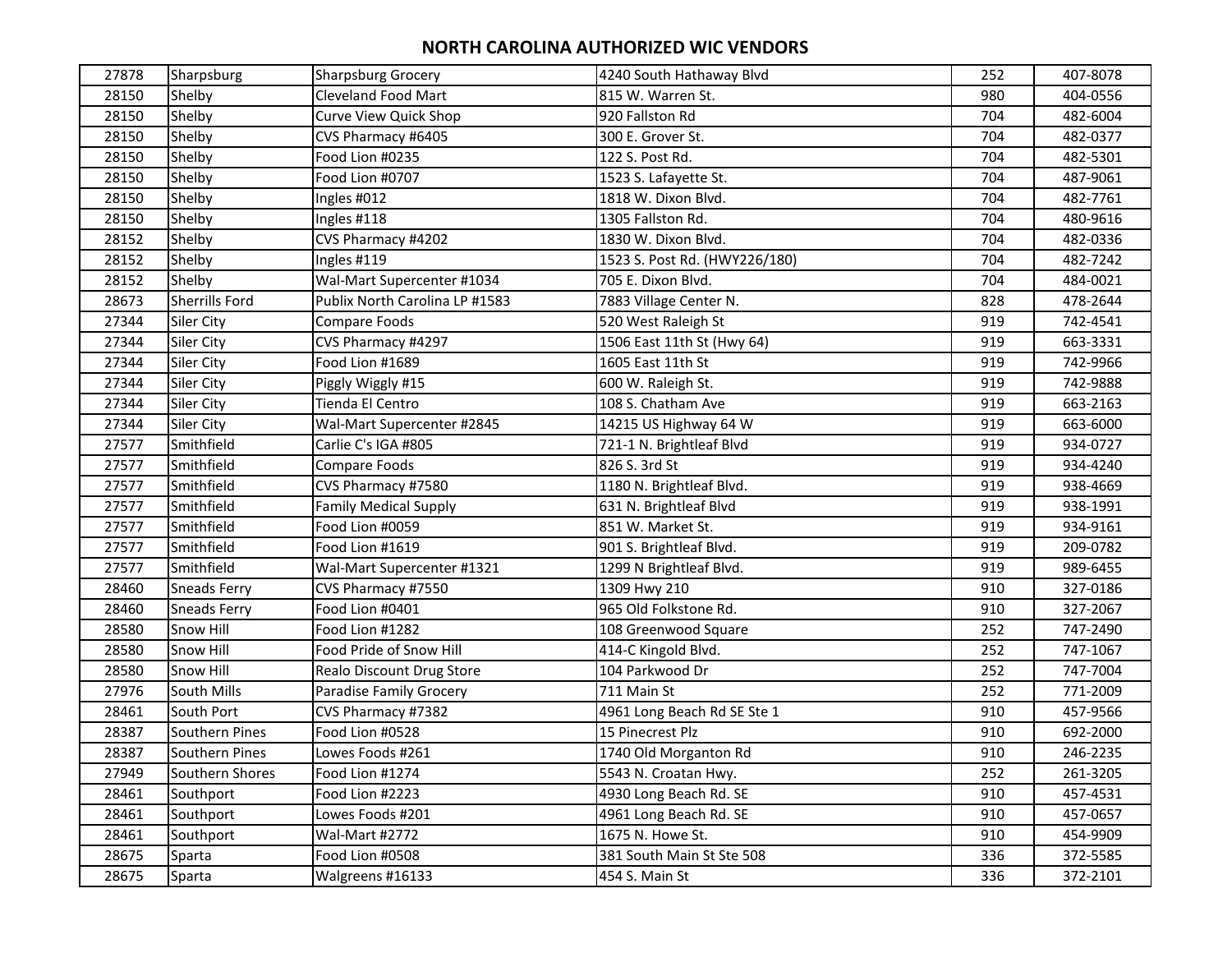| 28159 | Spencer              | Food Lion #0547                    | 313 Salisbury Ave.    | 704 | 633-6724 |
|-------|----------------------|------------------------------------|-----------------------|-----|----------|
| 27332 | <b>Spout Springs</b> | Food Lion #2188                    | 1655 Buffalo Lake Rd  | 919 | 498-1960 |
| 27882 | Spring Hope          | Food Lion #1461                    | 603 E. Nash St.       | 252 | 478-4888 |
| 28390 | Spring Lake          | CVS Pharmacy #5587                 | 1137 North Bragg Blvd | 910 | 436-0040 |
| 28390 | Spring Lake          | Food Lion #2594                    | 3260 Ray Rd           | 910 | 436-6031 |
| 28390 | Spring Lake          | Wal-Mart Supercenter #1312         | 670 Lillington Hwy    | 910 | 436-1199 |
| 28777 | Spruce Pine          | CVS Pharmacy #7574                 | 12121 South Hwy 226   | 828 | 765-7077 |
| 28777 | Spruce Pine          | Ingles #033                        | 125 Greenwood Rd      | 828 | 765-7997 |
| 28777 | <b>Spruce Pine</b>   | Wal-Mart Supercenter #2749         | 2514 Halltown Rd      | 828 | 766-9991 |
| 28384 | St Pauls             | Fresh Foods #12                    | 406 E Broad St        | 910 | 865-3236 |
| 28384 | St Pauls             | Piggly Wiggly #29                  | 326 South Fifth St    | 910 | 865-4158 |
| 28384 | St. Pauls            | Walgreens #16171                   | 419 W. Broad St       | 910 | 865-1242 |
| 28384 | St. Pauls            | Wal-Mart Neighborhood Market #7329 | 120 S. Odom Rd        | 910 | 241-6156 |
| 28164 | Stanley              | Bi-Lo #5582                        | 421 Hwy 27 South      | 704 | 263-6230 |
| 28164 | Stanley              | CVS Pharmacy #3514                 | 442 Highway 27 S      | 704 | 263-1416 |
| 28164 | Stanley              | Food Lion #2665                    | 515 Hwy 27 South      | 704 | 263-0821 |
| 28625 | Statesville          | Bi-Lo #5420                        | 1909 East Broad St    | 704 | 873-3553 |
| 28625 | Statesville          | CVS Pharmacy #3569                 | 1550 Wilkesboro Hwy.  | 704 | 872-7444 |
| 28625 | Statesville          | CVS Pharmacy #5534                 | 3111 Taylorsville Rd  | 704 | 873-1994 |
| 28625 | Statesville          | CVS Pharmacy #5591                 | 178 Turnersburg Hwy.  | 704 | 872-6355 |
| 28625 | Statesville          | <b>Family Pharmacy</b>             | 208 Old Mocksville Rd | 704 | 872-0296 |
| 28625 | Statesville          | Food Lion #1317                    | 3474 E. Broad St.     | 704 | 878-9012 |
| 28625 | Statesville          | Food Lion #1411                    | 1737 Wilkesboro Rd.   | 704 | 881-0437 |
| 28625 | Statesville          | Food Lion #2138                    | 1650 East Broad St    | 704 | 978-1118 |
| 28625 | Statesville          | Food Lion #2633                    | 2187 Old Mountain Rd  | 704 | 872-4627 |
| 28625 | Statesville          | Ingles Markets #078                | 3219 Taylorsville Rd. | 704 | 872-1739 |
| 28625 | Statesville          | Publix North Carolina LP #1539     | 134 Venture Lane      | 704 | 878-4073 |
| 28625 | Statesville          | Wal-Mart Supercenter #1662         | 1116 Crossroads Dr.   | 704 | 871-9833 |
| 28677 | Statesville          | Compare Foods                      | 1314 West Front St    | 704 | 872-7541 |
| 28677 | Statesville          | CVS Pharmacy #3524                 | 215 N Center St.      | 704 | 872-7184 |
| 28677 | Statesville          | Food Lion #0064                    | 947 Davie Ave.        | 704 | 873-1153 |
| 28677 | Statesville          | Food Lion #0552                    | 608 Turnersburg Hwy.  | 704 | 876-0574 |
| 28677 | Statesville          | Ingles Markets #150                | 722 Sullivan Rd       | 704 | 872-4013 |
| 28677 | Statesville          | Statesville IGA                    | 805 North Center St   | 980 | 635-1156 |
| 28391 | Stedman              | Carroll Supermarket                | 7431 Clinton Rd.      | 910 | 485-3333 |
| 28391 | Stedman              | Food Lion #2563                    | 5179 Clinton Rd       | 910 | 323-1956 |
| 28678 | <b>Stony Point</b>   | <b>Stony Point Galaxy</b>          | 5119 Taylorsville Hwy | 704 | 585-2233 |
| 27358 | Summerfield          | Food Lion #1355                    | 4548 US Hwy 220 North | 336 | 643-0979 |
| 28468 | Sunset Beach         | Food Lion #1593                    | 1680 Seaside Rd       | 910 | 579-8395 |
| 28445 | Surf City            | CVS Pharmacy #2548                 | 13461 NC Hwy 50       | 910 | 329-0484 |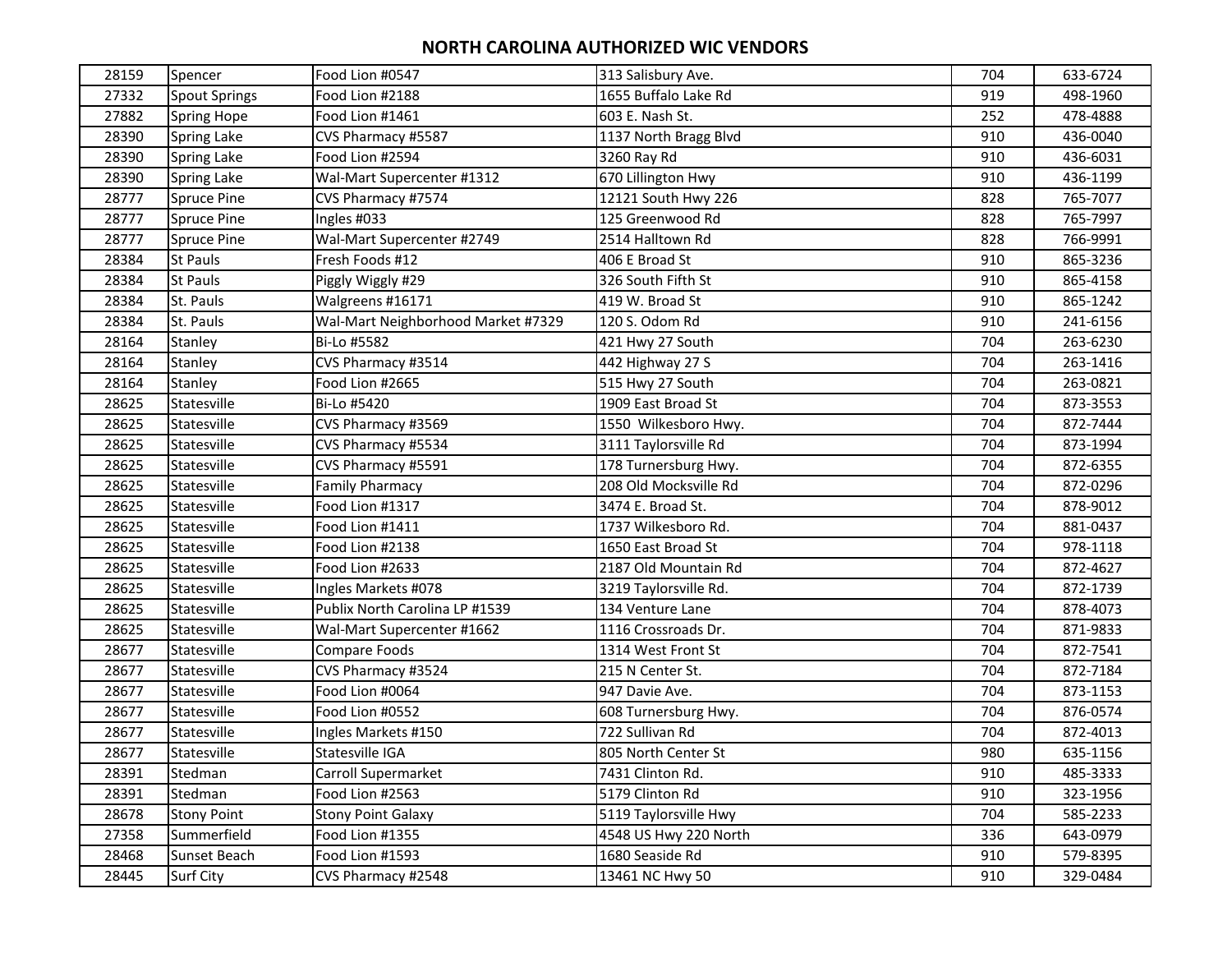| 28445 | Surf City         | Food Lion #0743                    | 13601 Hwy 50              | 910 | 329-1163 |
|-------|-------------------|------------------------------------|---------------------------|-----|----------|
| 28445 | Surf City         | Wal-Mart Neighborhood Market #7162 | 420 Fun Center Dr.        | 910 | 803-6001 |
| 28778 | Swannanoa         | CVS Pharmacy #2538                 | 2351 US 70 Hwy            | 828 | 686-7111 |
| 28778 | Swannanoa         | Ingles #034                        | 2299 US 70                | 828 | 686-5410 |
| 28584 | Swansboro         | Food Lion #0683                    | 1409 W. Corbett Ave.      | 910 | 326-3534 |
| 28584 | Swansboro         | Piggly Wiggly #46                  | 715 W. Corbett Ave.       | 910 | 326-8500 |
| 28584 | Swansboro         | Wal-Mart Supercenter #7179         | 1109 W Corbett Ave        | 910 | 325-1773 |
| 28779 | Sylva             | CVS Pharmacy #7546                 | 88 NC Hwy 107             | 828 | 586-3558 |
| 28779 | Sylva             | Food Lion #1175                    | 73 Asheville Rd           | 828 | 586-8221 |
| 28779 | Sylva             | Harold's Supermarket               | 80 W Sylva Shopping Area  | 828 | 586-4073 |
| 28779 | Sylva             | Ingles #050                        | 32 Highway 107            | 828 | 586-3343 |
| 28779 | Sylva             | Sav-Mor #0850                      | 74 Sylva Plaza            | 828 | 586-2501 |
| 28779 | Sylva             | Wal-Mart Supercenter #2440         | 210 Wal-Mart Plaza        | 828 | 586-0211 |
| 28463 | <b>Tabor City</b> | Food Lion #1694                    | 108 Tabor Crossing        | 910 | 653-9434 |
| 28463 | <b>Tabor City</b> | Fowler's Supermarket               | 13564 Swamp Fox Hwy East  | 910 | 653-2631 |
| 28463 | Tabor City        | Tabor City IGA #4040               | 806 E. Fifth St           | 910 | 653-2363 |
| 27886 | Tarboro           | Food Lion #1394                    | 2213 St. Andrews St.      | 252 | 823-0939 |
| 27886 | Tarboro           | Food Lion #1501                    | 1110 Western Blvd.        | 252 | 823-7270 |
| 27886 | Tarboro           | Gueros Tienda y Carniceria 2       | 1115 Albemarle Ave        | 252 | 641-1509 |
| 27886 | Tarboro           | Piggly Wiggly #41                  | 2030 N. Main St.          | 252 | 823-2466 |
| 27886 | Tarboro           | Thorne Drug Center Inc             | 2900 Main St.             | 252 | 823-5655 |
| 27886 | Tarboro           | Wal-Mart Supercenter #2730         | 110 River Oaks Dr.        | 252 | 824-8170 |
| 28681 | Taylorsville      | Food Lion #0980                    | 629-C W. Main St.         | 828 | 632-0858 |
| 28681 | Taylorsville      | Wal-Mart #1131                     | 901 NC Hwy 16 S           | 828 | 632-4176 |
| 27360 | Thomasville       | CVS Pharmacy #4284                 | 1131 Randolph St          | 336 | 474-8900 |
| 27360 | Thomasville       | Dos Toros Meat Market              | 102 National Highway      | 336 | 472-0030 |
| 27360 | Thomasville       | Food Lion #1569                    | 13 Cloniger Dr., Suite 1  | 336 | 472-1515 |
| 27360 | Thomasville       | Food Lion #2596                    | 8275 South Hwy 109        | 336 | 475-7130 |
| 27360 | Thomasville       | Food Lion #2673                    | 902 West Cooksey Dr.      | 336 | 472-2144 |
| 27360 | Thomasville       | Ingles #006                        | 1122 Randolph St, Ste 106 | 336 | 472-4873 |
| 27360 | Thomasville       | Village Supermarket of Thomasville | 1418 National Hwy         | 336 | 781-3845 |
| 27360 | Thomasville       | Wal-Mart Supercenter #3503         | 1585 Liberty Dr. Suite 1  | 336 | 474-2239 |
| 28585 | Trenton           | Trenton Red & White                | 372 Hwy 58 North          | 252 | 448-4101 |
| 28166 | Troutman          | Food Lion #0701                    | 520 N. Main St.           | 704 | 528-9068 |
| 27371 | Troy              | CVS Pharmacy #7547                 | 1022 Albemarle Rd.        | 910 | 572-1058 |
| 27371 | Troy              | Food King #1                       | 102 West Chestnut St.     | 910 | 576-6351 |
| 27371 | Troy              | Food Lion #0387                    | 1020 Albemarle Rd.        | 910 | 572-1385 |
| 28782 | Tryon             | Tryon IGA #2380                    | 370 South Trade St        | 828 | 859-9245 |
| 28690 | Valdese           | Food Lion #0454                    | 827 Main St., SW          | 828 | 874-4214 |
| 28168 | Vale              | Honey's Supermarket                | 9580 W NC Hwy 10          | 704 | 462-2887 |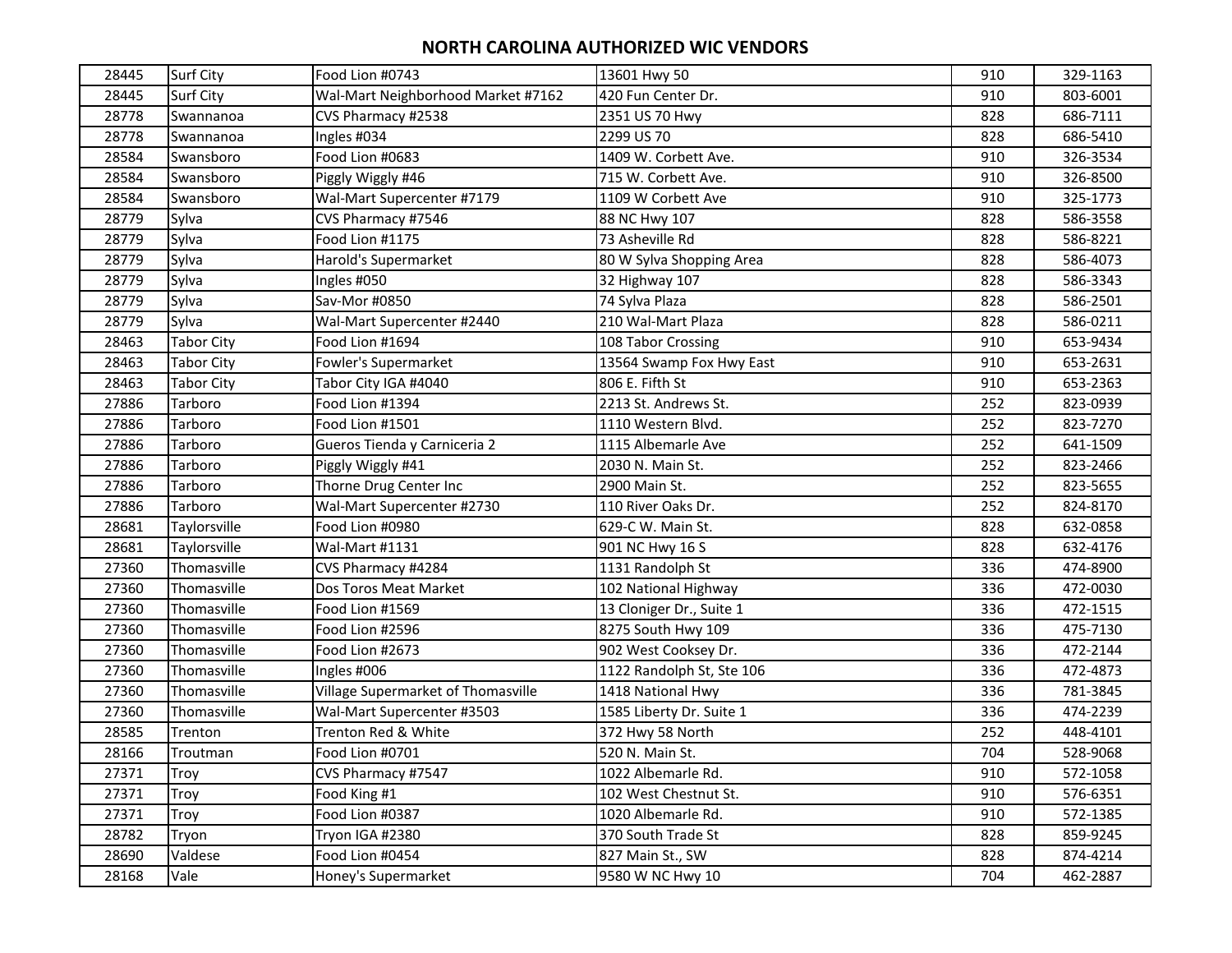| 28586 | Vanceboro          | Food Lion #2108                | 270 NC Highway 43          | 252 | 244-1896 |
|-------|--------------------|--------------------------------|----------------------------|-----|----------|
| 28586 | Vanceboro          | Kite's Supermarket             | 7928 Main St               | 252 | 244-1404 |
| 28394 | Vass               | Piggly Wiggly #20              | 3373 US Hwy 1 South        | 910 | 245-4771 |
| 28395 | Wade               | Four Points Mini Mart          | 5786 Goldsboro Rd          | 910 | 678-9945 |
| 28170 | Wadesboro          | CVS Pharmacy #3815             | 1156 E. Caswell St.        | 704 | 694-2153 |
| 28170 | Wadesboro          | Food Lion #0659                | 1043 E. Caswell St.        | 704 | 694-5160 |
| 28170 | Wadesboro          | Parson Bias Inc                | 100 S. Greene St.          | 704 | 694-2218 |
| 28170 | Wadesboro          | Wadesboro IGA, #4030           | 805 Camden Road            | 704 | 694-5937 |
| 28170 | Wadesboro          | Wal-Mart Supercenter #1127     | 2004 U.S. Hwy 74 West      | 704 | 694-6530 |
| 28170 | Wadesboro          | Whit's Convenience Store #2    | 1787 Morven Rd             | 704 | 694-5350 |
| 27587 | <b>Wake Forest</b> | ASA Food Mart #2               | 714 North White Street     | 919 | 556-3339 |
| 27587 | <b>Wake Forest</b> | CVS Pharmacy #7051             | 245 Roosevelt Ave, East    | 919 | 556-1900 |
| 27587 | <b>Wake Forest</b> | Food Lion #2227                | 161 Crenshaw Corners Drive | 919 | 554-1204 |
| 27587 | <b>Wake Forest</b> | Harris Teeter #043             | 3638 Rogers Rd             | 919 | 562-9521 |
| 27587 | <b>Wake Forest</b> | Harris Teeter #353             | 13686 Capital Boulevard    | 919 | 554-3608 |
| 27587 | <b>Wake Forest</b> | Harris Teeter #395             | 1432 Brodgen Woods Dr      | 919 | 870-4980 |
| 27587 | <b>Wake Forest</b> | <b>Health Smart Pharmacy</b>   | 2001 S. Main St.           | 919 | 569-0500 |
| 27587 | <b>Wake Forest</b> | Lowes Foods #239               | 932 Gateway Commons Circle | 919 | 554-0537 |
| 27587 | <b>Wake Forest</b> | Publix North Carolina LP #1514 | 1030 Forestville Rd        | 919 | 556-6671 |
| 27587 | <b>Wake Forest</b> | Target Store T-1504            | 12000 Retail Dr.           | 919 | 761-1001 |
| 27587 | Wake Forest        | Wake Forest BP                 | 103 N White St             | 919 | 554-2294 |
| 27587 | <b>Wake Forest</b> | Wal-Mart Supercenter #5254     | 2114 South Main St         | 919 | 562-2921 |
| 27588 | <b>Wake Forest</b> | Lowes Foods #187               | 12524 Capital Blvd         | 919 | 562-5020 |
| 27051 | Walkertown         | CVS Pharmacy #1218             | 5210 Reidsville Rd         | 336 | 595-3640 |
| 27051 | Walkertown         | Food Lion #2674                | 3008 Old Hollow Rd         | 336 | 595-2024 |
| 27051 | Walkertown         | Lowes Foods #182               | 5180 Reidsville Rd         | 336 | 595-7448 |
| 28466 | Wallace            | CVS Pharmacy #5577             | 1224-12 North Norwood      | 910 | 285-5787 |
| 28466 | Wallace            | Food Lion #1550                | 5680 NC Hwy 41 South       | 910 | 285-2445 |
| 28466 | Wallace            | Piggly Wiggly #86              | 209 N. Norwood St.         | 910 | 285-7504 |
| 28466 | Wallace            | Wal-Mart #1352                 | 5625 South Hwy 41          | 910 | 285-2078 |
| 27052 | <b>Walnut Cove</b> | CVS Pharmacy #7339             | 610 North Main St          | 336 | 591-8629 |
| 27052 | <b>Walnut Cove</b> | Food Lion #1090                | 1072 N. Main St            | 336 | 591-3375 |
| 27052 | <b>Walnut Cove</b> | Ingles #109                    | 311 Plant St               | 336 | 591-5818 |
| 28398 | Warsaw             | Piggly Wiggly #90              | 107 S. Pine St.            | 910 | 293-7836 |
| 27889 | Washington         | CVS Pharmacy #4126             | 1020 John Small Ave        | 252 | 946-9631 |
| 27889 | Washington         | Food Lion #0144                | 1318 John Small Ave        | 252 | 975-2408 |
| 27889 | Washington         | Food Lion #2220                | 851 W 15th St              | 252 | 948-0028 |
| 27889 | Washington         | Piggly Wiggly #49              | 626 River Rd.              | 252 | 974-2347 |
| 27889 | Washington         | Wal-Mart #1354                 | 570 Pamlico Plaza          | 252 | 975-2083 |
| 28173 | Waxhaw             | CVS Pharmacy #0162             | 10012 Weiss Way            | 704 | 321-2694 |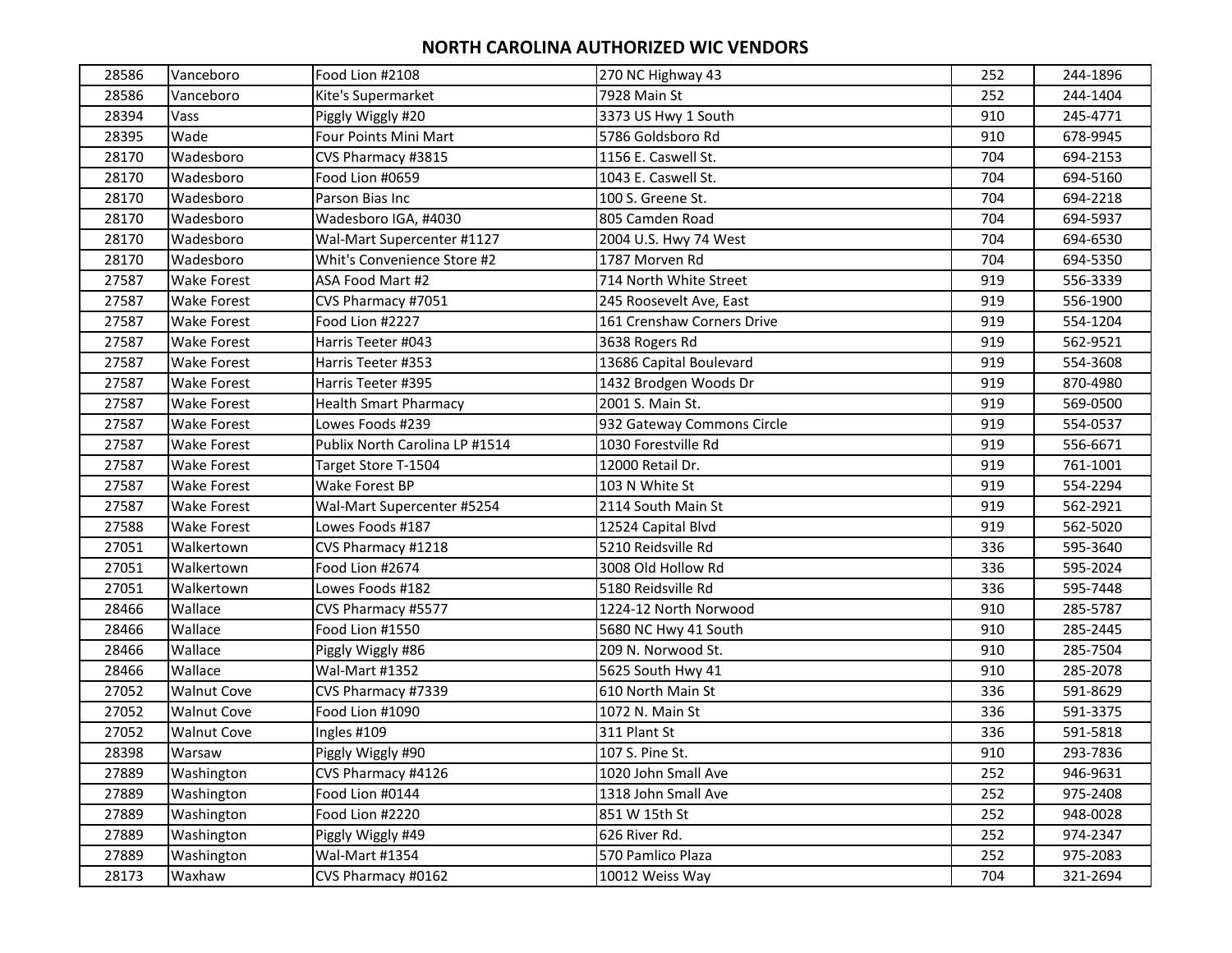| 28173 | Waxhaw               | CVS Pharmacy #3440                 | 1602 Providence Rd South      | 704 | 243-3777 |
|-------|----------------------|------------------------------------|-------------------------------|-----|----------|
| 28173 | Waxhaw               | CVS Pharmacy #5341                 | 1142 North Broom St           | 704 | 843-4680 |
| 28173 | Waxhaw               | CVS Pharmacy #7943                 | 8101 Kensington Drive         | 704 | 843-7131 |
| 28173 | Waxhaw               | Food Lion #0458                    | 1301 North Broome St          | 704 | 843-5120 |
| 28173 | Waxhaw               | Harris Teeter #182                 | 8157 Kensington Dr.           | 704 | 243-1238 |
| 28173 | Waxhaw               | Wal-Mart Neighborhood Market #7180 | 2520 Cuthbertson Rd           | 704 | 627-6001 |
| 27786 | Waynesville          | Publix North Carolina LP #1640     | 124 Frazier St                | 828 | 688-7407 |
| 28786 | Waynesville          | CVS Pharmacy #7521                 | 773 Russ Avenue               | 828 | 452-2230 |
| 28786 | Waynesville          | Ingles #023                        | 201 Barber Blvd.              | 828 | 456-7599 |
| 28786 | Waynesville          | Ingles #058                        | 1678 Brown Ave.               | 828 | 456-8776 |
| 28786 | Waynesville          | Wal-Mart Supercenter #1663         | 135 Town Center Loop          | 828 | 456-4828 |
| 28787 | Weaverville          | CVS Pharmacy #7013                 | 121 Monticello Rd             | 828 | 645-5802 |
| 28787 | Weaverville          | Ingles #180                        | 140 Weaver Blvd.              | 828 | 645-2902 |
| 28787 | Weaverville          | Publix North Carolina LP #1546     | 165 Weaver Blvd.              | 828 | 658-1020 |
| 28787 | Weaverville          | Wal-Mart Supercenter #4334         | 25 Northridge Commons Pkwy    | 828 | 645-5028 |
| 27374 | Welcome              | Food Lion #0554                    | 6455 Old US Hwy 52            | 336 | 731-2540 |
| 27890 | Weldon               | Flag's Food Market                 | 2 West 11 St                  | 252 | 538-6563 |
| 27890 | Weldon               | <b>Rick's Country Market</b>       | 101 W. 2nd St                 | 252 | 536-3030 |
| 27890 | Weldon               | <b>Weldon Market</b>               | 316 Washington Ave            | 252 | 536-4281 |
| 27591 | Wendell              | Food Lion #0815                    | 2837 Wendell Blvd.            | 919 | 365-3002 |
| 27591 | Wendell              | Interfood Plaza Latina             | 2971 Wendell Blvd             | 919 | 365-7555 |
| 28104 | <b>Wesley Chapel</b> | CVS Pharmacy #1737                 | 6300 Monroe-Weddington Rd     | 704 | 843-4655 |
| 28104 | <b>Wesley Chapel</b> | Harris Teeter #249                 | 5920 Weddington-Monroe Rd     | 704 | 843-4100 |
| 28104 | <b>Wesley Chapel</b> | Target Store T-2395                | 6350 Weddington Rd            | 704 | 234-5271 |
| 28694 | West Jefferson       | CVS Pharmacy #7315                 | 2 Crescent Lane               | 336 | 246-2790 |
| 28694 | West Jefferson       | Ingles #082                        | 60 Ashemont Dr.               | 336 | 246-2804 |
| 28694 | West Jefferson       | Wal-Mart #3289                     | 1489 Mount Jefferson Rd       | 336 | 246-3920 |
| 28472 | Whiteville           | CVS Pharmacy #7570                 | 902 N. J K Powell Blvd        | 910 | 642-0194 |
| 28472 | Whiteville           | Food Lion #1606                    | 1200 N. JK Powell Blvd        | 910 | 641-3858 |
| 28472 | Whiteville           | Food Lion #2526                    | 80 Whiteville Center          | 910 | 642-5252 |
| 28472 | Whiteville           | Hills Food Store #18               | 252 J.K. Powell Blvd.         | 910 | 642-1861 |
| 28472 | Whiteville           | Hills Food Stores #1               | 1727 S Madison St             | 910 | 642-0220 |
| 28472 | Whiteville           | Wal-Mart Supercenter #1268         | 200 Columbus Corners Dr       | 910 | 640-1393 |
| 27249 | Whitsett             | CVS Pharmacy #7062                 | 6310 Burlington Rd            | 336 | 449-0294 |
| 27377 | Whitsett             | Food Lion #1561                    | 6307 Burlington Rd.           | 336 | 446-6946 |
| 28789 | Whittier             | Food Lion #1587                    | 16 Cherokee Crossing, Suite 1 | 828 | 497-4743 |
| 28697 | Wilkesboro           | Food Lion #2582                    | 1300 Westwood Lane            | 336 | 667-1487 |
| 28697 | Wilkesboro           | Lowes Foods #250                   | 1834 Winkler St. Suite A      | 336 | 903-0350 |
| 28697 | Wilkesboro           | Wal-Mart Supercenter #1290         | 1801 US Hwy 421               | 336 | 667-7691 |
| 27892 | Williamston          | Food Lion #0415                    | 607 E. Blvd.                  | 252 | 792-1019 |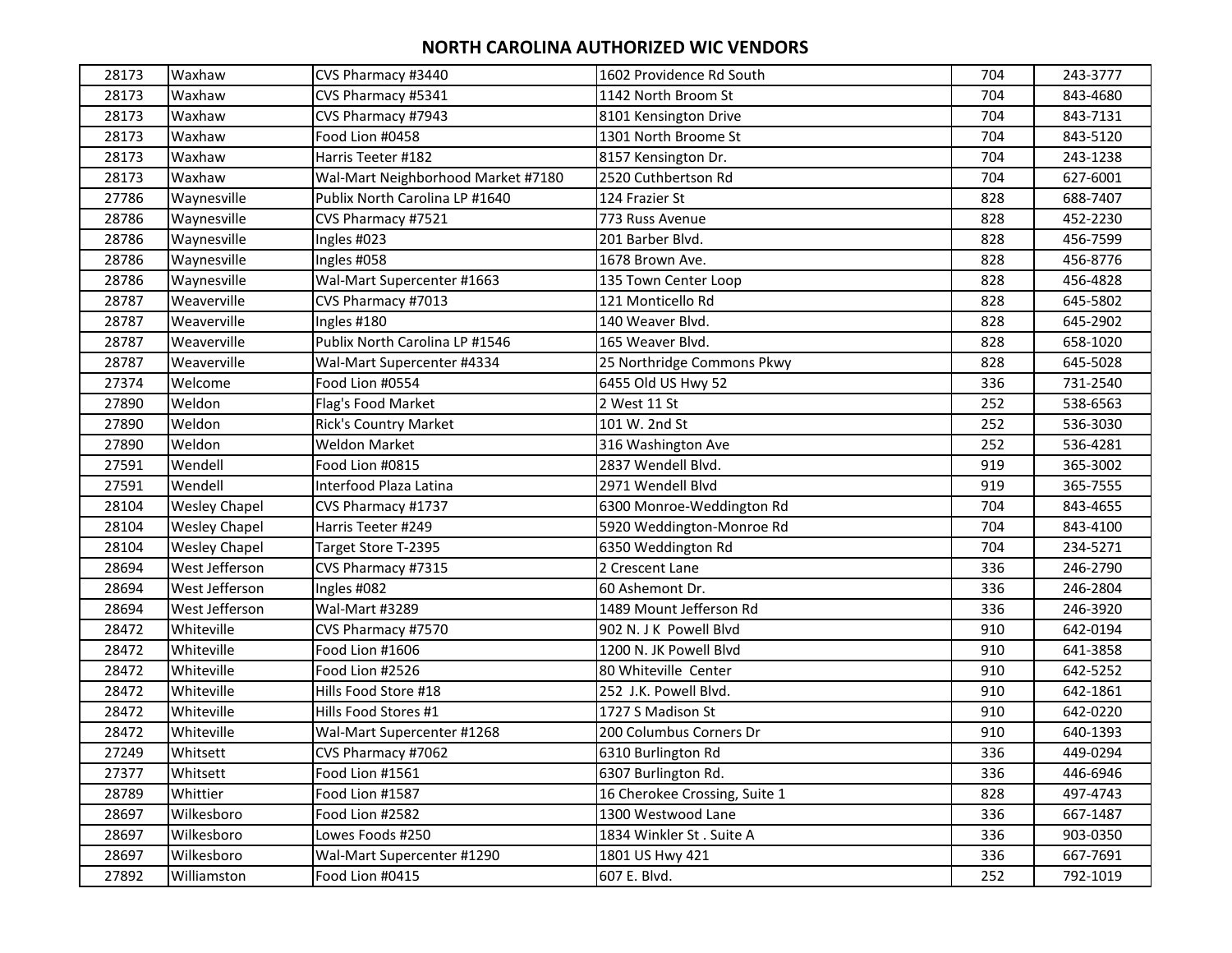| 27892 | Williamston | Piggly Wiggly #76              | 712 Washington St.            | 252 | 809-1355 |
|-------|-------------|--------------------------------|-------------------------------|-----|----------|
| 27892 | Williamston | Wal-Mart Supercenter #1641     | 1529 Washington St            | 252 | 792-5057 |
| 28401 | Wilmington  | CVS Pharmacy #3836             | 2302 S. 17th St.              | 910 | 799-2058 |
| 28401 | Wilmington  | Food Lion #1212                | 2601-A Castle Hayne Rd.       | 910 | 251-7885 |
| 28401 | Wilmington  | Food Lion #1392                | 2432 S. 17th St.              | 910 | 794-8138 |
| 28401 | Wilmington  | Seashore Drugs, Inc            | 2059 Carolina Beach Rd.       | 910 | 762-6278 |
| 28403 | Wilmington  | CVS Pharmacy #3816             | 4600 Oleander Dr.             | 910 | 392-9502 |
| 28403 | Wilmington  | CVS Pharmacy #5760             | 1929 Oleander Dr.             | 910 | 343-0618 |
| 28403 | Wilmington  | Food Lion #1041                | 1929 Oleander Dr.             | 910 | 762-3269 |
| 28403 | Wilmington  | Food Lion #1193                | 45 South Kerr Ave.            | 910 | 343-1997 |
| 28403 | Wilmington  | Harris Teeter #158             | 820 S. College Rd             | 910 | 452-9242 |
| 28403 | Wilmington  | Harris Teeter #162             | 3501 Oleander Dr., #18        | 910 | 343-4216 |
| 28403 | Wilmington  | Harris Teeter #301             | 1940 Eastwood Rd              | 910 | 256-2015 |
| 28403 | Wilmington  | Lowes Foods #186               | 805 Pine Grove Dr             | 910 | 796-8330 |
| 28403 | Wilmington  | Lowes Foods #215               | 341 S. College Rd Unit #37    | 910 | 796-9616 |
| 28403 | Wilmington  | Wal-Mart Supercenter #1392     | 5226 Sigmon Rd.               | 910 | 392-4034 |
| 28405 | Wilmington  | Food Lion #0742                | 1319 Military Cutoff Rd.      | 910 | 256-3137 |
| 28405 | Wilmington  | Food Lion #1327                | 3211 Enterprise Dr.           | 910 | 790-9938 |
| 28405 | Wilmington  | Food Lion #1388                | 8207 Market St.               | 910 | 686-2492 |
| 28405 | Wilmington  | Harris Teeter #210             | 6805 Parker Farm Rd           | 910 | 256-1071 |
| 28405 | Wilmington  | Lowes Foods #198               | 2316 N. College Rd.           | 910 | 392-7230 |
| 28405 | Wilmington  | Target Store T-1107            | 4711 New Centre Dr            | 910 | 395-5057 |
| 28409 | Wilmington  | CVS Pharmacy #4622             | 3625 S. College Rd.           | 910 | 395-6679 |
| 28411 | Wilmington  | CVS Pharmacy #5557             | 6901 Market St.               | 910 | 392-5086 |
| 28411 | Wilmington  | Food Lion #1406                | 6932-A Market St              | 910 | 793-1635 |
| 28411 | Wilmington  | Harris Teeter #191             | 8260 Market St                | 910 | 681-0571 |
| 28411 | Wilmington  | Publix North Carolina LP #1580 | 7144 Market Street            | 910 | 681-3555 |
| 28411 | Wilmington  | Wal-Mart Supercenter #4065     | 8035 Market St                | 910 | 821-6009 |
| 28412 | Wilmington  | CVS Pharmacy #4298             | 6435 Carolina Beach Rd.       | 910 | 392-1700 |
| 28412 | Wilmington  | Food Lion #0221                | 3600-S College Rd.            | 910 | 395-2676 |
| 28412 | Wilmington  | Food Lion #0909                | 6400-1 Carolina Beach Rd.     | 910 | 452-4192 |
| 28412 | Wilmington  | Food Lion #1404                | 3905-A Independence Blvd.     | 910 | 791-0339 |
| 28412 | Wilmington  | Harris Teeter #096             | 5920 Carolina Beach Rd        | 910 | 796-3091 |
| 28412 | Wilmington  | Harris Teeter #441             | 2800 S. College Rd            | 910 | 791-4505 |
| 28412 | Wilmington  | Lowes Foods #199               | 5309 Carolina Beach Rd.       | 910 | 790-5335 |
| 28412 | Wilmington  | Publix North Carolina LP #1516 | 716 Bragg Dr.                 | 910 | 313-2201 |
| 28412 | Wilmington  | Wal-Mart Supercenter #1348     | 5135 Carolina Beach Rd        | 910 | 452-0944 |
| 27893 | Wilson      | CVS Pharmacy #7335             | 1601 Forest Hill Rd           | 252 | 234-7546 |
| 27893 | Wilson      | Family Medical Supply, Inc.    | 1800 Parkwood Blvd. W. Ste. A | 252 | 265-9827 |
| 27893 | Wilson      | Food Lion #0102                | 2801 Suite 3H Ward Blvd       | 252 | 291-9656 |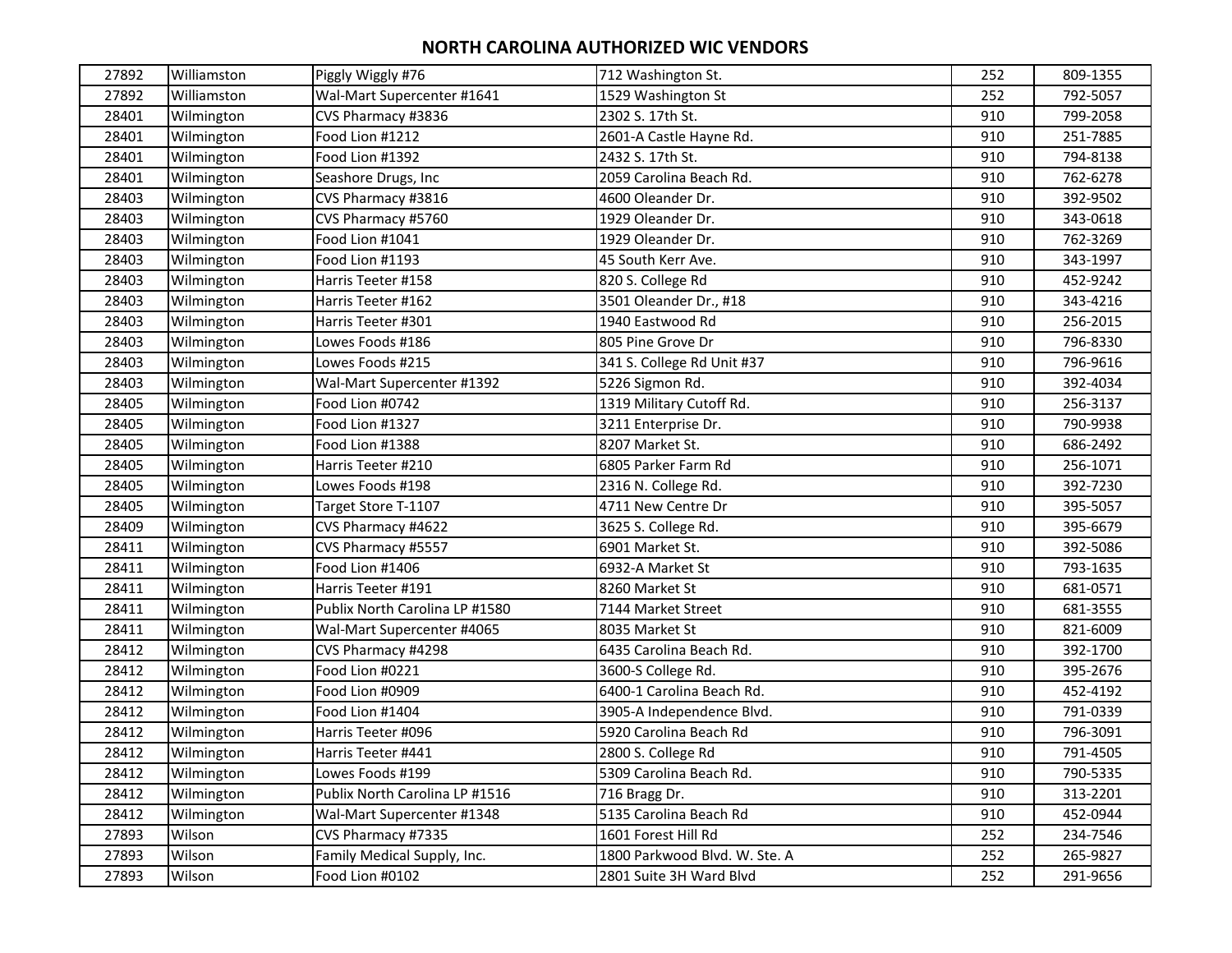| 27893 | Wilson               | Food Lion #0214                     | 2101 South Tarboro St             | 252 | 243-3748 |
|-------|----------------------|-------------------------------------|-----------------------------------|-----|----------|
| 27893 | Wilson               | Food Lion #1194                     | 2021 Lipscomb Rd                  | 252 | 291-7182 |
| 27893 | Wilson               | Food Lion #2552                     | 3711 Peppermill Dr N              | 252 | 234-1630 |
| 27893 | Wilson               | Piggly Wiggly #69                   | 1105 Ward Boulevard               | 252 | 237-8772 |
| 27893 | Wilson               | Wal-Mart Neighborhood Market #4545  | 2700 Ward Blvd                    | 252 | 640-6931 |
| 27893 | Wilson               | Wal-Mart Supercenter #1664          | 2500 Forest Hills Rd              | 252 | 243-9300 |
| 27893 | Wilson               | Wilson Save A Lot                   | 4000 Ward Blvd Suite B            | 252 | 237-6322 |
| 27896 | Wilson               | CVS Pharmacy #3867                  | 3739 Nash St                      | 252 | 291-4685 |
| 27896 | Wilson               | Harris Teeter #354                  | 3401 Raleigh Rd Pkwy W Ste 10A    | 252 | 237-2359 |
| 27983 | Windsor              | Food Lion #1199                     | 117 US Hwy 13 Bypass              | 252 | 794-3020 |
| 28174 | Wingate              | Food Lion #0953                     | 221 West Hwy 74                   | 704 | 233-5122 |
| 27104 | <b>Winston Salem</b> | Publix North Carolina LP #1475      | 34 Miller St                      | 336 | 724-3707 |
| 27105 | <b>Winston Salem</b> | Carniceria El Rincon Latino         | 540 Akron Drive                   | 336 | 744-0171 |
| 27107 | <b>Winston Salem</b> | Food Lion #0348                     | 3197 Peters Creek Pkwy.           | 336 | 788-8098 |
| 27101 | Winston-Salem        | Amelia Mart                         | 2325 New Walkertown Rd            | 336 | 725-7353 |
| 27101 | Winston-Salem        | CVS Pharmacy #3504                  | 201 West 4th St                   | 336 | 722-7194 |
| 27101 | Winston-Salem        | CVS Pharmacy #5595                  | 589 N. Martin Luther King Jr. Dr. | 336 | 722-2792 |
| 27101 | Winston-Salem        | Food Lion #1044                     | 1499 New Walkertown Rd.           | 336 | 724-0395 |
| 27101 | Winston-Salem        | Forsyth Co Dept Public Hlth Pharmac | 725 N. Highland Ave.              | 336 | 703-3250 |
| 27102 | Winston-Salem        | Food Lion #0593                     | 4826 Country Club Rd.             | 336 | 760-2471 |
| 27102 | Winston-Salem        | Food Lion #1577                     | 1000 Waughtown St                 | 336 | 771-1061 |
| 27103 | Winston-Salem        | CVS Pharmacy #3511                  | 2221 Cloverdale Ave               | 336 | 724-7491 |
| 27103 | Winston-Salem        | CVS Pharmacy #7584                  | 855 Hanes Mall Boulevard          | 336 | 768-2888 |
| 27103 | Winston-Salem        | Food Lion #1508                     | 1415 S. Hawthorne Rd.             | 336 | 723-4317 |
| 27103 | Winston-Salem        | Food Lion #2648                     | 2530 Somerset Center Dr.          | 336 | 765-6324 |
| 27103 | Winston-Salem        | Harris Teeter #155                  | 420-22 S. Stratford Rd.           | 336 | 723-2305 |
| 27103 | Winston-Salem        | Harris Teeter #216                  | 2281 Cloverdale Ave.              | 336 | 777-1075 |
| 27103 | Winston-Salem        | Target Store T-1086                 | 1040 Hanes Mall Blvd              | 336 | 774-9687 |
| 27103 | Winston-Salem        | Wal-Mart Neighborhood Market #6264  | 180 Harvey Rd                     | 336 | 293-9331 |
| 27103 | Winston-Salem        | Wal-Mart Supercenter #2472          | 4550 Kester Mill Rd.              | 336 | 760-9868 |
| 27104 | Winston-Salem        | CVS Pharmacy #7030                  | 5001 Country Club Rd              | 336 | 659-0391 |
| 27104 | Winston-Salem        | El Jacal II Minimarket              | 157 Jonestown Rd.                 | 336 | 765-2330 |
| 27104 | Winston-Salem        | Harris Teeter #037                  | 150 Grant Hill Lane               | 336 | 245-0467 |
| 27104 | Winston-Salem        | Jonestown Pharmacy                  | 300-5 Jonestown Rd                | 336 | 774-1445 |
| 27104 | Winston-Salem        | Los Juanes Grocery Store            | 373 Jonestown Rd                  | 336 | 768-2008 |
| 27105 | Winston-Salem        | CVS Pharmacy #3812                  | 5471 University Pkwy              | 336 | 744-2321 |
| 27105 | Winston-Salem        | Food Lion #0473                     | 3505 Patterson Ave.               | 336 | 744-7507 |
| 27105 | Winston-Salem        | La Victoria                         | 321 Polo Rd                       | 336 | 759-3887 |
| 27105 | Winston-Salem        | Mata Grocery Location #2            | 5137 Old Rural Hall Rd            | 336 | 767-4216 |
| 27105 | Winston-Salem        | Target Store T-1077                 | 5420 University Pkwy              | 336 | 744-7880 |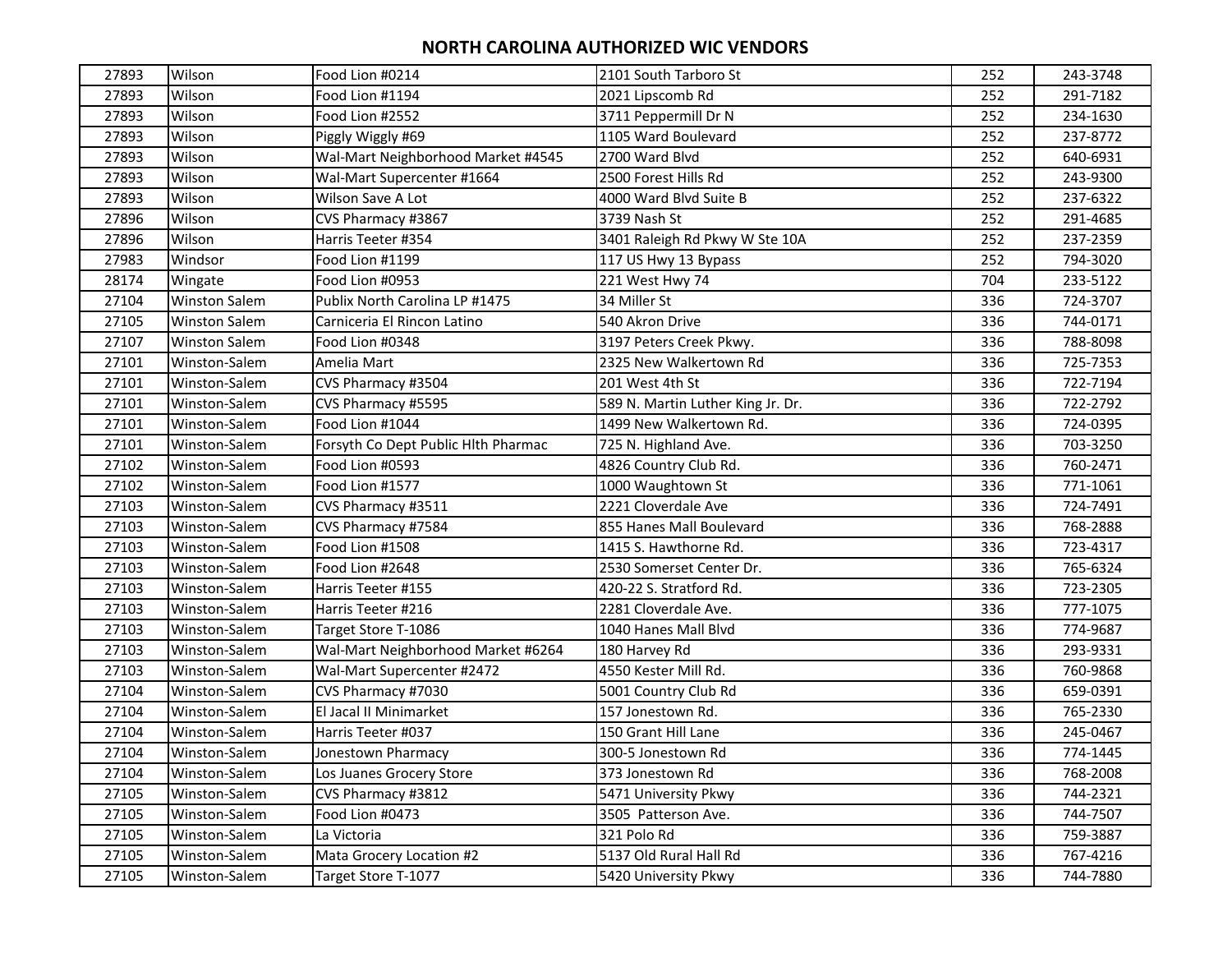| 27105 | Winston-Salem | Tienda Emanuel                      | 3122 Indiana Avenue             | 336 | 917-5989 |
|-------|---------------|-------------------------------------|---------------------------------|-----|----------|
| 27105 | Winston-Salem | Tienda Latina                       | 2825 New Walkertown Rd. 1       | 336 | 842-5381 |
| 27105 | Winston-Salem | Tienda Mexicana La Fe               | 6033 University Pkwy            | 336 | 377-2022 |
| 27105 | Winston-Salem | Wal-Mart Supercenter #1849          | 320 E. Hanes Mill Rd.           | 336 | 377-9194 |
| 27106 | Winston-Salem | CVS Pharmacy #1944                  | 606 Coliseum Dr.                | 336 | 727-8680 |
| 27106 | Winston-Salem | CVS Pharmacy #3516                  | 3325 Robinhood Rd               | 336 | 768-8251 |
| 27106 | Winston-Salem | CVS Pharmacy #3518                  | 3596 Yadkinville Rd             | 336 | 924-9316 |
| 27106 | Winston-Salem | Food Lion #0133                     | 7760 N. Point Blvd.             | 336 | 759-0400 |
| 27106 | Winston-Salem | Food Lion #1510                     | 3800 Reynolda Rd. #80           | 336 | 922-6261 |
| 27106 | Winston-Salem | Harris Teeter #127                  | 1955 N. Peacehaven Rd.          | 336 | 760-0116 |
| 27106 | Winston-Salem | Harris Teeter #334                  | 5365 Robinhood Village Dr.      | 336 | 923-2441 |
| 27106 | Winston-Salem | Harris Teeter #346                  | 2835 Reynolda Rd                | 336 | 761-0734 |
| 27106 | Winston-Salem | Latino Food Center                  | 5049 University Pkwy            | 336 | 448-5749 |
| 27106 | Winston-Salem | Lowes Foods #149                    | 3372 Robinhood Rd.              | 336 | 659-4943 |
| 27106 | Winston-Salem | Lowes Foods #165                    | 2890 Reynolda Rd.               | 336 | 725-7759 |
| 27106 | Winston-Salem | Wal-Mart Neighborhood Market #6263  | 5039 University Pkwy            | 336 | 293-1340 |
| 27106 | Winston-Salem | Wal-Mart Neighborhood Market #6814  | 5175 Brookeberry Park Ave       | 336 | 245-3007 |
| 27107 | Winston-Salem | <b>B &amp; T Grocery</b>            | 1926 Union Cross Rd             | 336 | 608-4038 |
| 27107 | Winston-Salem | CVS Pharmacy #5540                  | 189 Hickory Tree Rd., Suite 120 | 336 | 764-5310 |
| 27107 | Winston-Salem | El Rey Inc. #3                      | 2946 Waughtown St               | 336 | 788-8699 |
| 27107 | Winston-Salem | Food Lion #1407                     | 10478 NC Hwy 109 North          | 336 | 769-9521 |
| 27107 | Winston-Salem | Gaama Foods                         | 3015 Waughtown St.              | 336 | 771-2933 |
| 27107 | Winston-Salem | La Perlita #1                       | 815 Waughtown St                | 336 | 788-5390 |
| 27107 | Winston-Salem | La Providencia Carniceria Y Taqueri | 614 E. Sprague St               | 336 | 788-8111 |
| 27107 | Winston-Salem | Tienda El Jarocho                   | 1900 Waughtown St Ste B         | 336 | 784-8025 |
| 27107 | Winston-Salem | Titi's Convenience Store            | 1524 Bruce St                   | 336 | 784-1872 |
| 27127 | Winston-Salem | Compare Foods                       | 951 Silas Creek Pkwy            | 336 | 724-6666 |
| 27127 | Winston-Salem | CVS Pharmacy #3574                  | 3186 Peters Creek Pkwy          | 336 | 788-1813 |
| 27127 | Winston-Salem | El Exito                            | 1229 West Clemmonsville Rd      | 336 | 785-4622 |
| 27127 | Winston-Salem | Food Lion #1522                     | 12201 NC Hwy 150 North          | 336 | 764-9946 |
| 27127 | Winston-Salem | Las Vigas                           | 4636 S. Main St                 | 336 | 788-0525 |
| 27127 | Winston-Salem | Lowes Foods #206                    | 5034 Peters Creek Pkwy          | 336 | 788-5600 |
| 27127 | Winston-Salem | Wal-Mart Supercenter #3626          | 3475 Pkwy Village Circle        | 336 | 771-1011 |
| 27373 | Winston-Salem | CVS Pharmacy #7681                  | 10478 North Carolina Hwy 109    | 336 | 769-0872 |
| 28590 | Winterville   | CVS Pharmacy #5420                  | 770 West Fire Tower Rd          | 252 | 321-0574 |
| 28590 | Winterville   | Food Lion #0779                     | 4822 N. Old Tar Rd.             | 252 | 321-2368 |
| 27055 | Yadkinville   | CVS Pharmacy #4398                  | 921 South State St              | 336 | 679-8849 |
| 27055 | Yadkinville   | Food Lion #1293                     | 616 South State St              | 336 | 679-4008 |
| 27055 | Yadkinville   | Lowes Foods #164                    | 948 South State St              | 336 | 679-2677 |
| 27379 | Yanceyville   | Food Lion #0842                     | 1981 Hwy 86 North               | 336 | 694-5518 |